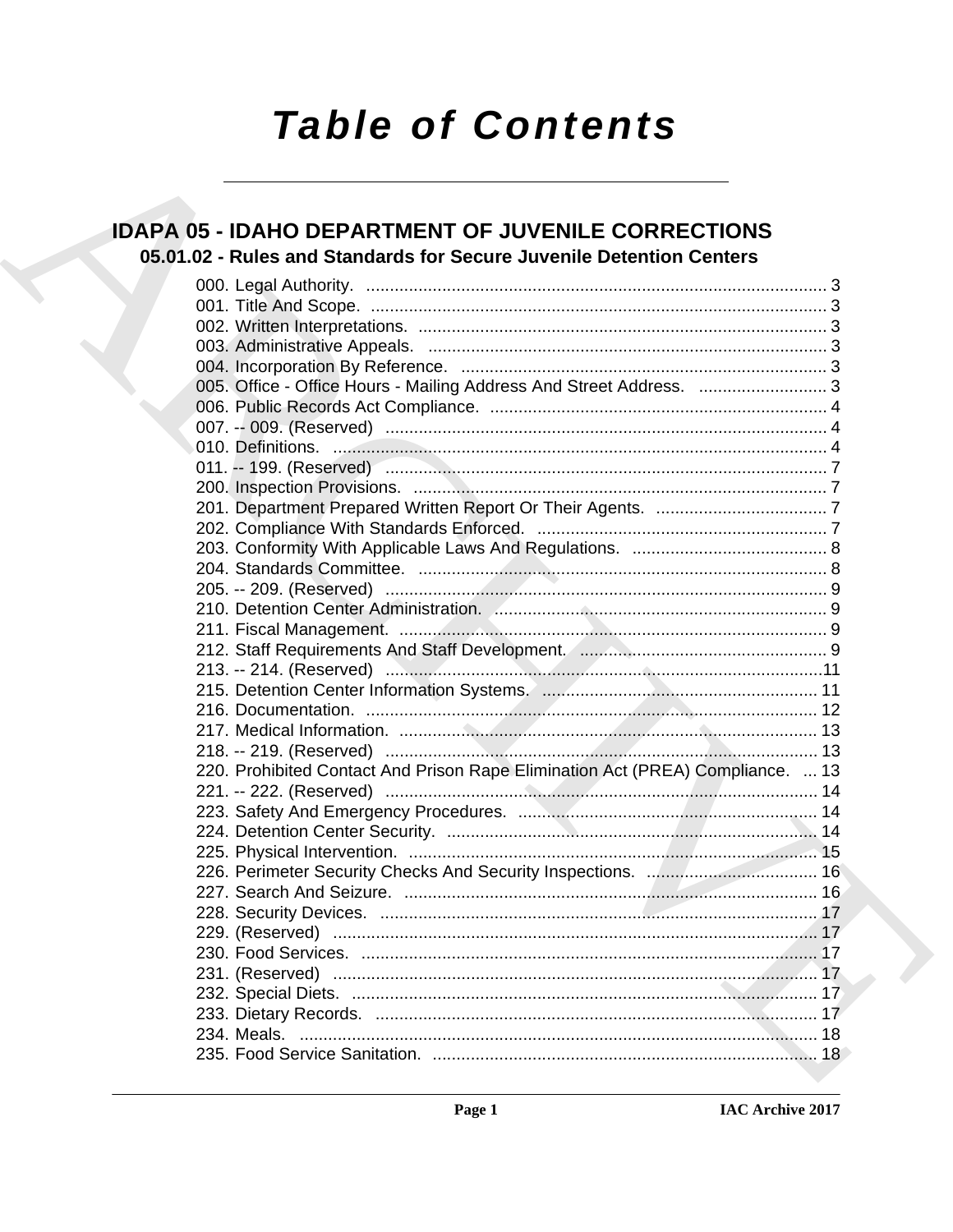### Table of Contents (cont'd)

|  | 24 |
|--|----|
|  |    |
|  |    |
|  |    |
|  |    |
|  |    |
|  |    |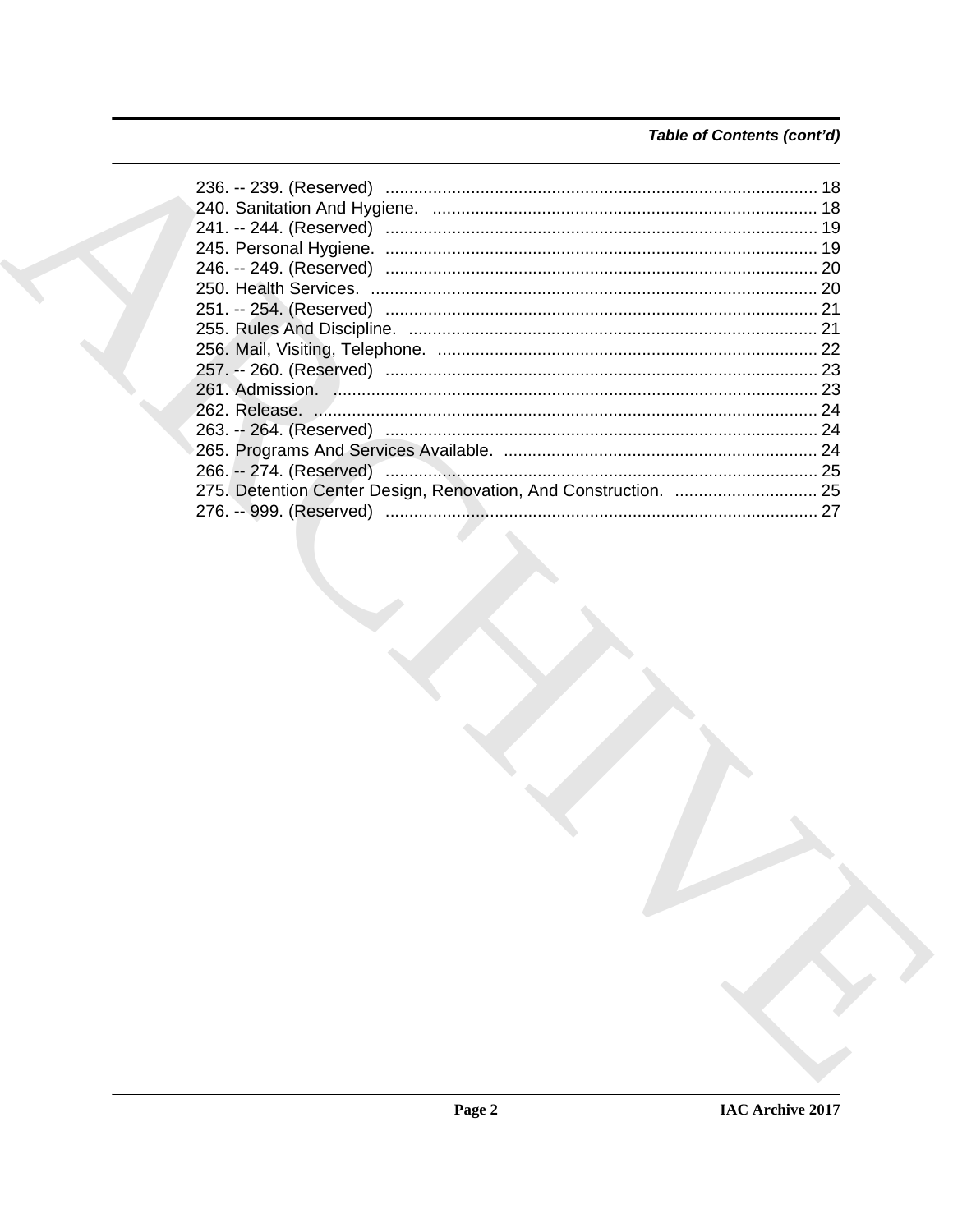#### **IDAPA 05 TITLE 01 CHAPTER 02**

### **IDAPA 05 - IDAHO DEPARTMENT OF JUVENILE CORRECTIONS**

#### <span id="page-2-1"></span><span id="page-2-0"></span>**05.01.02 - RULES AND STANDARDS FOR SECURE JUVENILE DETENTION CENTERS**

#### <span id="page-2-2"></span>**000. LEGAL AUTHORITY.**

**01. Section 20-504(2), Idaho Code**. Pursuant to Section 20-504(2), Idaho Code, the Idaho Department of Juvenile Corrections shall establish minimum standards for detention, care and certification of approved detention centers based upon such standards.

**CHAPTER 02**<br> **CHAPTER DE CORRECTIONS**<br> **CARC ARCHIVENTE CORRECTIONS**<br> **CARC ARCHIVENT OF THE CORRECTIONS**<br> **CARC ARCHIVENT ARCHIVENT OF SECURE JUVENILE DETENTION CENTERS**<br> **CARC ARCHIVENT ARCHIVENT OF SECURE JUVENILE DET 02. Section 20-504(11), Idaho Code**. Pursuant to Section 20-504(11), Idaho Code, the Department shall have authority to adopt such administrative rules pursuant to the procedures provided in Chapter 52, Title 67, Idaho Code, as are deemed necessary or appropriate for the functioning of the department and the implementation and administration of the Juvenile Corrections Act. (4-5-00) and administration of the Juvenile Corrections Act.

**03. Section 20-504(12), Idaho Code**. Pursuant to Section 20-504(12), Idaho Code, the Department shall have authority to enter into contracts with a private association or organization or other public agency or organization for the inspection and licensure of detention facilities. (3-30-07) organization for the inspection and licensure of detention facilities.

**04. Section 20-504(13), Idaho Code**. Pursuant to Section 20-504(13), Idaho Code, the Department shall have authority to enter into contracts with private providers or local governmental agencies for the confinement or other permanent or temporary placement of juvenile offenders committed to its custody. (3-30-07)

#### <span id="page-2-3"></span>**001. TITLE AND SCOPE.**

**01.** Title. These rules shall be cited as IDAPA 05.01.02, "Rules and Standards for Secure Juvenile in Centers," IDAPA 05, Title 01, Chapter 02. (3-30-07) Detention Centers," IDAPA 05, Title 01, Chapter 02.

**Scope**. These rules are established to ensure that the juvenile corrections system in Idaho will be consistently based on the following principles: accountability; community protection; and competency development.  $(4-5-00)$ 

#### <span id="page-2-4"></span>**002. WRITTEN INTERPRETATIONS.**

In accordance with Section 67-5201(19)(b)(iv), Idaho Code, this agency has written statements which pertain to the interpretations of these rules. The document is available for public inspection and copying at cost at the Idaho Department of Juvenile Corrections, 954 W. Jefferson St., Boise, Idaho 83720. (4-5-00)

#### <span id="page-2-5"></span>**003. ADMINISTRATIVE APPEALS.**

This chapter does not provide for appeal of the administrative requirements for agencies. (4-5-00)

#### <span id="page-2-6"></span>**004. INCORPORATION BY REFERENCE.**

There are no documents incorporated by reference into these rules. (3-30-07)

#### <span id="page-2-7"></span>**005. OFFICE - OFFICE HOURS - MAILING ADDRESS AND STREET ADDRESS.**

**01. Street Address**. The Idaho Department of Juvenile Corrections is located at 954 W. Jefferson St., Boise, Idaho 83720. Business hours are typically 8 a.m. to 5 p.m., Monday through Friday, excluding holidays.

 $(3-30-07)$ 

**02. Mailing Address**. Mail regarding the Idaho Department of Juvenile Corrections' rules should be directed to P.O. Box 83720, Boise, Idaho 83720-0285.

**03. Telephone Number**. The telephone of the office is (208) 334-5100 and the telecommunications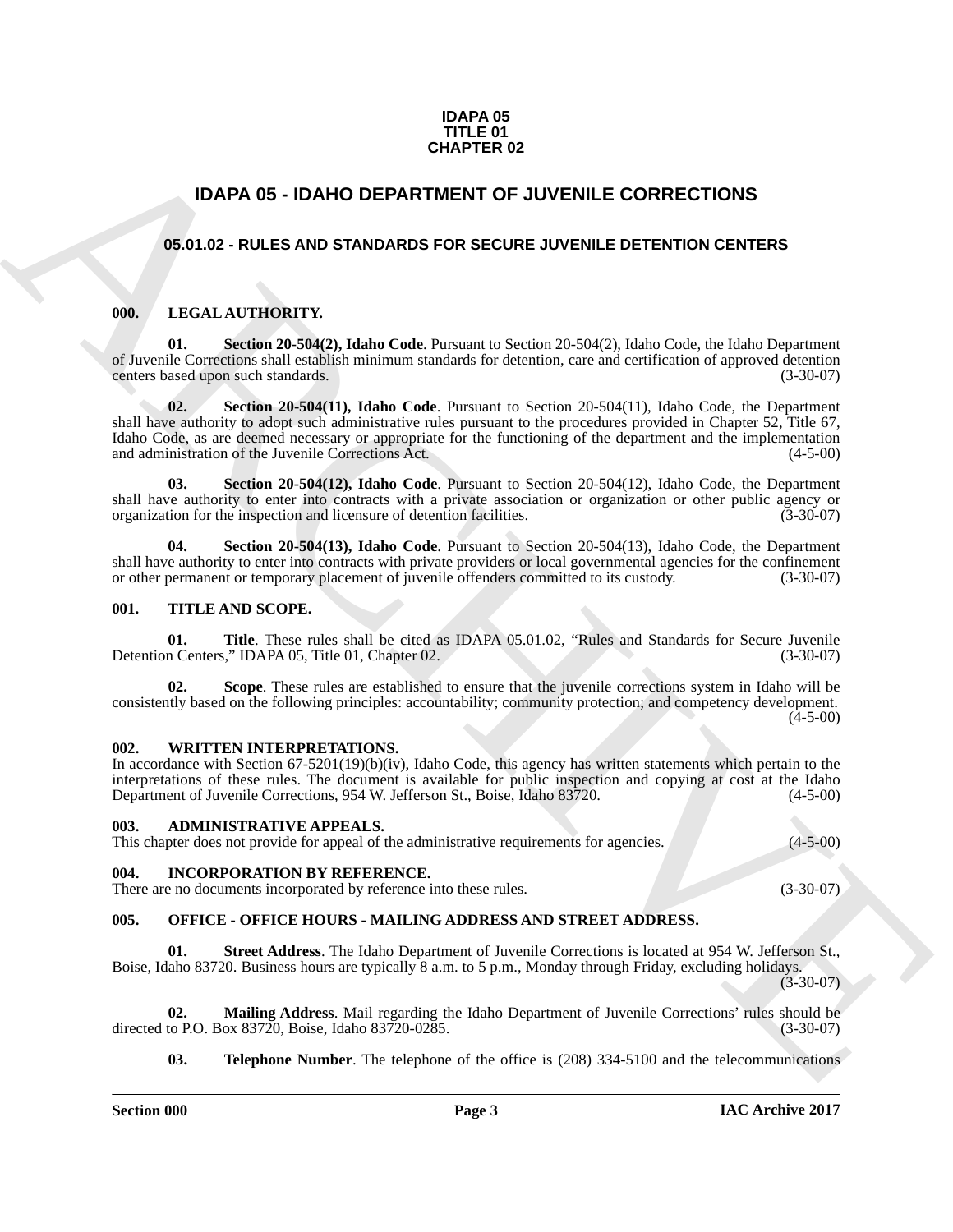<span id="page-3-18"></span><span id="page-3-17"></span><span id="page-3-16"></span><span id="page-3-15"></span><span id="page-3-14"></span><span id="page-3-13"></span><span id="page-3-12"></span><span id="page-3-11"></span><span id="page-3-10"></span><span id="page-3-9"></span><span id="page-3-8"></span><span id="page-3-7"></span><span id="page-3-6"></span><span id="page-3-5"></span><span id="page-3-4"></span><span id="page-3-3"></span><span id="page-3-2"></span><span id="page-3-1"></span><span id="page-3-0"></span>

|                                | <b>Department of Juvenile Corrections</b>                                                                                                                                                                                                                                                                                                            | for Secure Juvenile Detention Centers |                         |  |
|--------------------------------|------------------------------------------------------------------------------------------------------------------------------------------------------------------------------------------------------------------------------------------------------------------------------------------------------------------------------------------------------|---------------------------------------|-------------------------|--|
|                                | relay service of the office is 1 800 377-1363 or 711.                                                                                                                                                                                                                                                                                                |                                       | $(3-30-07)$             |  |
| 04.                            | <b>Facsimile.</b> The facsimile number of the office is (208) 334-5120.                                                                                                                                                                                                                                                                              |                                       | $(3-30-07)$             |  |
| 006.                           | PUBLIC RECORDS ACT COMPLIANCE.<br>The records associated with the compliance monitoring and certification process of detention centers are subject to<br>the Idaho Public Records Act, Title 74, Chapter 1, Idaho Code.                                                                                                                              |                                       | $(3-30-07)$             |  |
| $007. - 009.$                  | (RESERVED)                                                                                                                                                                                                                                                                                                                                           |                                       |                         |  |
| 010.                           | DEFINITIONS.                                                                                                                                                                                                                                                                                                                                         |                                       |                         |  |
| As used in this chapter:       |                                                                                                                                                                                                                                                                                                                                                      |                                       | $(4-5-00)$              |  |
| 01.                            | <b>Adult</b> . A person eighteen (18) years of age or older.                                                                                                                                                                                                                                                                                         |                                       | $(4-5-00)$              |  |
| 02.                            | <b>Body Cavity Search</b> . The examination and possible intrusion into the rectal or vaginal cavities to<br>detect contraband. It is performed only by the medical authority.                                                                                                                                                                       |                                       | $(4-5-00)$              |  |
| 03.                            | <b>Chemical Agent.</b> An active substance, such as oleoresin capsicum, used to deter disturbances that<br>might cause personal injury or property damage.                                                                                                                                                                                           |                                       | $(4-5-00)$              |  |
| 04.                            | Classification. A process for determining the needs and requirements of those for whom<br>confinement has been ordered and for assigning them to housing units and/or programs according to their needs and<br>existing resources, while addressing the safety and security of all detained juveniles.                                               |                                       | $(3-20-14)$             |  |
| 05.                            | <b>Commit.</b> Commit means to transfer legal custody to the Idaho Department of Juvenile Corrections.                                                                                                                                                                                                                                               |                                       | $(3-30-07)$             |  |
| 06.<br>state or by the county. | <b>Community-Based Program</b> . An in-home detention program or a nonsecure or staff secure<br>residential or nonresidential program operated to supervise and provide competency development to juvenile<br>offenders in the least restrictive setting, consistent with public safety, operated by the state or under contract with the            |                                       | $(3-30-07)$             |  |
| 07.                            | Contact Visiting. A program that permits juvenile offenders to visit with designated person(s). The<br>area is free of obstacles or barriers that prohibit physical contact.                                                                                                                                                                         |                                       | $(3-30-07)$             |  |
| 08.                            | Contraband. Any item not issued or authorized by the detention center.                                                                                                                                                                                                                                                                               |                                       | $(3-30-07)$             |  |
| 09.<br>injury.                 | <b>Corporal Punishment</b> . Any act of inflicting punishment directly on the body, causing pain or                                                                                                                                                                                                                                                  |                                       | $(4-5-00)$              |  |
| 10.                            | <b>Court.</b> Idaho district court or magistrate's division thereof.                                                                                                                                                                                                                                                                                 |                                       | $(3-30-07)$             |  |
| 11.                            | Day Room/Multi-Purpose Room. That portion of the housing unit used for varied juvenile<br>offender activities which is separate and distinct from the sleeping rooms.                                                                                                                                                                                |                                       | $(3-30-07)$             |  |
| 12.                            | <b>Department</b> . The Idaho Department of Juvenile Corrections.                                                                                                                                                                                                                                                                                    |                                       | $(3-30-07)$             |  |
| 13.                            | <b>Detention</b> . Detention means the temporary placement of juvenile offenders who require secure<br>custody for their own or the community's protection in physically restricting facilities.                                                                                                                                                     |                                       | $(3-30-07)$             |  |
| 14.                            | <b>Detention Center.</b> A facility established pursuant to Title 20, Chapter 5, Sections 20-517 and 20-<br>518, Idaho Code, for the temporary placement of juvenile offenders who require secure confinement.                                                                                                                                       |                                       | $(3-30-07)$             |  |
| 15.                            | <b>Detention Records.</b> Information regarding the maintenance and operation of the detention center<br>including but not limited to correspondence, memorandums, complaints regarding the detention center, daily activity<br>logs, security and fire safety checks, head counts, health inspection records, and safety inspection records, use of |                                       |                         |  |
|                                |                                                                                                                                                                                                                                                                                                                                                      |                                       | <b>IAC Archive 2017</b> |  |
| <b>Section 006</b>             | Page 4                                                                                                                                                                                                                                                                                                                                               |                                       |                         |  |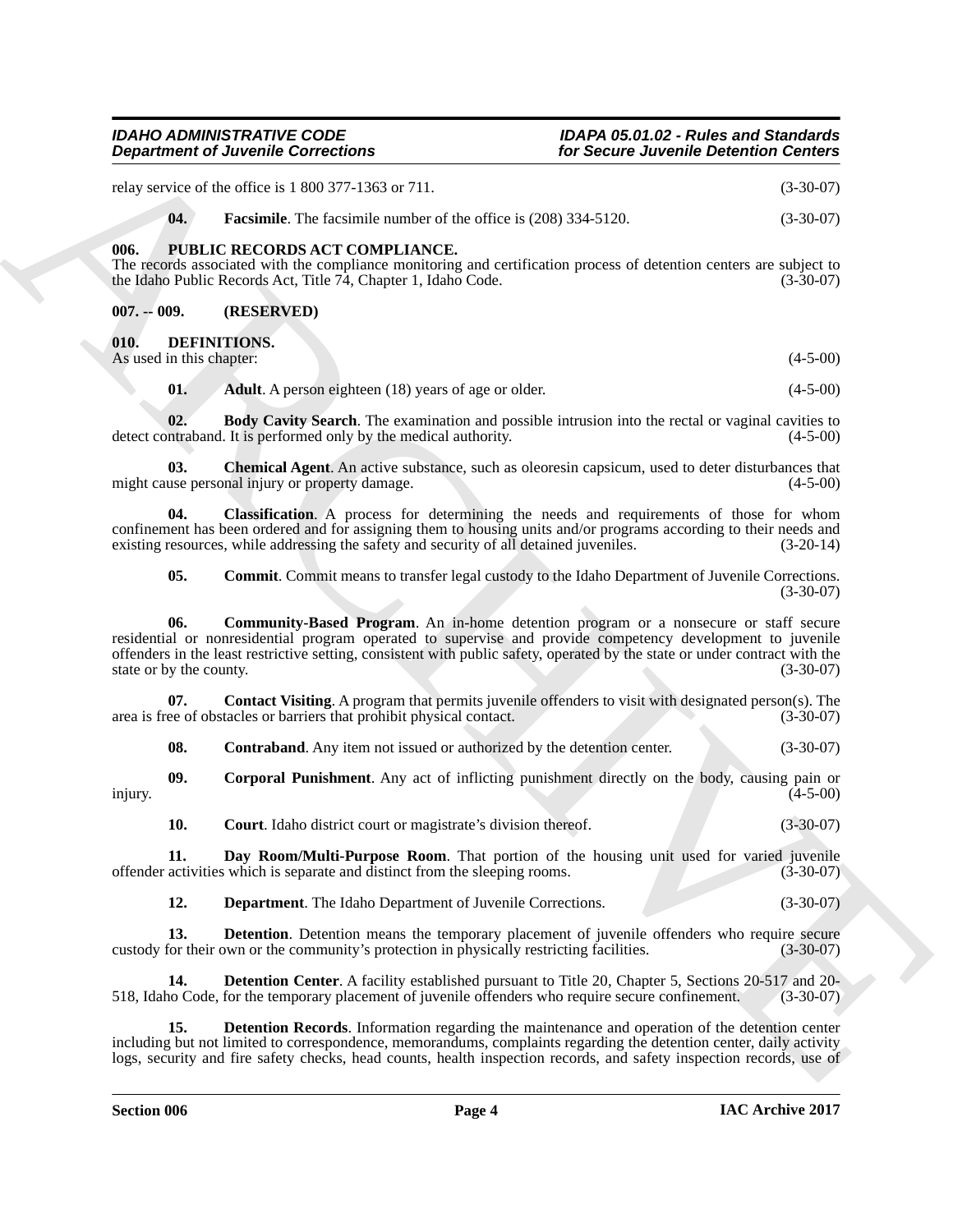## *Department of Juvenile Corrections for Secure Juvenile Detention Centers*

physical force records and use of restraints records, incident reports, employee training and certification for use of security equipment. (3-30-07) security equipment.

**16. Direct Care Staff**. Any care staff member charged with day-to-day supervision of juvenile offenders housed in a juvenile detention center. (3-30-07)

<span id="page-4-3"></span><span id="page-4-2"></span><span id="page-4-1"></span><span id="page-4-0"></span>**17. Director**. The Director of the Idaho Department of Juvenile Corrections. (3-30-07)

**18. Electroshock Weapons**. Weapons used for subduing a person by administering an electric shock srupts muscle function. (3-29-12) which disrupts muscle function.

19. **Emergency Care**. Care for an acute illness or unexpected health care need that cannot be deferred until the next scheduled sick call. Emergency care shall be provided to the juvenile offender population by the medical staff, physician, other appropriately trained staff, local ambulance services or outside hospital emergency rooms. (3-30-07)

<span id="page-4-4"></span>**20. Emergency Plans**. Written documents that address specific actions to be taken in an institutional cy or catastrophe such as a medical emergency, fire, flood, riot or other major disruption. (4-5-00) emergency or catastrophe such as a medical emergency, fire, flood, riot or other major disruption.

<span id="page-4-5"></span>**21. Health Appraisal**. An evaluation of a patient's current physical and mental condition and medical histories conducted by the health authority or medical employee. (3-30-07)

<span id="page-4-7"></span><span id="page-4-6"></span>**22. Health Authority**. The physician, health administrator, or agency responsible for the provision of re services at the detention center. (3-30-07) health care services at the detention center.

**Dependent of Juneaulto Connections**<br>
Specific Science Lorentia Connections<br>
provided accounts the Substitute Accounts and the specific state and accounts the specific Science Lorentia Connections<br>
18. During Connection S **23. Health-Trained Employee**. A person who operates within the limits of any license or certification to provide assistance to a physician, nurse, physician's assistant, or other professional medical staff. Duties may include preparing and reviewing screening forms for needed follow-up; preparing juvenile offenders and their records for sick call; and assisting in the implementation of medical orders regarding diets, housing, and work assignments.

(3-29-12)

<span id="page-4-8"></span>**24. Housing Unit**. The total living area available to a group or classification of juvenile offenders in a detention center. This area may consist of a dormitory or a combination of the space in each sleeping room and day room/ multi-purpose room. (3-30-07)

**25. Incident Report**. A written document reporting any occurrence or event, or any other incident which threatens the safety and security of direct care staff, juvenile offenders or others, or which threatens the security of the program and which requires a staff response. (3-30-07)

<span id="page-4-11"></span><span id="page-4-10"></span><span id="page-4-9"></span>

| 26.       |  | <b>Judge.</b> A district judge or a magistrate. |  |  | $(4-5-00)$ |
|-----------|--|-------------------------------------------------|--|--|------------|
| $\bullet$ |  |                                                 |  |  | (0.0000)   |

<span id="page-4-13"></span><span id="page-4-12"></span>**27. Juvenile**. A person less than eighteen (18) years of age. (3-30-07)

**28. Juvenile Detention Records**. Information maintained in hard copy or electronic format concerning the individual's delinquent or criminal, personal, and medical history and behavior and activities while in detention.  $(3-30-07)$ 

**29. Juvenile Offender**. A person who was under the age of eighteen (18) at the time of any act, omission or status bringing the person within the purview of the Juvenile Corrections Act. (3-30-07)

<span id="page-4-14"></span>**30.** Legal Custody. The relationship created by the court's decree which imposes upon the custodian responsibilities of physical possession of the juvenile offender, the duty to protect, train and discipline him and to provide him with food, shelter, education and ordinary medical care. (3-30-07)

<span id="page-4-15"></span>**31. Legal Guardian**. A person appointed as guardian of a minor under the laws of Idaho. For the purposes of this chapter, legal guardian does not include and shall not be construed to include the owner, operator or the agent of an owner or operator of a detention center, observation and assessment center, secure facility, residential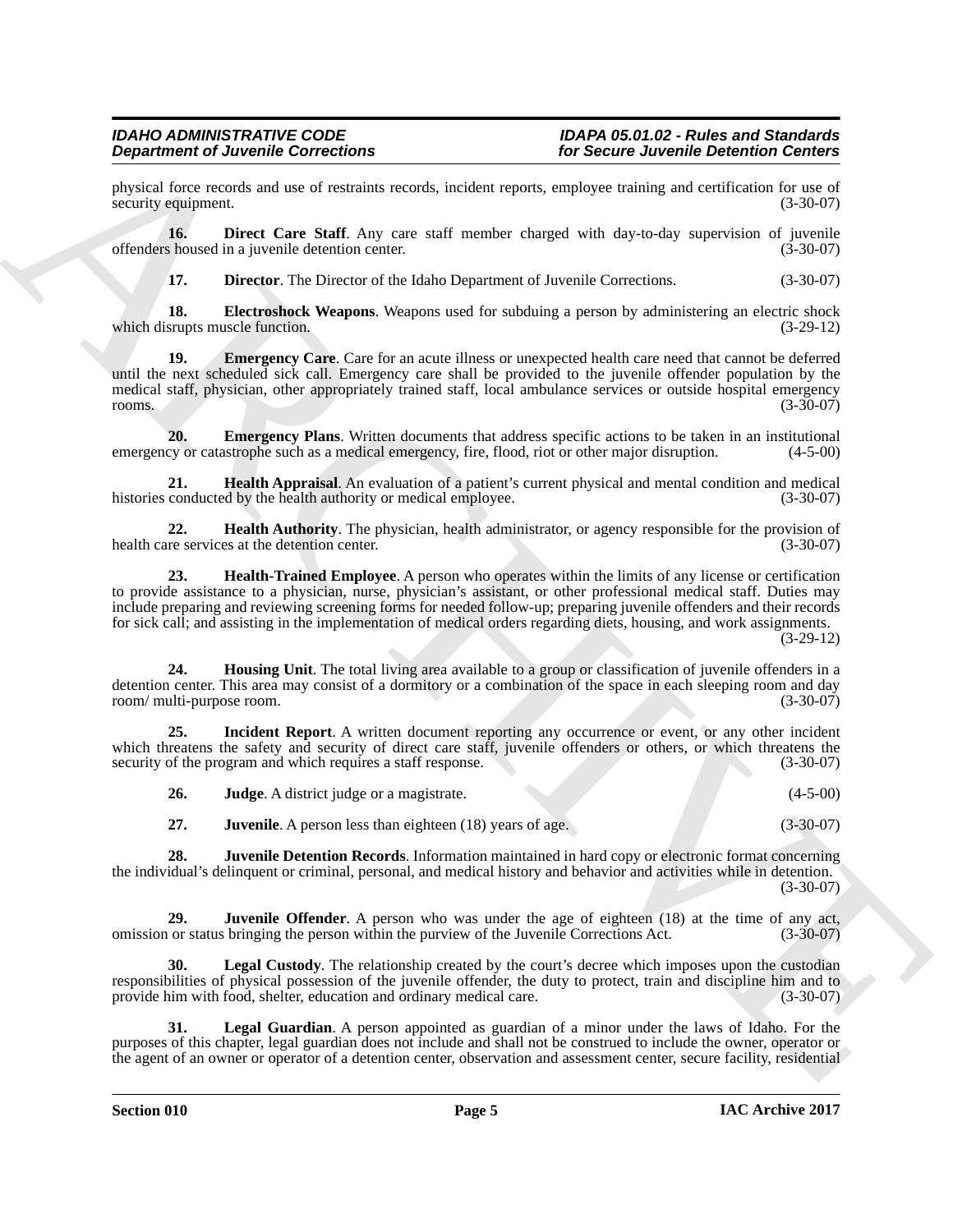### *Department of Juvenile Corrections for Secure Juvenile Detention Centers*

## *IDAHO ADMINISTRATIVE CODE IDAPA 05.01.02 - Rules and Standards*

facility or other facility having temporary or long-term physical custody of the juvenile offender. (4-5-00)

<span id="page-5-3"></span><span id="page-5-2"></span><span id="page-5-1"></span>**32. Mechanical Restraints**. Devices used to restrict physical activity. (3-30-07)

**33. Medical Employee**. A certified or licensed person such as a physician, nurse, physician's assistant, or emergency medical technician who works under the supervision and authority of the health authority consistent with their respective levels of licensure, certification, training, education and experience. (3-29-12) with their respective levels of licensure, certification, training, education and experience.

**34. Medical Records**. Separate records of medical examinations and diagnoses maintained by the health authority. (4-5-00)

<span id="page-5-0"></span>**35. Intake Medical Screening**. A system of structured observation/initial health assessment of newly arrived juvenile offenders. Medical screenings may be performed by a medical employee or health-trained employee, or by a juvenile detention officer using a checklist approved by the Health Authority. (3-29-12)

**36. Observation and Assessment Program**. A residential or nonresidential program designed to assessments of juvenile offenders. (3-30-07) complete assessments of juvenile offenders.

<span id="page-5-7"></span><span id="page-5-6"></span><span id="page-5-5"></span><span id="page-5-4"></span>**37. Pat Search**. The touching or feeling of a subject's clothed body to detect contraband. (4-5-00)

**38. Perimeter Security**. A system that controls ingress and egress to the interior of a detention center tion. The system may include electronic devices, walls, fence, patrols or towers. (3-30-07) or institution. The system may include electronic devices, walls, fence, patrols or towers.

<span id="page-5-8"></span>**39. Perimeter Security Check**. Physical inspection of the perimeter of the detention center performed for the purpose of discovering or preventing security breach. May include the inspection of the perimeter of the detention center and adjacent containment fence or areas as designated by detention center policy and procedures.

(3-30-07)

**Department of Juvenile Connections**<br>
Lecture and lectures are the state of the state of the state of the state of the state of the state of the state of the state of the state of the state of the state of the state of th **40. Petition for Exemption**. A formal written document addressed to the Director of the Idaho Department of Juvenile Corrections requesting exception from a detention center standard. The petition for exemption must contain written justification why the petitioner should be relieved from enforcement of specific detention standard(s). (3-30-07)

<span id="page-5-9"></span>**41. Physical Intervention**. Appropriate physical control used in instances of justifiable self-defense, n of others, protection of property, or prevention of escapes. (3-30-07) protection of others, protection of property, or prevention of escapes.

<span id="page-5-10"></span>**42. Policy and Procedures**. Standard operating strategies and processes developed by the administrative authority governing detention center operations.

**a.** Policy is a course of action that guides and determines present and future decisions and actions. Policies indicate the general course or direction of an organization within which the activities of the direct care staff must operate. (3-30-07)

**b.** Procedure is the detailed and sequential action which must be executed to ensure that policy is implemented. It is the method of performing an operation or a manner of proceeding on a course of action. It differs from a policy in that it directs actions required to perform a specific task within the guidelines of the policy. (4-5-00)

<span id="page-5-11"></span>**Prison Rape Elimination Act (PREA).** A federal act promulgating standards that promote zero (0) tolerance toward sexual abuse of juvenile offenders by staff or by other juvenile offenders. Also known as Public  $Law$  108-79 or PREA.

<span id="page-5-12"></span>**Rated Capacity**. The maximum number of juvenile offenders which may be housed in a particular room, housing unit, or detention center based upon available square footage, sanitation fixtures, and other physical plant features specified in these rules. (3-30-07) plant features specified in these rules.

<span id="page-5-13"></span>**Renovation**. The alteration of the structure of any existing juvenile detention center, or portion thereof, for the purposes of changing or improving its function. This may include, but not be limited to, altering the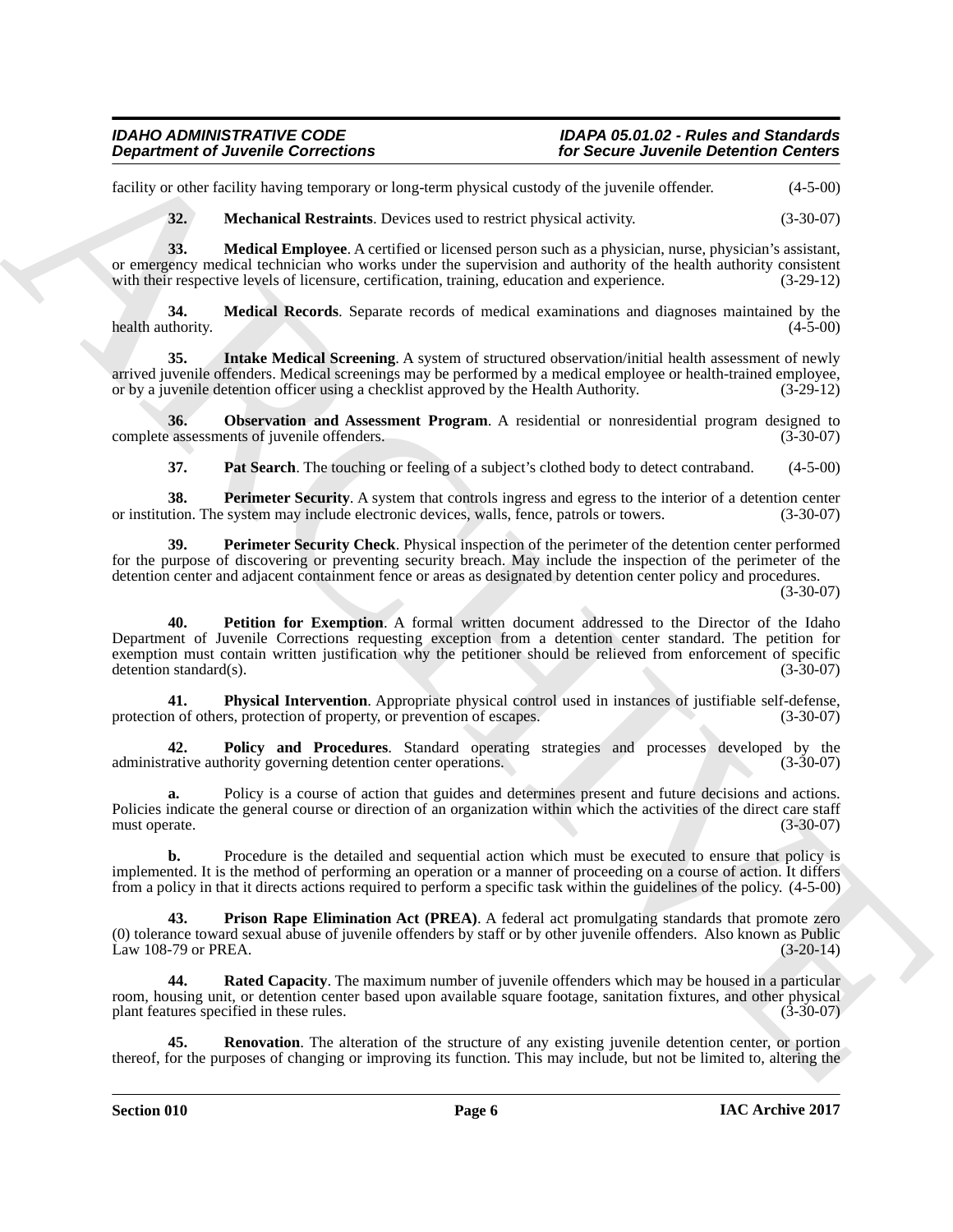physical layout of essential areas within the detention center or reconstruction of the existing structure, areas, or interior features. (3-30-07) interior features.

<span id="page-6-4"></span>**46. Rule Infraction**. A violation of detention center rules of conduct or policy and procedures as governed by detention center policy and procedures. (3-30-07)

<span id="page-6-5"></span>**47. Safety Equipment**. Devices primarily used for safety purposes such as but not limited to firefighting equipment, for example, chemical extinguishers, hoses, nozzles, water supplies, alarm systems, sprinkler systems, portable breathing devices, gas masks, fans, first aid kits, stretchers, and emergency alarms. (4-5-00)

<span id="page-6-6"></span>**48.** Secure Perimeter. The outer portions of a detention center that provide for secure confinement of offenders. (3-30-07) juvenile offenders.

<span id="page-6-7"></span>**49. Security Devices**. Equipment used primarily to confine and control detained persons and may include but is not limited to locks, gates, doors, bars, fences, screens, ceilings, floors, walls, and barriers, electronic monitoring equipment, security alarm systems, security light units, auxiliary power supplies, and other equipment used to maintain detention center security. (3-30-07) used to maintain detention center security.

**50. Staffing Plan**. A documented schedule which includes staffing of direct care staff, staffing ratios, activities, and the certification level of staff. resident activities, and the certification level of staff.

<span id="page-6-11"></span><span id="page-6-10"></span><span id="page-6-9"></span><span id="page-6-8"></span>**51. Standards**. Rules for Secure Juvenile Detention Centers, IDAPA 05, Title 01, Chapter 02. (3-30-07)

**52. Strip Search**. A visual examination of a juvenile offender's naked body for weapons, contraband, injuries, or vermin infestations. This also includes a thorough search of the juvenile offender's clothing while such is not being worn. (3-29-12) not being worn.

**53. Volunteer**. A person who freely chooses to provide services to juvenile offenders or staff at a juvenile detention center, and is not compensated for the services or time. Volunteers are supervised by direct care staff. Volunteers shall not be unsupervised with juvenile offenders and will be supervised by direct care staff at the detention center. (3-29-12)

#### <span id="page-6-0"></span>**011. -- 199. (RESERVED)**

#### <span id="page-6-13"></span><span id="page-6-1"></span>**200. INSPECTION PROVISIONS.**

The Department or its designee shall have the authority to visit and inspect all juvenile detention facilities to assess such facilities' compliance with these rules and any other standards outlined in Title 20, Chapter 5, Section 20-518,<br>(3-29-12) (3-29-12) Idaho Code. (3-29-12)

**01.** Annual Visits. Each juvenile detention center shall be subject to announced or unannounced visits then trepresentatives on at least an annual basis. (3-30-07) by Department representatives on at least an annual basis.

#### <span id="page-6-15"></span><span id="page-6-14"></span>**02. Review of Logs, Records, Policy and Procedure Manuals, Memorandums and Reports**. All

**Dependent of Juvenile Connections**<br>
Specifical case where the interaction of the state of the state of the state of the state state state and the state of the state state state and the state state of the state state of t logs, records, policy and procedures manuals, memorandums, training records, and incident and other reports shall be available for review excluding medical records, personnel records and personnel action reports. Department representatives shall be allowed to observe and interview juvenile offenders and staff concerning any matter pertaining to these rules. Department representatives shall further have access to all parts of the detention center for the purpose of inspecting the physical plant. (3-29-12)

#### <span id="page-6-12"></span><span id="page-6-2"></span>**201. DEPARTMENT PREPARED WRITTEN REPORT OR THEIR AGENTS.**

Department representatives shall prepare a written report of each inspection within ninety (90) days following such inspection and provide copies to the appropriate detention center administrator with copies to the governing body and the county attorney. The report will additionally be submitted to the Director for consideration and review of the issuance or renewal of a certificate. (3-29-12) issuance or renewal of a certificate.

#### <span id="page-6-3"></span>**202. COMPLIANCE WITH STANDARDS ENFORCED.**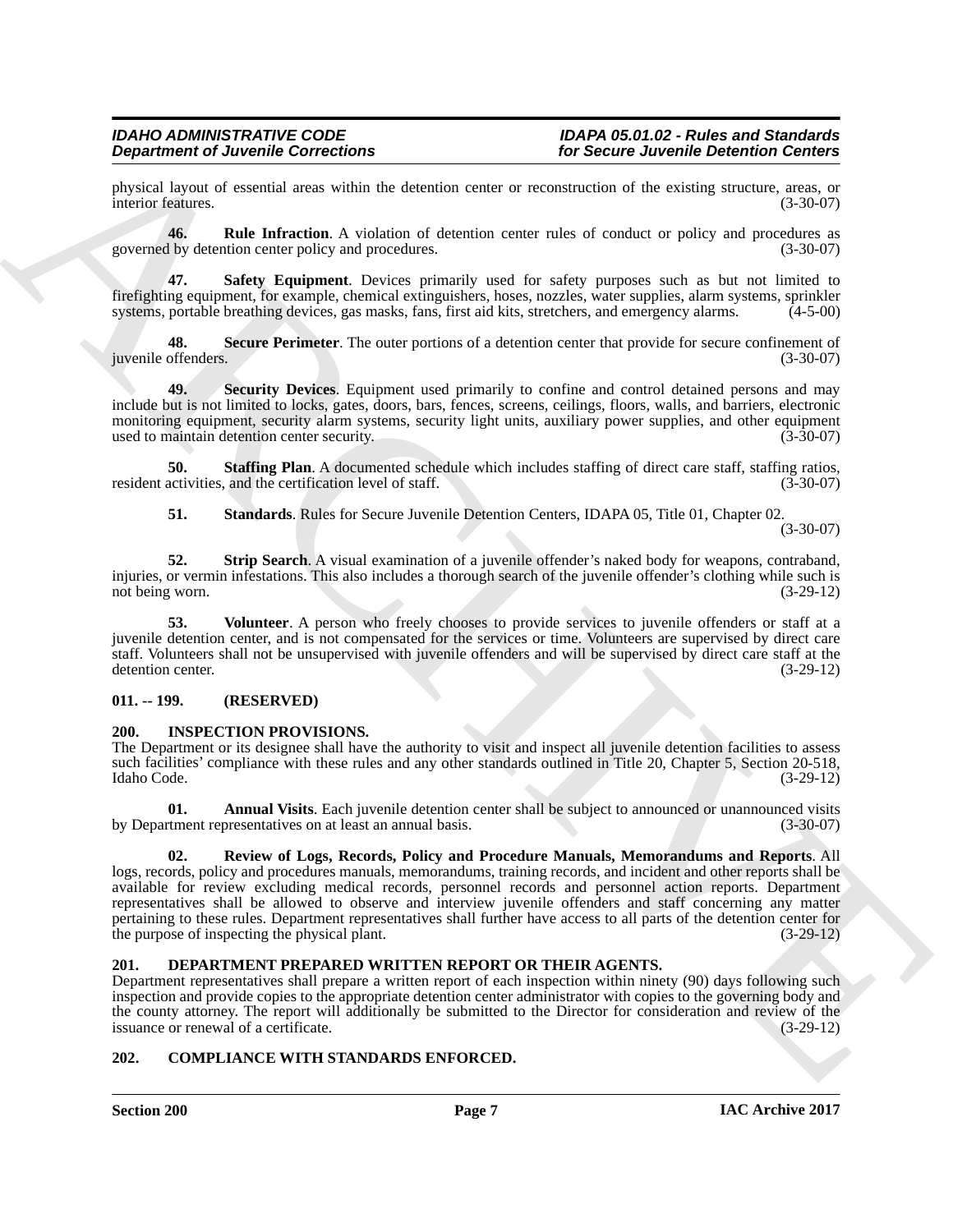## *IDAHO ADMINISTRATIVE CODE IDAPA 05.01.02 - Rules and Standards*

Upon completion of an inspection, the Department shall send notice of such compliance or noncompliance to the detention center administrator, governing body responsible for the detention center, and Idaho County Risk<br>Management Program where applicable. (3-30-07) Management Program where applicable.

<span id="page-7-3"></span>**01. Development of a Plan of Corrective Action**. Upon receipt of a notice of noncompliance from the Department, the detention center administrator and governing body shall develop a plan of corrective action to correct the deficiencies cited in the report. The plan shall include a description of the nature of noncompliance for each standard cited, the steps to be taken to correct the deficiency, and a projected completion date. Inspection representatives shall be available to advise and consult concerning an appropriate corrective action. The plan shall be submitted no later than sixty (60) days from receipt of notice to the Department for approval. (3-30-07)

<span id="page-7-2"></span>**02. Demonstration of Meaningful Progress Toward Achieving Compliance**. Meaningful progress toward achieving compliance according to the submitted plan must be demonstrated during the time frame approved by the Department in the corrective action plan. (3-30-07)

#### <span id="page-7-4"></span><span id="page-7-0"></span>**203. CONFORMITY WITH APPLICABLE LAWS AND REGULATIONS.**

Juvenile detention centers shall conform to laws, rules, and regulations adopted by the federal government, state of Idaho, the county, and the municipality in which such detention center is located including, but not limited to, all applicable public health, safety, fire codes, building regulations, and interstate compact regulations. (3-30-07)

#### <span id="page-7-1"></span>**204. STANDARDS COMMITTEE.**

**Dependent of June 200**<br>
Cymeropologia (a metallic of Cymeropologia) and the species of the species of the species of the species of the species of the species of the species of the species of the species of the species o A standing committee shall be created for the purpose of reviewing the standards, petitions for exemption from standards and requests for modification of standards. The committee will be made up of three committee members: one (1) representative and one (1) alternate from the detention center administrators, one (1) representative and one (1) alternate county commissioner, and one (1) representative from the Department. Final appointment of all Standards Committee members and alternates are made by the Director. The detention center representative of detention center administrators and county commissioner representative should not be from the same judicial district. Alternates should not be from the same judicial district as their corresponding representative. Committee members' terms will run two (2) years starting on October 1 of the year in which the member is nominated and approved. If the petition for exemption or request for modification is initiated from the same district as a committee representative,<br>that committee representative will abstain and the alternate will serve in place of said representative. that committee representative will abstain and the alternate will serve in place of said representative.

<span id="page-7-6"></span>**Petition for Exemption**. When an exemption from a standard is desired, the detention center administrator shall submit a request, in writing, to the Director outlining the proposed alternative arrangement together with documentation showing how such arrangement will provide conditions at least equivalent to the corresponding standard. The Director will then make determinations as to the necessity, scheduling and convening of a special meeting of the Standards Committee. The Standards Committee will review the petition, prepare and submit its written recommendations to the Director. The Director retains the authority to make the final decision to approve or deny the petition. The petition for exemption, if granted, shall apply only to the petitioner for the specific detention center cited. An indemnification agreement will be entered into between the detention center and the Department in the event the petition for exemption is granted. (3-30-07)

<span id="page-7-7"></span>**02. Requests for Modification of Standards**. In the event a standard becomes obsolete or unworkable, a request for modification may be filed with the Director. The request letter must represent the views of at least three detention center administrators and contain their signatures. The Director will then make determinations as to the necessity, scheduling and convening of a special meeting of the Standards Committee. If convened, the Standards Committee will review the request, prepare and submit its written recommendations to the Director. The Director retains the authority to make the final decision to promulgate rules or allow the standards to remain unmodified.  $(3-30-07)$ 

<span id="page-7-5"></span>**03. Modification of Standards by the Standards Committee**. In the event that the Standards Committee determines that a standard is obsolete, unworkable, unclear, or otherwise unreasonable, the committee may submit written recommendations to the Director for changes to the standards, along with explanations regarding the reasons for the requested changes. The Director retains the authority to make the final decision to promulgate rules or allow the standards to remain unmodified. Any modification of the standards must be promulgated as rules in accordance with the Idaho Administrative Procedures Act. (3-30-07) accordance with the Idaho Administrative Procedures Act.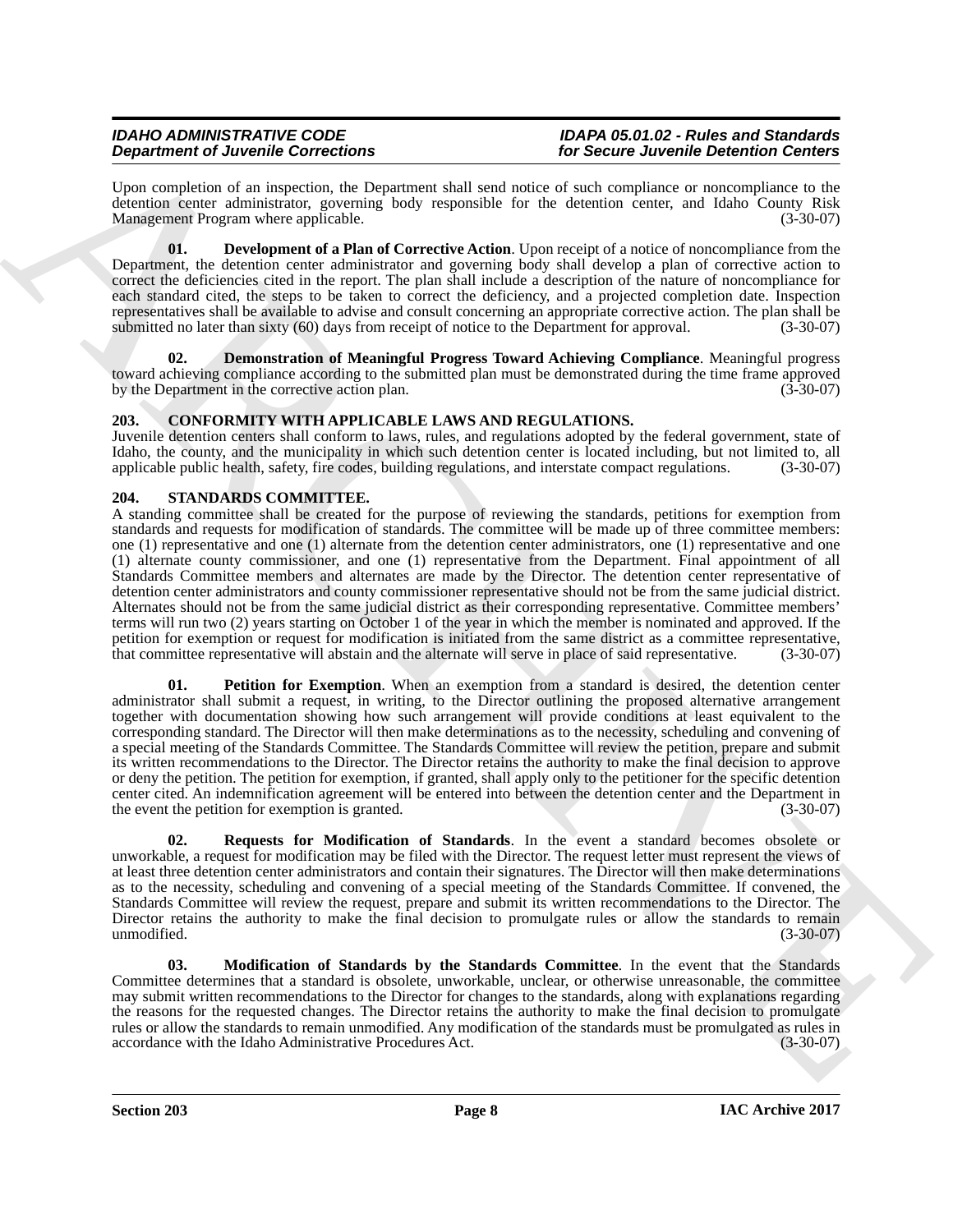#### *IDAHO ADMINISTRATIVE CODE IDAPA 05.01.02 - Rules and Standards Department of Juvenile Corrections for Secure Juvenile Detention Centers*

<span id="page-8-14"></span>**04. Standards Committee Meetings**. The Standards Committee will meet at least bi-annually to review the Juvenile Detention Center Standards, requests for modification of standards, or petitions for exemptions. The Standards Committee shall also meet when the Director determines that a special meeting is necessary to review the juvenile detention center standards, requests for modification of standards or petitions for exemptions. (3-30-07)

#### <span id="page-8-0"></span>**205. -- 209. (RESERVED)**

#### <span id="page-8-4"></span><span id="page-8-1"></span>**210. DETENTION CENTER ADMINISTRATION.**

<span id="page-8-7"></span>**01.** Legal Entity. The public or private agency operating a detention center is a legal entity, part of a ity, or a political subdivision. (3-30-07) legal entity, or a political subdivision.

<span id="page-8-6"></span>**02. Governing Body**. Governing body shall mean any public or private entity established or delegated as a source of legislative or administrative authority to provide the fiscal needs of the detention center administrator so that he may carry out the provisions of these rules. (3-30-07)

<span id="page-8-5"></span>**03. Detention Center Administrator**. The detention center shall have a designated administrator who esponsible for all detention center operations. (3-30-07) shall be responsible for all detention center operations.

<span id="page-8-9"></span><span id="page-8-8"></span>**04. Mission Statement**. The detention center shall have a written mission statement which describes ophy and goals. (3-30-07) its philosophy and goals.

**Department of Juneal Connections**. The Sambary Counties the matrix the same developed to the same developed to the same of the same of the same of the same of the same of the same of the same of the same of the same of t **05. Policy and Procedures**. The detention center administrator shall develop and maintain written policy and procedures which shall safeguard the basic rights of juvenile offenders and shall safeguard the juvenile offenders' freedom from discrimination based upon sex, race, creed, religion, national origin, disability, or political belief and establish practices that are consistent with fundamental legal principles, sound correctional practices, and humane treatment. These written policy and procedures shall be reviewed on a regular basis, updated as needed and made available to all detention center employees. The policy and procedures manual shall submitted to the prosecuting attorney or other legal authority for review and approved by county commissioners or other governing authority on an annual basis. After such approval, a copy of the policy and procedures manual shall be submitted to the Department. (3-29-12)

#### <span id="page-8-10"></span><span id="page-8-2"></span>**211. FISCAL MANAGEMENT.**

The annual budget request shall provide for an allocation of resources for detention center operations and programming. The methods used for collecting, safeguarding, and disbursing monies, including juvenile offenders' personal funds held by the detention center, shall comply with accepted accounting procedures and the laws of the state of Idaho. (3-29-12)

#### <span id="page-8-11"></span><span id="page-8-3"></span>**212. STAFF REQUIREMENTS AND STAFF DEVELOPMENT.**

<span id="page-8-13"></span>**01. Twenty-Four Hour Supervision**. The detention center shall be staffed by detention center es on a twenty-four (24) hour basis when juvenile offenders are being housed. (3-30-07) employees on a twenty-four  $(24)$  hour basis when juvenile offenders are being housed.

<span id="page-8-12"></span>**02. Staffing**. The detention center shall have staff to perform all functions relating to security, supervision, services and programs as needed to operate the detention center. The detention center shall have policy and procedures in place governing staffing and shall submit a staffing plan to the Department prior to licensing and renewal. The following staffing plan is a recommendation only, and is not mandatory. It is recommended that each secure juvenile facility shall maintain staff ratios of a minimum of one to eight (1:8) plus one (1) during resident waking hours and one to sixteen (1:16) during resident sleeping hours, except during limited and discrete exigent circumstances, which shall be fully documented. (3-20-14) circumstances, which shall be fully documented.

**a.** If the detention center houses eight (8) or fewer juvenile offenders, there should be at least one (1) direct care staff and one (1) other staff awake at all times. (3-30-07)

**b.** If the detention center houses more than eight (8) juvenile offenders, there should be one (1) direct care staff for each eight  $(8)$  juvenile offenders plus one  $(1)$  additional staff awake at all times. Example: if the detention center houses thirty-two (32) juvenile offenders, four (4) direct care staff would be recommended (one (1)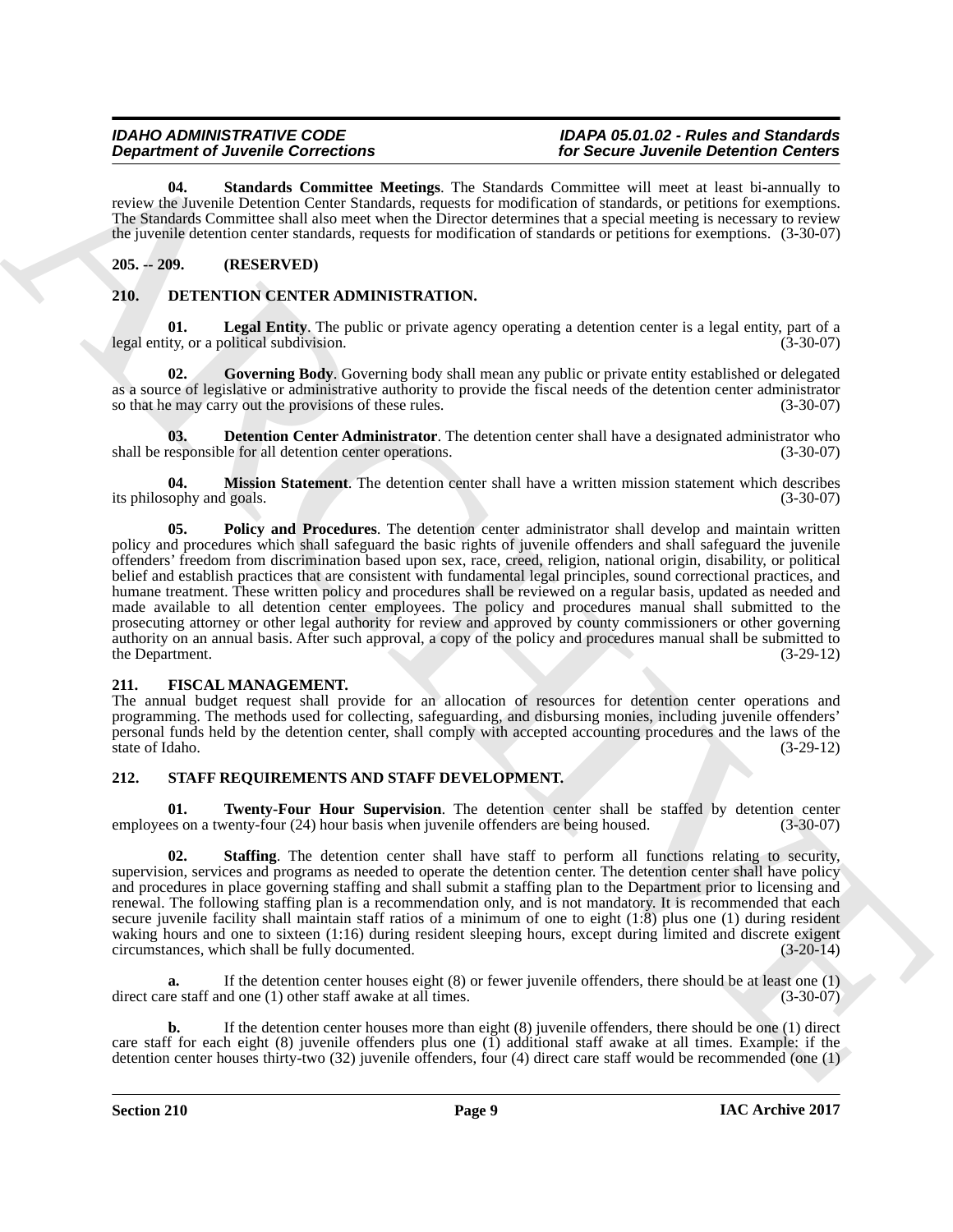#### <span id="page-9-2"></span><span id="page-9-1"></span><span id="page-9-0"></span>**04. Minimum Qualifications**. (3-30-07)

| <b>Department of Juvenile Corrections</b> |                                                                                                                                                                                                                                                                                                                                                                                                                                                | for Secure Juvenile Detention Centers |             |
|-------------------------------------------|------------------------------------------------------------------------------------------------------------------------------------------------------------------------------------------------------------------------------------------------------------------------------------------------------------------------------------------------------------------------------------------------------------------------------------------------|---------------------------------------|-------------|
|                                           | staff to eight $(8)$ juvenile offenders), plus one $(1)$ additional staff for a total of five $(5)$ staff.                                                                                                                                                                                                                                                                                                                                     |                                       | $(3-29-12)$ |
| 03.<br>of intake.                         | Gender of Employees. At least one (1) of the detention center employees on duty should be female<br>when females are housed in the detention center and at least one $(1)$ should be male when males are housed in the<br>detention center. An employee of the same gender as the juvenile offender being detained shall be on duty at the time                                                                                                |                                       | $(3-30-07)$ |
| 04.                                       | <b>Minimum Qualifications.</b>                                                                                                                                                                                                                                                                                                                                                                                                                 |                                       | $(3-30-07)$ |
| a.                                        | Direct care staff, at the time of employment, shall meet the minimum criminal history background<br>and certification requirements as provided in IDAPA 11.11.02, "Rules of the Idaho Peace Officer Standards and<br>Training Council for Juvenile Detention Officers."                                                                                                                                                                        |                                       | $(3-30-07)$ |
| $\mathbf{b}$ .                            | Direct care volunteers, before starting volunteer services, shall meet the minimum criminal history<br>background requirements as provided in IDAPA 11.11.02, "Rules of the Idaho Peace Officer Standards and Training<br>Council for Juvenile Detention Officers."                                                                                                                                                                            |                                       | $(3-30-07)$ |
| c.<br>Section 115.317.                    | The agency shall conduct criminal background records checks at least every five (5) years of<br>current employees, contractors, and volunteers who may have contact with residents as outlined in PREA Standard                                                                                                                                                                                                                                |                                       | $(3-20-14)$ |
| 05.                                       | Training and Staff Development Plan. Each juvenile detention center shall develop a staff<br>training and development plan based on the policy and procedures of the detention center. The plan shall also ensure<br>that all juvenile detention officers earn the juvenile detention officer certificate as mandated in IDAPA 11.11.02,<br>"Rules of the Idaho Peace Officer Standards and Training Council for Juvenile Detention Officers." |                                       | $(3-30-07)$ |
| a.                                        | All new direct care staff shall be provided orientation training. The orientation and training plan<br>shall address areas including, but not limited to:                                                                                                                                                                                                                                                                                      |                                       | $(3-29-12)$ |
| i.                                        | First aid/CPR;                                                                                                                                                                                                                                                                                                                                                                                                                                 |                                       | $(3-30-07)$ |
| ii.                                       | Security procedures;                                                                                                                                                                                                                                                                                                                                                                                                                           |                                       | $(3-30-07)$ |
| iii.                                      | Supervision of juvenile offenders;                                                                                                                                                                                                                                                                                                                                                                                                             |                                       | $(3-30-07)$ |
| iv.                                       | Suicide prevention;                                                                                                                                                                                                                                                                                                                                                                                                                            |                                       | $(3-20-14)$ |
| V.                                        | Fire and emergency procedures;                                                                                                                                                                                                                                                                                                                                                                                                                 |                                       | $(3-30-07)$ |
| vi.                                       | Safety procedures;                                                                                                                                                                                                                                                                                                                                                                                                                             |                                       | $(3-30-07)$ |
| V11.                                      | Appropriate use of physical intervention, and demonstrate an adequate level of proficiency as<br>determined by a P.O.S.T. certified appropriate use of force instructor using a P.O.S.T. approved grading matrix;                                                                                                                                                                                                                              |                                       | $(3-25-16)$ |
| viii.                                     | Report writing;                                                                                                                                                                                                                                                                                                                                                                                                                                |                                       | $(3-30-07)$ |
| ix.                                       | Juvenile offender rules of conduct;                                                                                                                                                                                                                                                                                                                                                                                                            |                                       | $(3-30-07)$ |
| X.                                        | Rights and responsibilities of juvenile offenders;                                                                                                                                                                                                                                                                                                                                                                                             |                                       | $(3-30-07)$ |
| xi.                                       | Fire and emergency procedures;                                                                                                                                                                                                                                                                                                                                                                                                                 |                                       | $(3-30-07)$ |
| xii.                                      | Safety procedures;                                                                                                                                                                                                                                                                                                                                                                                                                             |                                       | $(3-30-07)$ |
|                                           | Key control;                                                                                                                                                                                                                                                                                                                                                                                                                                   |                                       | $(3-30-07)$ |

| viii. | Report writing;                                    | $(3-30-07)$ |
|-------|----------------------------------------------------|-------------|
| ix.   | Juvenile offender rules of conduct;                | $(3-30-07)$ |
| X.    | Rights and responsibilities of juvenile offenders; | $(3-30-07)$ |
| xi.   | Fire and emergency procedures;                     | $(3-30-07)$ |
| xii.  | Safety procedures;                                 | $(3-30-07)$ |
| xiii. | Key control;                                       | $(3-30-07)$ |
|       |                                                    |             |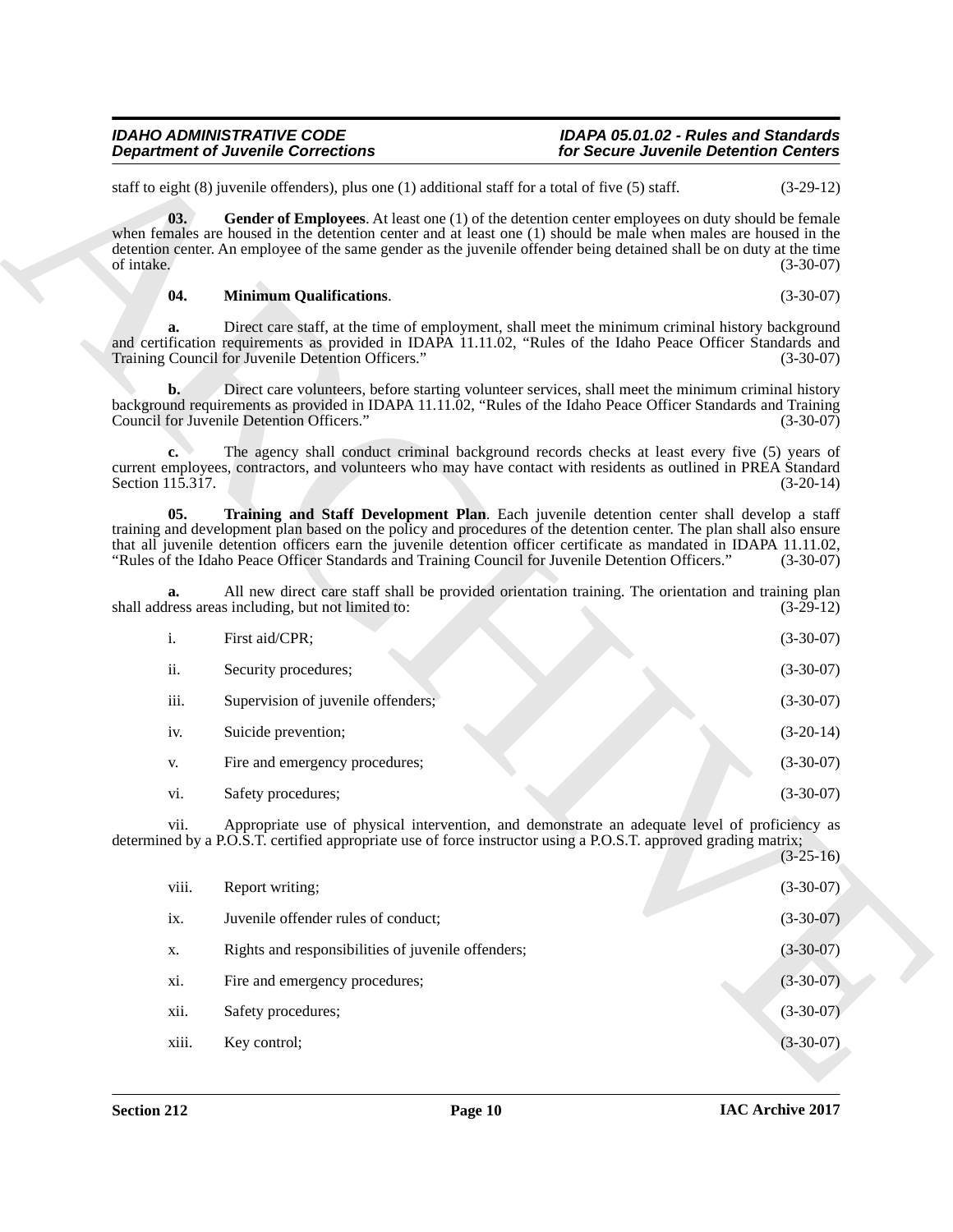| xiv.   | Interpersonal relations;                                           | $(3-30-07)$ |
|--------|--------------------------------------------------------------------|-------------|
| XV.    | Social/cultural life styles of the juvenile population;            | $(3-30-07)$ |
| xvi.   | Communication skills:                                              | $(3-29-12)$ |
| xvii.  | Mandatory reporting laws and procedures;                           | $(3-20-14)$ |
| xviii. | Professional boundaries; and                                       | $(3-20-14)$ |
| XIX.   | All training as outlined in section 115.331 of the PREA Standards. | $(3-20-14)$ |

| ii.        | All ongoing training as outlined in section 115.331 of the PREA Standards; and                   | $(3-25-16)$ |
|------------|--------------------------------------------------------------------------------------------------|-------------|
| iii.       | All other trainings that require recertification.                                                | $(3-20-14)$ |
| d.<br>ers. | Volunteers and contractors shall be trained commensurate to their level of contact with juvenile | $(3-29-12)$ |

<span id="page-10-4"></span><span id="page-10-2"></span>

| Each facility shall maintain accurate training documentation. |  | $(3-20-14)$ |
|---------------------------------------------------------------|--|-------------|
|                                                               |  |             |

#### <span id="page-10-0"></span>**213. -- 214. (RESERVED)**

#### <span id="page-10-3"></span><span id="page-10-1"></span>**215. DETENTION CENTER INFORMATION SYSTEMS.**

|                               | <b>Department of Juvenile Corrections</b>                                                                                                                                                                                                                                                                                                                                                                 | for Secure Juvenile Detention Centers |                                                                                                                        |
|-------------------------------|-----------------------------------------------------------------------------------------------------------------------------------------------------------------------------------------------------------------------------------------------------------------------------------------------------------------------------------------------------------------------------------------------------------|---------------------------------------|------------------------------------------------------------------------------------------------------------------------|
| xiv.                          | Interpersonal relations;                                                                                                                                                                                                                                                                                                                                                                                  |                                       | $(3-30-07)$                                                                                                            |
| XV.                           | Social/cultural life styles of the juvenile population;                                                                                                                                                                                                                                                                                                                                                   |                                       | $(3-30-07)$                                                                                                            |
| XV1.                          | Communication skills;                                                                                                                                                                                                                                                                                                                                                                                     |                                       | $(3-29-12)$                                                                                                            |
| xvii.                         | Mandatory reporting laws and procedures;                                                                                                                                                                                                                                                                                                                                                                  |                                       | $(3-20-14)$                                                                                                            |
| xviii.                        | Professional boundaries; and                                                                                                                                                                                                                                                                                                                                                                              |                                       | $(3-20-14)$                                                                                                            |
| xix.                          | All training as outlined in section 115.331 of the PREA Standards.                                                                                                                                                                                                                                                                                                                                        |                                       | $(3-20-14)$                                                                                                            |
| $\mathbf{b}$ .                | All direct care staff who are considered part-time, on-call, or working fewer than forty (40) hours<br>per week and any direct care staff who works in a facility classified as Rural Exception, must obtain a part-time<br>juvenile detention officer certification as mandated by IDAPA 11.11.02, "Rules of the Idaho Peace Officer Standards<br>and Training Council for Juvenile Detention Officers." |                                       | $(3-25-16)$                                                                                                            |
| c.                            | Ongoing training shall be provided at the minimum rate of twenty-eight (28) hours for each<br>subsequent year of employment, which shall include, but not be limited to:                                                                                                                                                                                                                                  |                                       | $(3-20-14)$                                                                                                            |
| $\mathbf{1}$ .<br>matrix; and | A total of eight (8) hours of appropriate use of force, and demonstrate an adequate level of<br>proficiency as determined by a P.O.S.T. certified appropriate use of force instructor using a P.O.S.T. approved grading                                                                                                                                                                                   |                                       | $(3-25-16)$                                                                                                            |
| ii.                           | All ongoing training as outlined in section 115.331 of the PREA Standards; and                                                                                                                                                                                                                                                                                                                            |                                       | $(3-25-16)$                                                                                                            |
| iii.                          | All other trainings that require recertification.                                                                                                                                                                                                                                                                                                                                                         |                                       | $(3-20-14)$                                                                                                            |
| d.<br>offenders.              | Volunteers and contractors shall be trained commensurate to their level of contact with juvenile                                                                                                                                                                                                                                                                                                          |                                       | $(3-29-12)$                                                                                                            |
| е.                            | Each facility shall maintain accurate training documentation.                                                                                                                                                                                                                                                                                                                                             |                                       | $(3-20-14)$                                                                                                            |
| $213. - 214.$                 | (RESERVED)                                                                                                                                                                                                                                                                                                                                                                                                |                                       |                                                                                                                        |
| 215.                          | DETENTION CENTER INFORMATION SYSTEMS.                                                                                                                                                                                                                                                                                                                                                                     |                                       |                                                                                                                        |
| 01.                           | Written Policy and Procedures. The detention center shall have written policy and procedures to<br>govern the collection, management, and retention of information pertaining to juvenile offenders and the operation of<br>the detention center. Written policy and procedures shall address, at a minimum, the following:                                                                               |                                       | $(3-30-07)$                                                                                                            |
| a.                            | Accuracy of information, including procedures for verification;                                                                                                                                                                                                                                                                                                                                           |                                       | $(4 - 5 - 00)$                                                                                                         |
| b.                            | Security of information, including access and protection from unauthorized disclosure;                                                                                                                                                                                                                                                                                                                    |                                       | $(4 - 5 - 00)$                                                                                                         |
| c.                            | Content of records;                                                                                                                                                                                                                                                                                                                                                                                       |                                       | $(4-5-00)$                                                                                                             |
| d.                            | Maintenance of records;                                                                                                                                                                                                                                                                                                                                                                                   |                                       | $(4-5-00)$                                                                                                             |
| е.                            | Length of retention; and                                                                                                                                                                                                                                                                                                                                                                                  |                                       | $(4-5-00)$                                                                                                             |
| f.                            | Method of storage or disposal of inactive records.                                                                                                                                                                                                                                                                                                                                                        |                                       | $(4-5-00)$                                                                                                             |
| 02.                           | Release of Information. Prior to release of information to agencies other than criminal justice<br>authorities or other agencies with court orders for access, a written release of information shall be obtained from the                                                                                                                                                                                |                                       | juvenile offender's parent, legal guardian or through a court order with a copy of that release placed in the juvenile |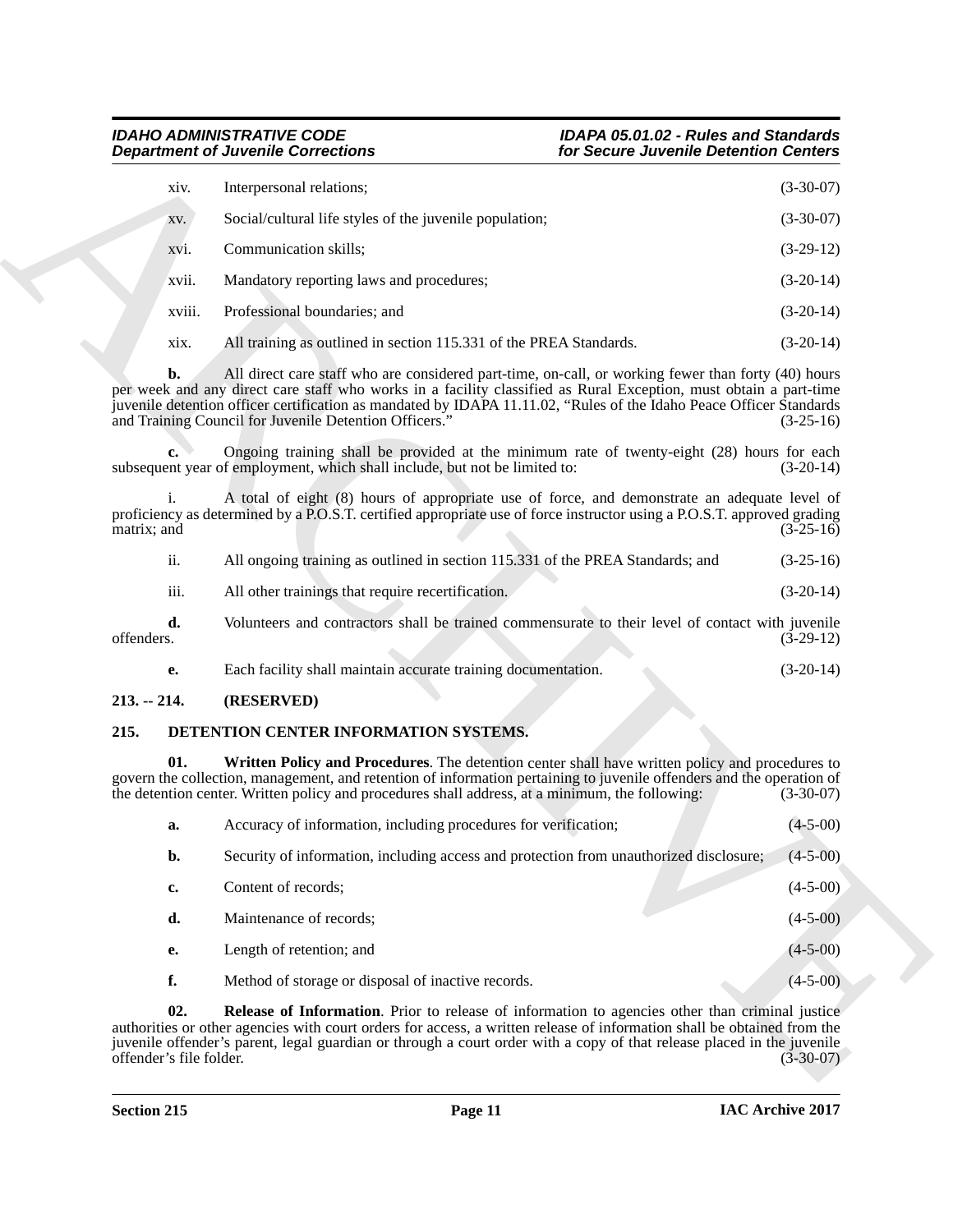### *Department of Juvenile Corrections for Secure Juvenile Detention Centers*

### <span id="page-11-1"></span>*IDAHO ADMINISTRATIVE CODE IDAPA 05.01.02 - Rules and Standards*

#### <span id="page-11-2"></span><span id="page-11-0"></span>**216. DOCUMENTATION.**

<span id="page-11-5"></span>

| a. | Direct care staff on duty; | $(3-30-07)$ |
|----|----------------------------|-------------|
|----|----------------------------|-------------|

- **b.** Time and results of security or well-being checks and head counts; (4-5-00)
- **c.** Names of juvenile offenders received or discharged with times recorded;  $(3-30-07)$

| Time of meals served: | $(4-5-00)$                                                                                                      |
|-----------------------|-----------------------------------------------------------------------------------------------------------------|
|                       | Times and shift activities, including any action taken on the handling of any routine incidents;<br>$(3-29-12)$ |

- **h.** Notations and times of unusual incidents, problems, disturbances, escapes; (3-29-12) **i.** Notations and times of any use of emergency or restraint equipment; and (4-5-00)
- 
- <span id="page-11-6"></span><span id="page-11-4"></span><span id="page-11-3"></span>**j.** Notation and times of perimeter security checks. (4-5-00)

|                          | <b>Department of Juvenile Corrections</b>                                                                                                                                                                                                                                                                                                                                                                                                                                                                                                                                                                                                                                                                                  | for Secure Juvenile Detention Centers |
|--------------------------|----------------------------------------------------------------------------------------------------------------------------------------------------------------------------------------------------------------------------------------------------------------------------------------------------------------------------------------------------------------------------------------------------------------------------------------------------------------------------------------------------------------------------------------------------------------------------------------------------------------------------------------------------------------------------------------------------------------------------|---------------------------------------|
| 03.                      | Access to Records. Parents, legal guardians, legal representatives, and staff shall be permitted<br>access to information in the juvenile offender's files and records as authorized by law. Absent a court order to the<br>contrary, the detention center administrator may restrict access to certain information, or provide a summary of the<br>information when its disclosure presents a threat to the safety and security of the detention center or may be<br>detrimental to the best interests of the juvenile offender. If access to records is denied or restricted, documentation<br>that states the reason for the denial or restriction shall be maintained by the detention center administrator. (3-29-12) |                                       |
| 216.                     | DOCUMENTATION.                                                                                                                                                                                                                                                                                                                                                                                                                                                                                                                                                                                                                                                                                                             |                                       |
| 01.                      | <b>Shift Log.</b> The detention center shall maintain documentation including time notations on each<br>shift which includes the following information, at a minimum:                                                                                                                                                                                                                                                                                                                                                                                                                                                                                                                                                      | $(3-30-07)$                           |
| a.                       | Direct care staff on duty;                                                                                                                                                                                                                                                                                                                                                                                                                                                                                                                                                                                                                                                                                                 | $(3-30-07)$                           |
| $\mathbf{b}$ .           | Time and results of security or well-being checks and head counts;                                                                                                                                                                                                                                                                                                                                                                                                                                                                                                                                                                                                                                                         | $(4-5-00)$                            |
| c.                       | Names of juvenile offenders received or discharged with times recorded;                                                                                                                                                                                                                                                                                                                                                                                                                                                                                                                                                                                                                                                    | $(3-30-07)$                           |
| d.<br>recorded;          | Names of juvenile offenders temporarily released or returned for such purposes as court<br>appearances, work/education releases, furloughs, or other authorized absences from the detention center with times                                                                                                                                                                                                                                                                                                                                                                                                                                                                                                              | $(3-30-07)$                           |
| е.                       | Time of meals served;                                                                                                                                                                                                                                                                                                                                                                                                                                                                                                                                                                                                                                                                                                      | $(4-5-00)$                            |
| f.                       | Times and shift activities, including any action taken on the handling of any routine incidents;                                                                                                                                                                                                                                                                                                                                                                                                                                                                                                                                                                                                                           | $(3-29-12)$                           |
| g.<br>others;            | Notation and times of entry and exit of all visitors, including physicians, attorneys, volunteers, and                                                                                                                                                                                                                                                                                                                                                                                                                                                                                                                                                                                                                     | $(4-5-00)$                            |
| h.                       | Notations and times of unusual incidents, problems, disturbances, escapes;                                                                                                                                                                                                                                                                                                                                                                                                                                                                                                                                                                                                                                                 | $(3-29-12)$                           |
| i.                       | Notations and times of any use of emergency or restraint equipment; and                                                                                                                                                                                                                                                                                                                                                                                                                                                                                                                                                                                                                                                    | $(4-5-00)$                            |
| j.                       | Notation and times of perimeter security checks.                                                                                                                                                                                                                                                                                                                                                                                                                                                                                                                                                                                                                                                                           | $(4-5-00)$                            |
| 02.                      | Housing Assignment Roster. The detention center shall maintain a master file or roster board<br>indicating the current housing assignment and status of all juvenile offenders detained.                                                                                                                                                                                                                                                                                                                                                                                                                                                                                                                                   | $(3-30-07)$                           |
| 03.<br>will be recorded: | Visitor's Register. The detention center shall maintain a visitor's register in which the following                                                                                                                                                                                                                                                                                                                                                                                                                                                                                                                                                                                                                        | $(3-30-07)$                           |
| a.                       | Name of each visitor;                                                                                                                                                                                                                                                                                                                                                                                                                                                                                                                                                                                                                                                                                                      | $(4 - 5 - 00)$                        |
| b.                       | Time and date of visit;                                                                                                                                                                                                                                                                                                                                                                                                                                                                                                                                                                                                                                                                                                    | $(4-5-00)$                            |
| c.                       | Juvenile offender to be visited; and                                                                                                                                                                                                                                                                                                                                                                                                                                                                                                                                                                                                                                                                                       | $(3-30-07)$                           |
| d.                       | Relationship of visitor to juvenile offender and other pertinent information.                                                                                                                                                                                                                                                                                                                                                                                                                                                                                                                                                                                                                                              | $(3-30-07)$                           |
| 04.                      | <b>Juvenile Detention Records</b> . The detention center shall classify, retain and maintain an accurate<br>and current record for each juvenile offender detained in accordance with the provisions of Title 31, Chapter 8,<br>Section 31-871, Idaho Code. The record shall contain, at a minimum, the following:                                                                                                                                                                                                                                                                                                                                                                                                         | $(3-30-07)$                           |
|                          |                                                                                                                                                                                                                                                                                                                                                                                                                                                                                                                                                                                                                                                                                                                            |                                       |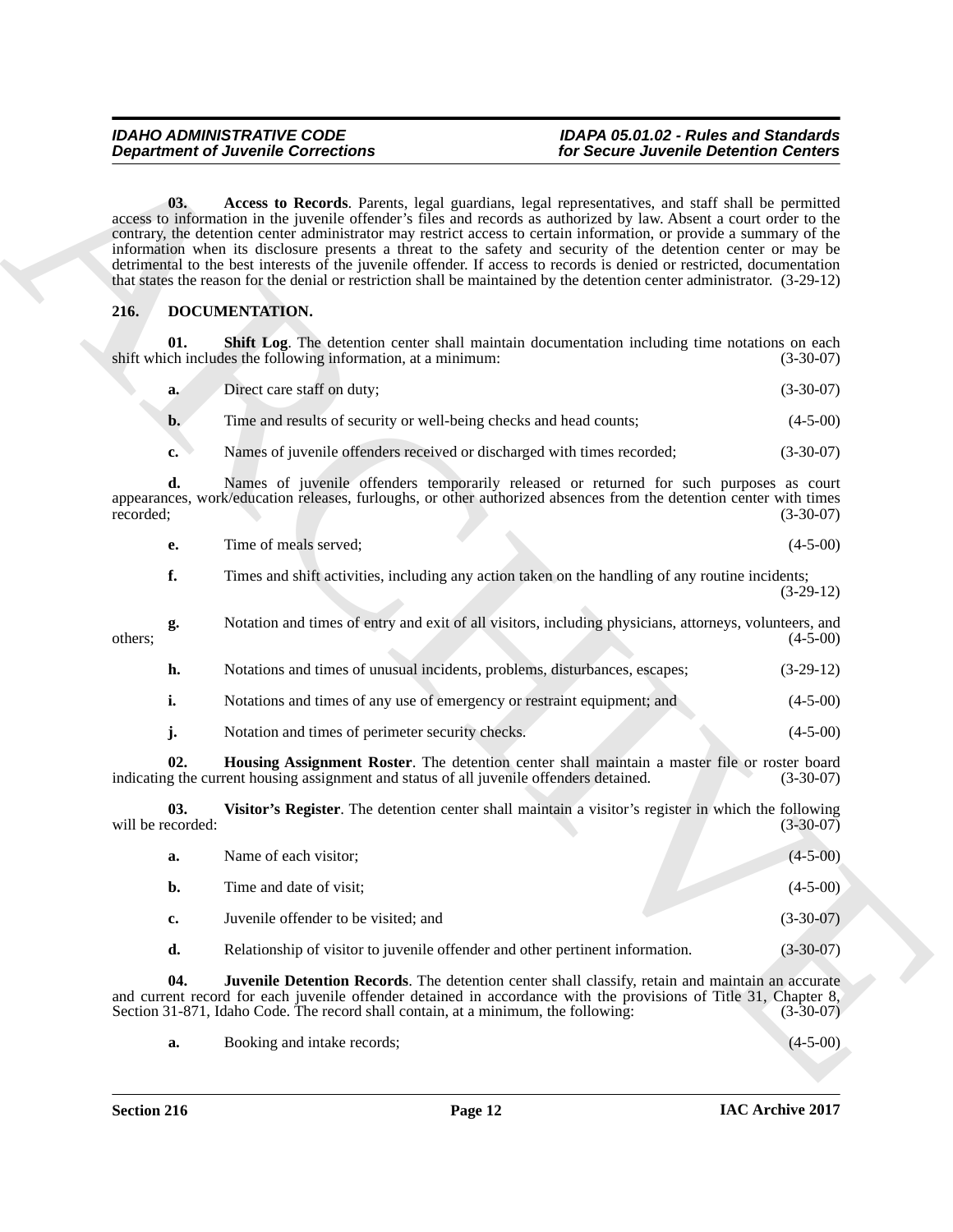| <b>Department of Juvenile Corrections</b> |                |                                                                                                                                                                                                                      | for Secure Juvenile Detention Centers |  |  |
|-------------------------------------------|----------------|----------------------------------------------------------------------------------------------------------------------------------------------------------------------------------------------------------------------|---------------------------------------|--|--|
|                                           | b.             | Record of court appearances;                                                                                                                                                                                         | $(4-5-00)$                            |  |  |
|                                           | c.             | Documentation of authority to hold;                                                                                                                                                                                  | $(4-5-00)$                            |  |  |
|                                           | d.             | Probation officer or caseworker, if assigned;                                                                                                                                                                        | $(4-5-00)$                            |  |  |
| offender;                                 | e.             | Itemized inventory forms for all clothing, property, money, and valuables taken from the juvenile                                                                                                                    | $(3-30-07)$                           |  |  |
|                                           | f.             | Classification records and information about a resident's personal history and behavior to reduce<br>the risk of sexual abuse by or upon a resident;                                                                 | $(3-20-14)$                           |  |  |
|                                           | g.             | Documentation of education as outlined in PREA Standard Section 115.333;                                                                                                                                             | $(3-20-14)$                           |  |  |
|                                           | h.             | Rule infraction reports;                                                                                                                                                                                             | $(4-5-00)$                            |  |  |
|                                           | i.             | Records of disciplinary actions;                                                                                                                                                                                     | $(4-5-00)$                            |  |  |
|                                           | j.             | Grievances filed and their dispositions;                                                                                                                                                                             | $(4-5-00)$                            |  |  |
|                                           | k.             | Release records;                                                                                                                                                                                                     | $(4-5-00)$                            |  |  |
|                                           | $\mathbf{l}$ . | Personal information and emergency contact information;                                                                                                                                                              | $(4-5-00)$                            |  |  |
|                                           | m.             | Documentation of a completed intake medical screening;                                                                                                                                                               | $(3-29-12)$                           |  |  |
|                                           | n.             | Visitor records;                                                                                                                                                                                                     | $(4-5-00)$                            |  |  |
|                                           | 0.             | Incident reports;                                                                                                                                                                                                    | $(4-5-00)$                            |  |  |
|                                           | р.             | Photographs.                                                                                                                                                                                                         | $(4-5-00)$                            |  |  |
| 217.                                      |                | MEDICAL INFORMATION.                                                                                                                                                                                                 |                                       |  |  |
|                                           | 01.            | Medical Files. The health authority shall maintain medical records for each juvenile offender<br>which shall be kept separate from other records.                                                                    | $(3-30-07)$                           |  |  |
|                                           | 02.            | Access to Medical Files. The detention center administrator, in conjunction with the health<br>authority, shall establish procedures to determine access to medical files in accordance with privacy laws. (3-30-07) |                                       |  |  |
| $218. - 219.$                             |                | (RESERVED)                                                                                                                                                                                                           |                                       |  |  |
| 220.                                      |                | PROHIBITED CONTACT AND PRISON RAPE ELIMINATION ACT (PREA) COMPLIANCE.                                                                                                                                                |                                       |  |  |
|                                           | 01.            | Sexual Abuse of Juvenile Offenders. The detention center shall have written policy and<br>procedures mandating zero (0) tolerance toward all forms of sexual abuse and sexual harassment and outlining the           |                                       |  |  |
|                                           |                | agency's approach to preventing, detecting, and responding to such conduct. The policy and procedures shall contain,<br>at a minimum, the following provisions:                                                      | $(3-20-14)$                           |  |  |
|                                           | a.             | The prohibition of any sexual abuse or sexual harassment as defined by PREA Standards or as<br>defined in Title 18, Chapter 61, Section 18-6110, Idaho Code;                                                         |                                       |  |  |
|                                           | $b$ .          | The appointment of a PREA Coordinator, as outlined by PREA Standard Section 115.311(c), to be<br>determined by the detention center administrator;                                                                   | $(3-20-14)$<br>$(3-20-14)$            |  |  |

#### <span id="page-12-4"></span><span id="page-12-0"></span>**217. MEDICAL INFORMATION.**

#### <span id="page-12-3"></span><span id="page-12-1"></span>**218. -- 219. (RESERVED)**

#### <span id="page-12-6"></span><span id="page-12-5"></span><span id="page-12-2"></span>**220. PROHIBITED CONTACT AND PRISON RAPE ELIMINATION ACT (PREA) COMPLIANCE.**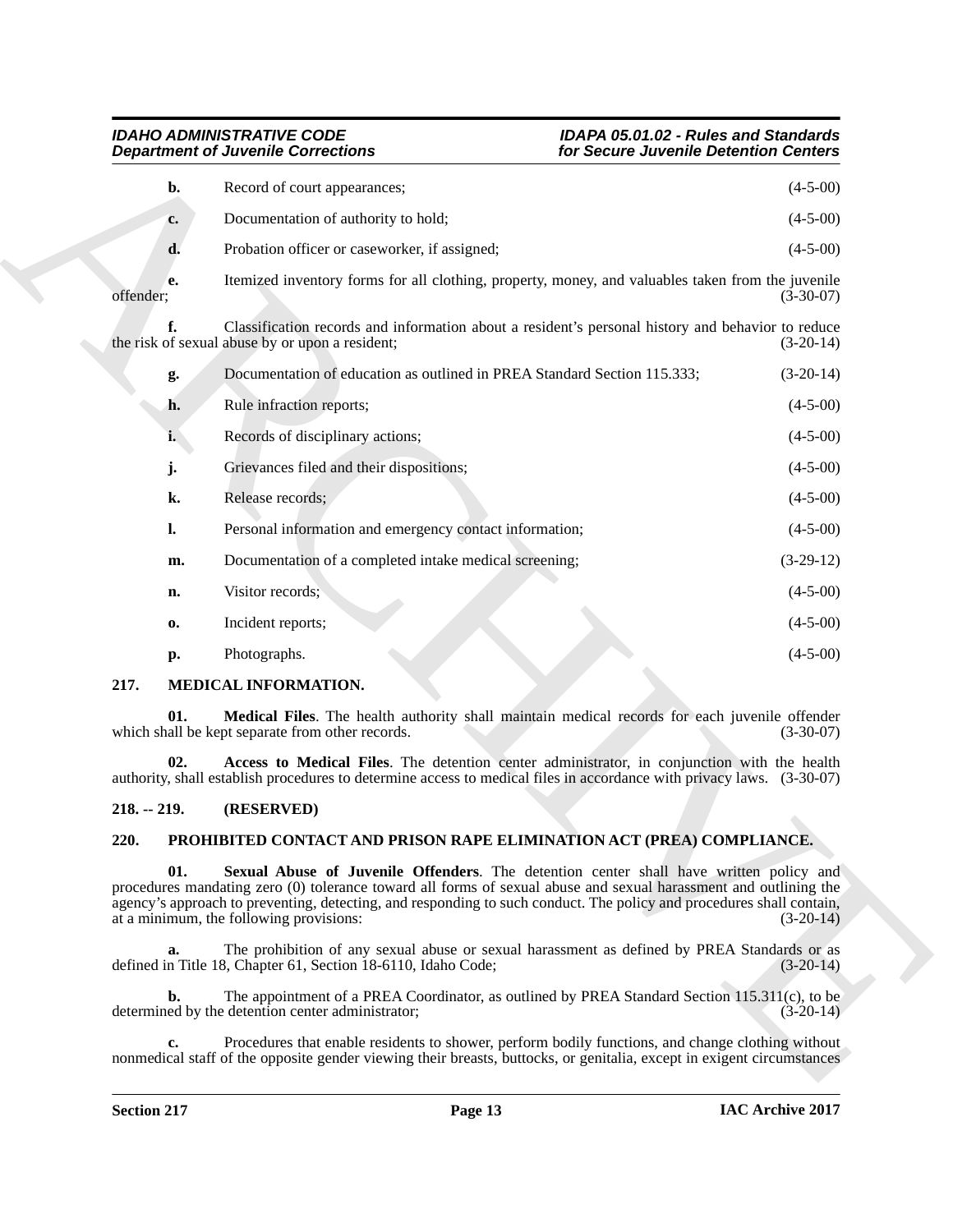#### *IDAHO ADMINISTRATIVE CODE IDAPA 05.01.02 - Rules and Standards for Secure Juvenile Detention Centers*

or when such viewing is incidental to routine cell checks as outlined by PREA Standard Section 115.315(d); (3-20-14)

**d.** The requirement of staff of the opposite gender to announce their presence when entering a resident housing unit or any area where residents are likely to be showering, performing bodily functions, or changing clothing as outlined by PREA Standard Section 115.315(d); (3-20-14) clothing as outlined by PREA Standard Section  $115.315(d)$ ;

**e.** The process that will be in place to provide age appropriate education to juvenile offenders as outlined by PREA Standard Section 115.333; (3-20-14)

**f.** The provision of multiple avenues for a juvenile offender or a third party to report sexual abuse and sexual harassment, at least one of which must be external to the agency as outlined by PREA Standard Section 115.351: (3-20-14)  $115.351;$  (3-20-14)

**g.** The process for gathering information to make classification and housing decisions to reduce the exual victimization as outlined by PREA Standard Section 115.342; (3-20-14) risk of sexual victimization as outlined by PREA Standard Section 115.342;

**h.** The handling of all information regarding sexual abuse or sexual harassment with confidentiality as outlined by PREA Standard Section 115.361(c); (3-20-14)

**i.** The process to ensure that allegations of sexual abuse or sexual harassment are referred for investigation to an agency with legal authority to conduct criminal investigations, unless the allegation does not involve potentially criminal behavior as outlined by PREA Standard Section 115.322; (3-20-14) involve potentially criminal behavior as outlined by PREA Standard Section 115.322;

**j.** Policies to protect all residents and staff who report sexual abuse or sexual harassment from acts of n as outlined by PREA Standard Section 115.367: retaliation as outlined by PREA Standard Section 115.367;

**k.** The provision of timely and unimpeded access to crisis intervention services, medical, and mental re to victims as outlined by PREA Standard Section 115.382(a); (3-20-14) health care to victims as outlined by PREA Standard Section 115.382(a);

**l.** The provision and documentation of training for staff as outlined by PREA Standard Section (3-20-14)  $(3-20-14)$ 

**m.** Within thirty (30) days of the conclusion of every sexual abuse investigation, the facility shall a sexual abuse incident review as outlined in PREA Standard 115.386. (3-20-14) conduct a sexual abuse incident review as outlined in PREA Standard 115.386.

#### <span id="page-13-0"></span>**221. -- 222. (RESERVED)**

#### <span id="page-13-1"></span>**223. SAFETY AND EMERGENCY PROCEDURES.**

<span id="page-13-7"></span>**01.** Written Policy and Procedures. The detention center shall have written policy and procedures ess fire safety plans for responding to emergency situations. (3-25-16) that address fire safety plans for responding to emergency situations.

<span id="page-13-6"></span>**02. Compliance with Fire Code**. The detention center shall comply with local and state fire codes. A request for an annual inspection shall be made to the local fire marshal or authorized agency. The detention center shall maintain documentation of this inspection. (3-30-07) shall maintain documentation of this inspection.

#### <span id="page-13-3"></span><span id="page-13-2"></span>**224. DETENTION CENTER SECURITY.**

<span id="page-13-5"></span><span id="page-13-4"></span>**Security and Control Policy**. The detention center's policy and procedures manual shall contain all procedures for detention center security and control, with detailed instructions for implementing these procedures, and are reviewed at least annually and updated as needed. The manual shall be made available to all staff. (3-30-07)

**Department of Juvenile Connections**<br>
or shown in the specific connections<br>
or shown in the specific connections of the specific connections of the specific connections of the specific connections of the specific connecti **02. Personal Observation**. The detention center shall have written policy and procedures that govern the observation of all juvenile offenders and shall, at a minimum, require direct care staff to personally observe all juvenile offenders every thirty (30) minutes on an irregular schedule and the time of such checks shall be logged. More frequent checks should be made of juvenile offenders who are violent, suicidal, mentally ill, or who have other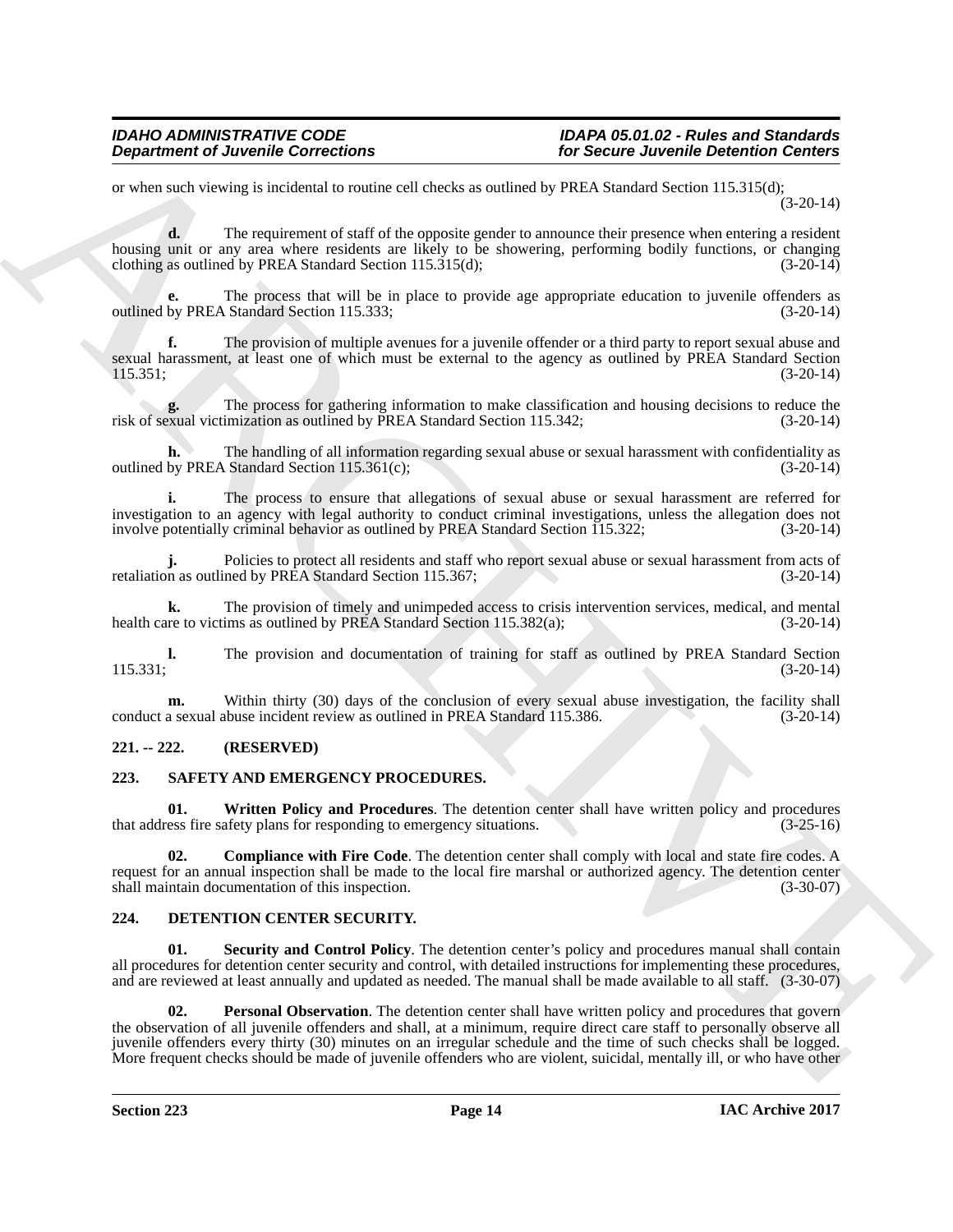### *Department of Juvenile Corrections for Secure Juvenile Detention Centers*

## *IDAHO ADMINISTRATIVE CODE IDAPA 05.01.02 - Rules and Standards*

<span id="page-14-2"></span>special problems or needs warranting closer observation. (3-25-16)

**03. Cross Gender Supervision**. The detention center shall have written policy and procedures governing supervision of female juvenile offenders by male employees and male juvenile offenders by female employees which shall be based on privacy needs and legal standards. Except in emergencies, detention center employees shall not observe juvenile offenders of the opposite sex in shower areas. Reasonable accommodation of privacy needs shall be observed. (4-2-08) privacy needs shall be observed.

<span id="page-14-3"></span>**04. Head Counts**. The detention center shall have written policy and procedures which shall outline a system to physically count or account for all juvenile offenders, including juvenile offenders on work release, educational release, or other temporary leave status who may be absent from the detention center for certain periods of the day. At least three (3) documented counts shall be conducted every twenty-four (24) hours. At least one (1) count shall be conducted each shift and there shall be at least four (4) hours between each count. (3-30-07 count shall be conducted each shift and there shall be at least four (4) hours between each count.

<span id="page-14-1"></span>**05. Camera Surveillance**. Camera surveillance equipment shall not be used in place of the personal ion of juvenile offenders. (3-29-12) observation of juvenile offenders.

#### <span id="page-14-4"></span><span id="page-14-0"></span>**225. PHYSICAL INTERVENTION.**

**01. Appropriate Use of Physical Intervention**. The detention center shall have written policy and procedures which govern the use of physical intervention. The use of physical intervention shall be restricted to instances of justifiable self-protection, the protection of others or property, the prevention of escapes, or the suppression of disorder and then only to the degree necessary to restore order. (3-30-07) suppression of disorder and then only to the degree necessary to restore order.

<span id="page-14-6"></span><span id="page-14-5"></span>**a.** Physical intervention shall not be used as punishment. (3-30-07)

**b.** A written report shall be made following any use of physical intervention. The report will be reviewed by the detention center administrator and will be maintained as part of the detention center records.

(3-30-07)

Use of Chemical Agents. The detention center shall have written policy and procedures which govern the use of chemical agents, if approved for use in the detention center. The use of chemical agents shall be restricted to instances of justifiable self-protection, or the protection of others and then only to the degree necessary to restore order. (3-29-12) restore order. (3-29-12)

**a.** Chemical agents shall not be administered by any individual who has not successfully completed a certified training course taught by a P.O.S.T. certified trainer. (3-29-12) P.O.S.T. certified training course taught by a P.O.S.T. certified trainer.

**b.** Oleoresin Capsicum shall be the only chemical agent approved for use in juvenile detention (3-29-12) centers.  $(3-29-12)$ 

<span id="page-14-8"></span><span id="page-14-7"></span>**03. Use of Electroshock Weapons**. The use of electroshock weapons is prohibited in juvenile detention centers unless used by law enforcement officers responding to a call for assistance initiated by detention staff. (3-29-12)

**Department of Juvenile Connections**<br>
specified as one considerations of the Science Arrest into the specified and the specified and the specified and the specified and the specified and the specified and the specified an **04. Use of Mechanical Restraints**. The detention center shall have written policy and procedures which govern the use of mechanical restraints, including notification of medical or mental health professionals. The use of restraints shall be restricted to justifiable instances, during transfer, and for medical reasons under the direction of medical staff. Justifiable instances shall be specifically defined in each detention center's policy and procedures. Written policy and procedures shall provide that instruments of restraint are never applied as punishment and are applied only with the approval of the detention center administrator or designee, and that juvenile offenders in mechanical restraints are not left unattended. (3-29-12)

**a.** Restraints shall not be used as punishment or for the convenience of staff.  $(4-5-00)$ 

A written report shall be made following any use of restraints except for transfer. The report will be detention center administrator and will be maintained as part of the detention records. (3-30-07) reviewed by the detention center administrator and will be maintained as part of the detention records.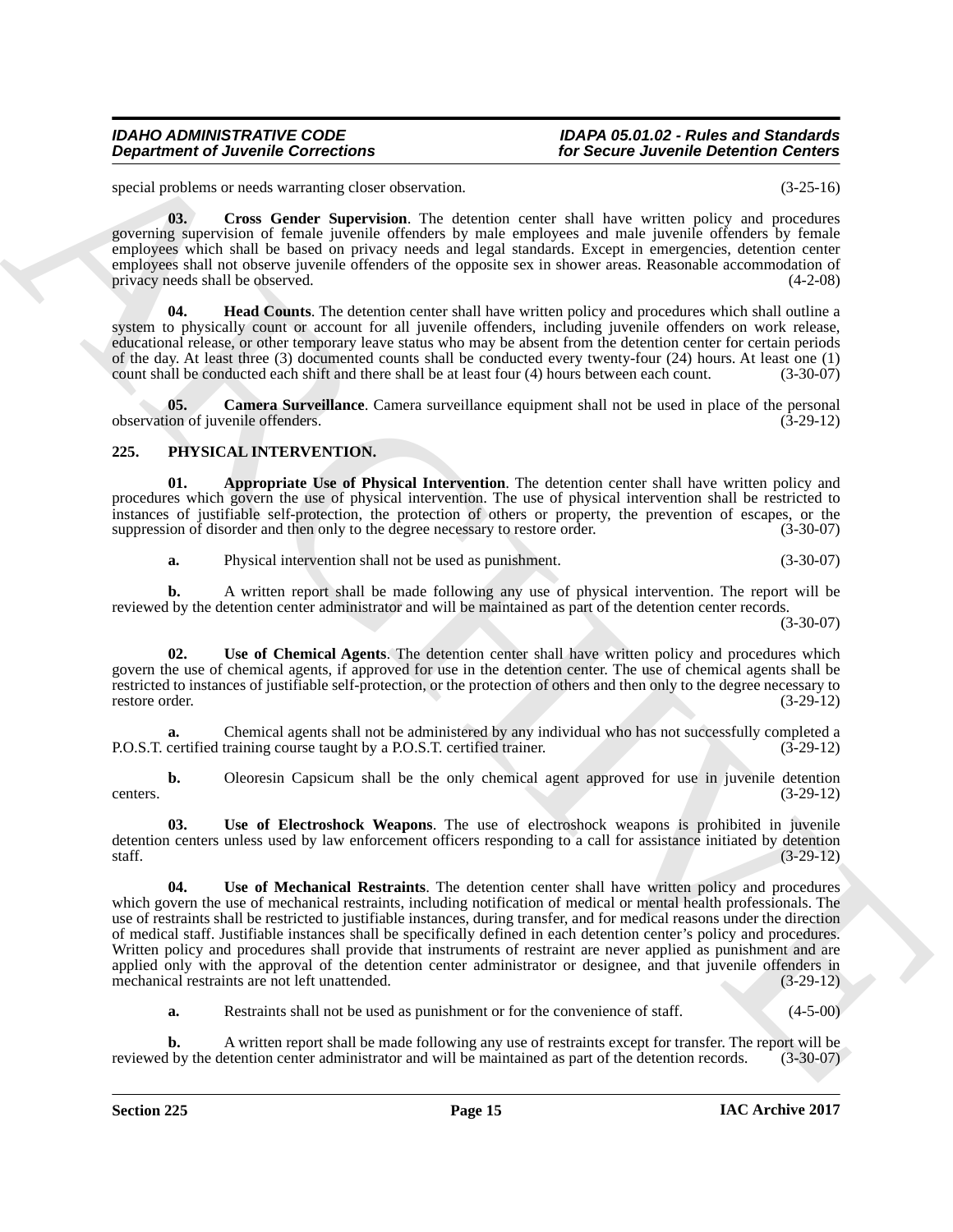#### <span id="page-15-0"></span>**226. PERIMETER SECURITY CHECKS AND SECURITY INSPECTIONS.**

<span id="page-15-2"></span>**01.** Perimeter Security Checks. The detention center shall have written policy and procedures which govern the frequency and performing of perimeter security checks. (3-30-07)

<span id="page-15-3"></span>**02. Security Inspections**. The detention center shall have written policy and procedures that require timely notification to the detention center administrator or designee of any structural or security deficiencies. The detention center administrator shall promptly correct any identified problems. The facility shall maintain documentation of any corrective action. (3-25-16)

#### <span id="page-15-4"></span><span id="page-15-1"></span>**227. SEARCH AND SEIZURE.**

<span id="page-15-5"></span>**01. Detention Center Search Plan**. The detention center shall have written policy and procedures which outline a detention center search plan for the control of contraband and weapons and provides for unannounced and irregularly timed searches of juvenile offenders' rooms, day rooms, and activity, work or other areas accessible to juvenile offenders and searches of all materials and supplies coming into the detention center. (3-30juvenile offenders and searches of all materials and supplies coming into the detention center.

**Personal Searches**. The detention center shall have written policy and procedures governing the searching of juvenile offenders for the control of contraband and weapons which includes, at a minimum, the following provisions: (3-30-07) following provisions:

<span id="page-15-6"></span>

| a. | Search of juvenile offenders upon entering the security perimeter; | $(3-30-07)$ |
|----|--------------------------------------------------------------------|-------------|
|----|--------------------------------------------------------------------|-------------|

**b.** Search of newly admitted juvenile offenders; (3-30-07)

**c.** Periodic unannounced and irregularly timed searches of juvenile offenders; (3-30-07)

**d.** Provision for strip searches and body cavity searches at such times when there exists reasonable belief that the juvenile offender is in the possession of contraband or weapons or other prohibited material and shall<br>only be conducted as described in Subsections 227.02.f. and 227.02.g.: (3-30-07) only be conducted as described in Subsections 227.02.f. and 227.02.g.; (3-30-07)

**e.** Pat searches. Except in cases of emergency, pat searches shall be conducted by direct care personnel of the same sex; (3-29-12)

**Department of Juvenile Connections**<br> **Conserver and The Security Checks.** The shows that the results are the shown in the specific of the specific of the specific of the specific of the specific of the specific of the sp **f.** Strip searches. All strip searches shall be conducted in private and in a manner which preserves the dignity of the juvenile offender to the greatest extent possible and under sanitary conditions. All strip searches shall be conducted by direct care personnel of the same sex as the juvenile offender or by the health authority or medical employee. No persons of the opposite sex of the juvenile offender, other than the health authority or medical employee, shall observe the juvenile offender during the strip search; and (3-30-07) employee, shall observe the juvenile offender during the strip search; and

**g.** Body cavity searches. All body cavity searches shall be conducted in private and in a manner which preserves the dignity of the juvenile offender to the greatest extent possible and under sanitary conditions. Body cavity searches shall be conducted only by the health authority or by a medical employee. No persons of the opposite sex of the juvenile offender, other than the health authority or medical employee, shall observe the juvenile offender during body cavity searches. (3-30-07) during body cavity searches.

**h.** Prohibition on searches or physical examinations of transgender or intersex residents for the sole purpose of determining genital status; (3-20-14)

**i.** Prohibition of cross-gender strip searches or cross-gender visual body cavity searches except in exigent circumstances or when performed by medical practitioners; (3-20-14)

**j.** Prohibition of cross-gender pat-down searches except in exigent circumstances; (3-20-14)

**k.** The documentation and justification for all cross-gender strip searches, cross-gender visual body arches, and cross-gender pat-down searches. (3-20-14) cavity searches, and cross-gender pat-down searches.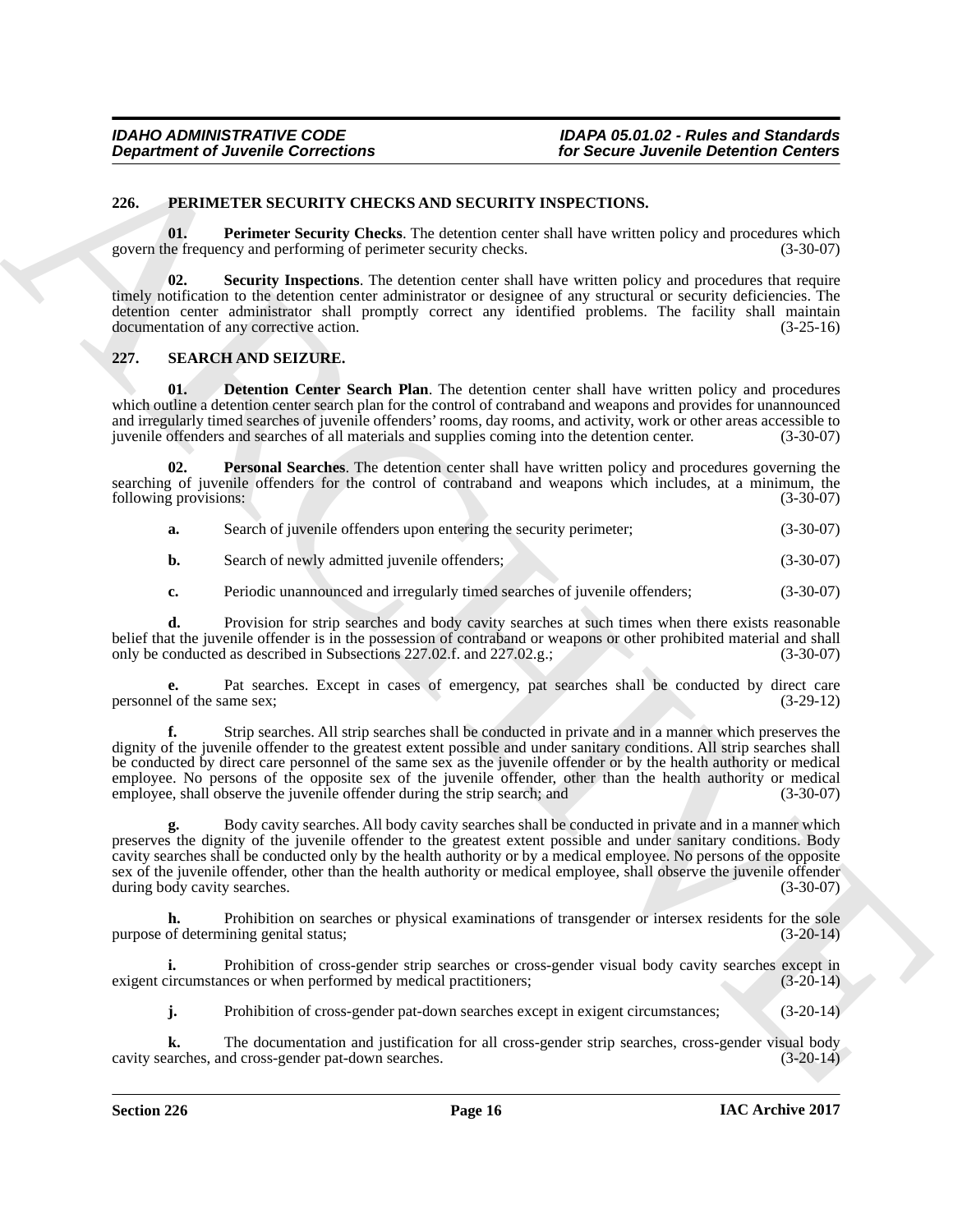### *IDAHO ADMINISTRATIVE CODE IDAPA 05.01.02 - Rules and Standards*

<span id="page-16-10"></span><span id="page-16-9"></span>**03. All Body Cavity Searches Shall Be Documented**. Documentation of body cavity searches shall be maintained in detention center records and in the juvenile offender's record.

**Department of Juvenile Convections**<br> **Convertise Convertises**<br> **Convertise Convertises**<br> **Convertise Convertises**<br> **Convertises**<br> **Convertises**<br> **Convertises**<br> **Convertises**<br> **Convertises**<br> **Convertises**<br> **Convertises**<br> **04. Seizure and Disposition of Contraband**. The detention center shall have written policy and procedures to govern the handling of contraband. All contraband found during detention center or juvenile offender searches shall be seized and processed according to detention center policy, including involvement of law enforcement, if appropriate. The seizure and disposition of the contraband shall be documented. When a crime is suspected to have been committed within the detention center, all evidence shall be maintained and made available to the proper authorities.  $(3-29-12)$ 

#### <span id="page-16-0"></span>**228. SECURITY DEVICES.**

<span id="page-16-11"></span>**01. Key Control**. The detention center shall have policy and procedures in place to govern key and tool control. (3-30-07)

<span id="page-16-12"></span>**02. Security Devices**. The detention center shall have written policy and procedures that govern the use of security devices. Detention center employees shall use only security equipment on which they have been properly trained and is issued through, or authorized by, the detention center administrator. The facility shall maintain documentation of proper training. (3-25-16)

<span id="page-16-13"></span>**03. Weapons Locker**. The detention center shall provide a weapons locker or similar arrangement at security perimeter entrances for the temporary storage of weapons belonging to law enforcement officers who must<br>enter the detention center. (3-30-07) enter the detention center.

#### <span id="page-16-1"></span>**229. (RESERVED)**

#### <span id="page-16-8"></span><span id="page-16-2"></span>**230. FOOD SERVICES.**

The detention center shall have written policy and procedures which govern food service. If food is not obtained through a food service contract from an outside source, the detention center's food service operation shall be supervised by a designated employee who has experience and/or training in meal preparation, menu planning, staff supervision, ordering procedures, health and safety policies, theft precautions, and inventory control. If food is obtained through a food service contract from an outside source, provisions shall be made to assure that the contractor complies with the applicable section of these rules. (3-30-07)

#### <span id="page-16-3"></span>**231. (RESERVED)**

#### <span id="page-16-4"></span>**232. SPECIAL DIETS.**

The detention center shall have written policy and procedures which govern special diets. (3-30-07)

<span id="page-16-14"></span>**01. Special Diets, Medical**. Special diets prescribed by a physician shall be followed according to the treating physician or dentist. (4-5-00) orders of the treating physician or dentist.

<span id="page-16-15"></span>**02. Special Diets, Religious**. Provisions should be made for special diets when a juvenile offender's beliefs require adherence to particular dietary practices. (4-5-00) religious beliefs require adherence to particular dietary practices.

#### <span id="page-16-5"></span>**233. DIETARY RECORDS.**

<span id="page-16-6"></span>**01. Food Service Records**. The detention center shall maintain an accurate record of all meals served to juvenile offenders, including special diets. All menus shall be planned, dated, and available for review at least one (1) week in advance. Notations shall be made of any changes in the menu. Menus shall be kept at least one (1) year after use.  $(3-30-07)$ 

<span id="page-16-7"></span>**02. Review of Menus**. Menus and records of meals served shall be reviewed on a regular basis at least annually by a licensed dietician, physician or nutritionist to verify nutritional adequacy or shall meet the current guidelines of the National School Lunch Program. The detention center shall maintain documentation of the dietician's, physician's or nutritionist's review and verification. Subsequent menus shall be promptly revised to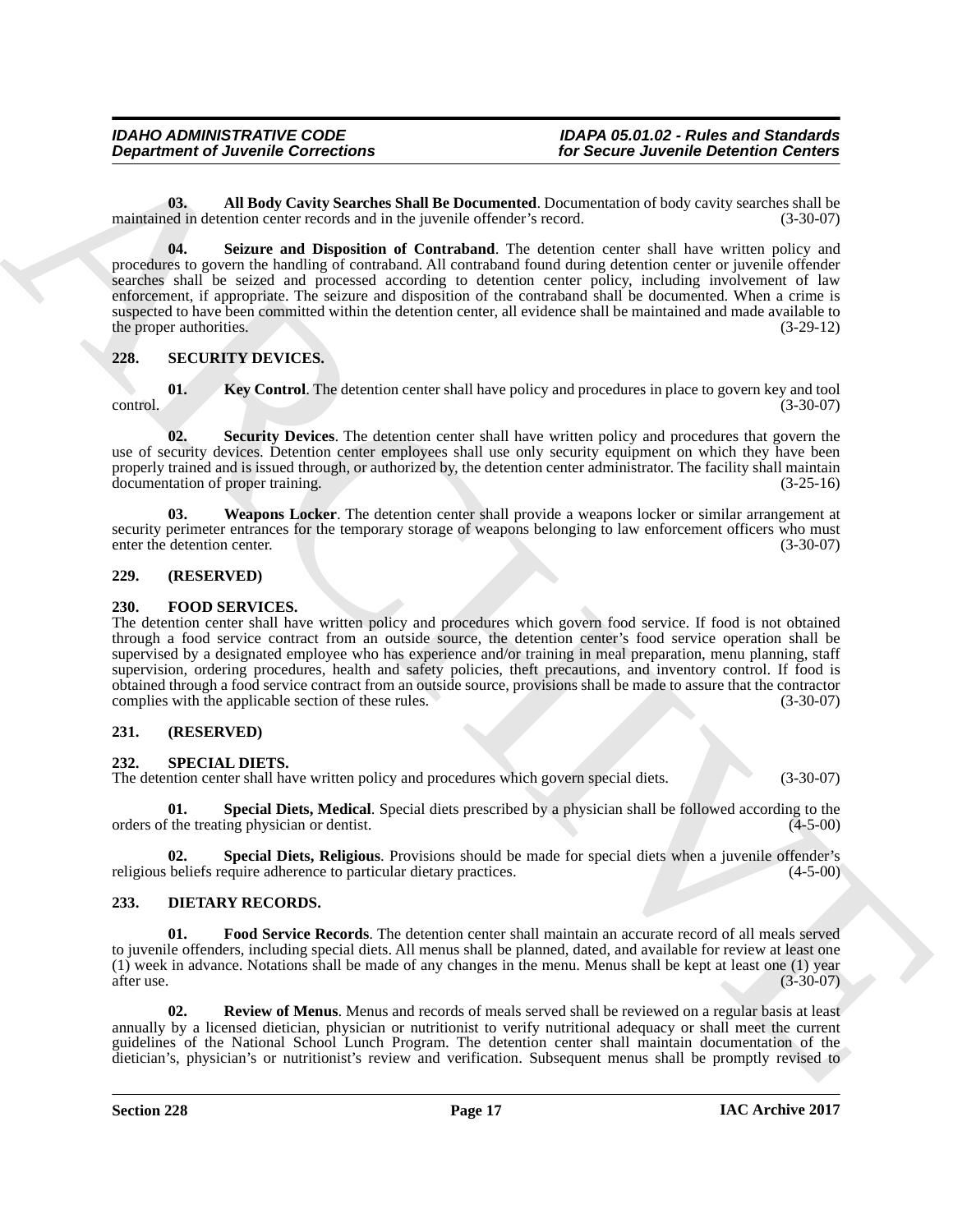*IDAHO ADMINISTRATIVE CODE IDAPA 05.01.02 - Rules and Standards*

eliminate any deficiencies noted. (3-30-07)

#### <span id="page-17-9"></span><span id="page-17-7"></span><span id="page-17-0"></span>**234. MEALS.**

**01. Providing Meals**. The detention center shall have written policy and procedures which govern the providing of meals. Three  $(\overline{3})$  meals, at least two  $(2)$  of which includes a hot entree, shall be served daily.  $(3-29-12)$ 

**a.** Meals must be served at approximately the same time every day. No more than fourteen (14) hours shall elapse between the evening meal and breakfast the next day unless an evening snack is served. If snacks are provided, up to sixteen (16) hours may elapse between the evening meal and breakfast. (4-5-00)

**b.** Juvenile offenders out of the detention center attending court hearings or other approved functions als are served shall have a meal provided upon their return if they have not already eaten. (3-30-07) when meals are served shall have a meal provided upon their return if they have not already eaten.

<span id="page-17-10"></span>**c.** If meals are provided to staff, the menu should be the same as provided to juvenile offenders. (3-30-07)

**d.** The health authority or a medical employee shall be notified when a juvenile offender does not eat three (3) consecutive meals. (3-30-07)

**02. Withholding of Meals as Disciplinary Sanction Prohibited**. The detention center shall have written policy and procedures which dictate that meals shall not be withheld from juvenile offenders, nor the menu<br>varied as a disciplinary sanction. (3-25-16) varied as a disciplinary sanction.

<span id="page-17-8"></span>**03. Control of Utensils**. The detention center shall have a control system for the issuance and return of preparation and eating utensils. all food preparation and eating utensils.

#### <span id="page-17-4"></span><span id="page-17-1"></span>**235. FOOD SERVICE SANITATION.**

<span id="page-17-6"></span>**01. Written Policy and Procedures**. The detention center shall have written policy and procedures to govern food service sanitation, and shall at a minimum include, but not be limited to, the following items: (3-30-07)

**Department of Juvenile Connections**<br>
Statistics (3.99 CM)<br>
Connections (3.99 CM)<br>
234. With LS.<br>
246. Which is the department of the statistic connection and the vector policy and procedure which growth groups of the sta Food service and related sanitation practices shall comply with the requirements of the state health department or other appropriate regulatory body. The detention center's food service operation shall be inspected in the manner and frequency mandated by local health authorities. The detention center administrator shall solicit at least an annual sanitation inspection by a qualified entity. The results of such inspections shall be documented and the detention center administrator shall take prompt action to correct any identified problems:  $(3-29-12$ detention center administrator shall take prompt action to correct any identified problems;

**b.** All persons assigned to food service work, including juvenile offenders, shall be in good health and any communicable or infectious disease, vermin, or open, infected wounds: (3-30-07) free from any communicable or infectious disease, vermin, or open, infected wounds;

**c.** All persons assigned to food service work shall be familiar with and adhere to appropriate food service sanitation practices and requirements; (3-30-07)

**d.** All dishes, utensils, pots, pans, trays, and food carts used in the preparation, serving, or consumption of food shall be washed and rinsed promptly after every meal. Disposable utensils and dishes shall not be reused; and  $(3-30-07)$ 

**e.** Food service area ventilation systems shall not be altered from engineering or architectural tions, except when repair or upgrade is needed. (3-30-07) specifications, except when repair or upgrade is needed.

<span id="page-17-5"></span>**Food Service Inspections**. A weekly inspection of all food service areas and equipment shall be detention center administrator or designee. (3-30-07) conducted by the detention center administrator or designee.

#### <span id="page-17-2"></span>**236. -- 239. (RESERVED)**

#### <span id="page-17-3"></span>**240. SANITATION AND HYGIENE.**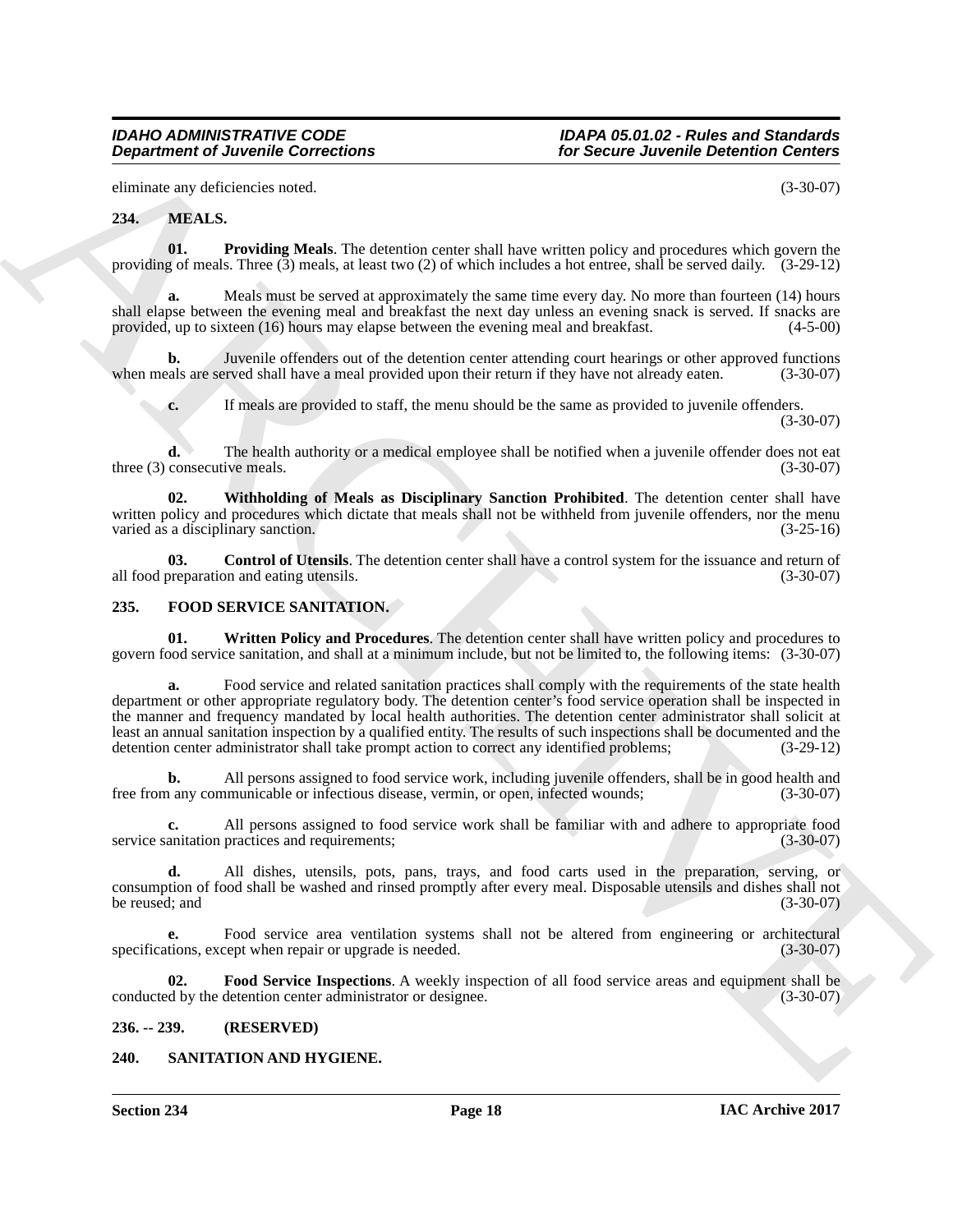## <span id="page-18-8"></span><span id="page-18-7"></span><span id="page-18-5"></span>*IDAHO ADMINISTRATIVE CODE IDAPA 05.01.02 - Rules and Standards*

#### <span id="page-18-9"></span><span id="page-18-6"></span><span id="page-18-0"></span>**241. -- 244. (RESERVED)**

#### <span id="page-18-3"></span><span id="page-18-1"></span>**245. PERSONAL HYGIENE.**

|                 | <b>Department of Juvenile Corrections</b>                                                                                                                                                                                                                                                                                                                                                                                                                   | for Secure Juvenile Detention Centers |             |
|-----------------|-------------------------------------------------------------------------------------------------------------------------------------------------------------------------------------------------------------------------------------------------------------------------------------------------------------------------------------------------------------------------------------------------------------------------------------------------------------|---------------------------------------|-------------|
| 01.             | Sanitation Inspections. Written policy and procedures shall provide that the detention center be<br>maintained in a clean and healthful condition and that the detention center administrator or designee shall conduct<br>monthly sanitation and maintenance inspections of all areas of the detention center.                                                                                                                                             |                                       | $(3-30-07)$ |
| 02.             | <b>Vermin Control.</b> The detention center shall have a plan for the control of vermin and pests which<br>includes inspections and fumigations, as necessary, by a licensed pest control professional.                                                                                                                                                                                                                                                     |                                       | $(3-30-07)$ |
| 03.             | Housekeeping Plan. The detention center shall have a written housekeeping plan for all areas of<br>the physical plant which provides for daily housekeeping and maintenance by assigning specific duties to juvenile<br>offenders and staff. All work shall be assigned and supervised by detention center employees. No juvenile offender<br>shall be allowed to assign work to other juvenile offenders.                                                  |                                       | $(3-30-07)$ |
| 04.             | Maintenance and Repair. The detention center shall have written policy and procedures to<br>provide that all plumbing, lighting, heating and ventilation equipment, furnishings, and security hardware in juvenile<br>offender living areas shall be kept in good working order. Any broken fixture, equipment, furnishings, or hardware<br>shall be promptly repaired or replaced. Painted surfaces shall not be allowed to become scaled or deteriorated. |                                       | $(3-30-07)$ |
| 05.             | Water Quality. The water shall meet all current standards set by the applicable state and local<br>authority as to bacteriological, chemical, and physical tests for purity.                                                                                                                                                                                                                                                                                |                                       | $(3-30-07)$ |
| $241. - 244.$   | (RESERVED)                                                                                                                                                                                                                                                                                                                                                                                                                                                  |                                       |             |
| 245.            | PERSONAL HYGIENE.                                                                                                                                                                                                                                                                                                                                                                                                                                           |                                       |             |
| 01.<br>hygiene: | Personal Hygiene Items. The detention center shall have written policy and procedures which<br>shall govern the provision of, without charge, the following articles necessary for maintaining proper personal                                                                                                                                                                                                                                              |                                       | $(3-30-07)$ |
| a.              | Soap;                                                                                                                                                                                                                                                                                                                                                                                                                                                       |                                       | $(4-5-00)$  |
|                 |                                                                                                                                                                                                                                                                                                                                                                                                                                                             |                                       |             |
| b.              | Toothbrush;                                                                                                                                                                                                                                                                                                                                                                                                                                                 |                                       | $(4-5-00)$  |
| c.              | Toothpaste;                                                                                                                                                                                                                                                                                                                                                                                                                                                 |                                       | $(4-5-00)$  |
| d.              | Comb or brush;                                                                                                                                                                                                                                                                                                                                                                                                                                              |                                       | $(3-30-07)$ |
| е.              | Shaving equipment upon request;                                                                                                                                                                                                                                                                                                                                                                                                                             |                                       | $(3-30-07)$ |
| f.              | Products for female hygiene needs; and                                                                                                                                                                                                                                                                                                                                                                                                                      |                                       | $(3-30-07)$ |
| g.              | Toilet paper.                                                                                                                                                                                                                                                                                                                                                                                                                                               |                                       | $(3-30-07)$ |
| 02.             | <b>Removal of Personal Hygiene Items.</b> The detention center shall have written policy and<br>procedures that govern the removal of personal hygiene items from juvenile offenders' sleeping areas. Removal must<br>be based upon sufficient reason to believe that the juvenile offender's access to the items poses a risk to the safety of<br>juvenile offenders, staff or others, or poses a security risk to the detention center.                   |                                       | $(3-30-07)$ |
| 03.             | <b>Clothing and Linens.</b> The detention center shall provide for the issue of clean clothing, bedding,<br>linens, and towels to new juvenile offenders held overnight. At a minimum, the following shall be provided:                                                                                                                                                                                                                                     |                                       | $(3-30-07)$ |
| a.              | A set of standard detention center clothing or uniform;                                                                                                                                                                                                                                                                                                                                                                                                     |                                       | $(3-30-07)$ |

<span id="page-18-4"></span><span id="page-18-2"></span>

|    |                                                         | $\sim$ 000 $\sim$ $\prime$ $\sim$ |
|----|---------------------------------------------------------|-----------------------------------|
| а. | A set of standard detention center clothing or uniform; | $(3-30-07)$                       |
| b. | A set of standard detention center bedding and linens;  | $(3-25-16)$                       |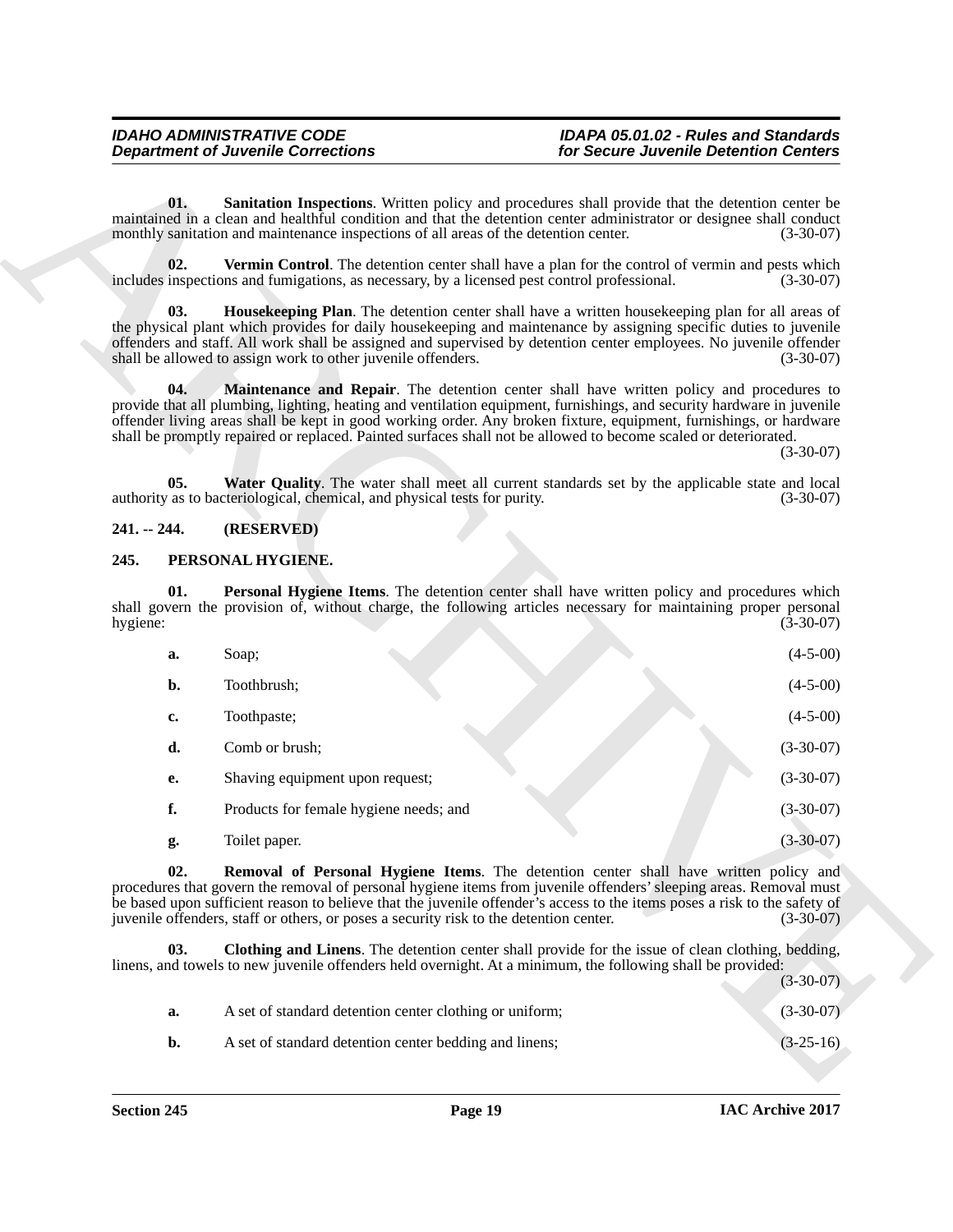| Fire-retardant mattress; | $(4-5-00)$ |
|--------------------------|------------|
|--------------------------|------------|

**d.** Sufficient blankets to provide comfort under existing temperature conditions; and  $(4-5-00)$ 

<span id="page-19-5"></span>**e.** One (1) clean towel. (4-5-00)

**04. Laundry Services**. Laundry services shall be sufficient to allow required clothing, bedding, and towel exchanges for juvenile offenders.

**a.** Clothing and towels used by the juvenile offender while in the detention center shall be laundered or exchanged at least twice each week. (3-30-07)

**b.** Linen shall be changed and laundered or exchanged at least once weekly or more often, as necessary. (4-5-00) necessary. (4-5-00)

Blankets in use shall be laundered or exchanged at least monthly, or before re-issue to another (3-30-07) juvenile offender.

<span id="page-19-4"></span>**05.** Clothing and Linen Supplies. The detention center inventory of clothing, bedding, linen, and hall exceed the maximum population to ensure that a reserve is always available. (3-30-07) towels shall exceed the maximum population to ensure that a reserve is always available.

#### <span id="page-19-0"></span>**246. -- 249. (RESERVED)**

#### <span id="page-19-2"></span><span id="page-19-1"></span>**250. HEALTH SERVICES.**

<span id="page-19-3"></span>**01. Written Policy and Procedures**. The detention center shall have written policy and procedures to govern the delivery of reasonable medical, dental, and mental health services. These written policy and procedures must at a minimum address, but are not limited to the following: (3-30-07) must at a minimum address, but are not limited to the following:

**a.** Intake medical screening must be documented and performed on all juvenile offenders upon n to the detention center. (3-29-12) admission to the detention center.

**Department of Juvenile Connections**<br>
Considerations<br>
Consideration and the static energy exponents contribute to the static energy (4.4-5.0)<br>
Consideration and the static energy exponents contribute to the static energy The medical screening should include inquiry of current illness and health problems, dental problems, sexually transmitted and other infectious diseases, medication taken and special health requirements, if any, the use of alcohol or drugs, mental illness and/or suicidal behavior. (3-29-12) any, the use of alcohol or drugs, mental illness and/or suicidal behavior.

ii. The screening should also include observations of unusual behavior, including state of consciousness, mental status, appearance, conduct, tremor, sweating, body deformities, physical injuries, trauma markings, bruises, rashes, evidence of body vermin, and ease of movement; (3-29-12)

|  | Handling of juvenile offenders' requests for medical treatment; | $(3-30-07)$ |
|--|-----------------------------------------------------------------|-------------|
|--|-----------------------------------------------------------------|-------------|

| Non-emergency medical services; | $(4-5-00)$ |
|---------------------------------|------------|
|                                 |            |

- **d.** Emergency medical and dental services; (4-5-00)
- **e.** Use of a vehicle for emergency transport; (3-25-16)

**f.** Emergency on-call physician and dental services when the emergency health care facility is not earby; (4-5-00) located nearby;

**g.** First-aid and CPR instructions and training, including the availability of first-aid supplies; (4-5-00)

**h.** Screening, referral, and care of juvenile offenders who may be suicide-prone, or experience metal or emotional disabilities; (3-30-07) physical, mental or emotional disabilities;

**i.** Arrangements for providing close medical supervision of juvenile offenders with special medical or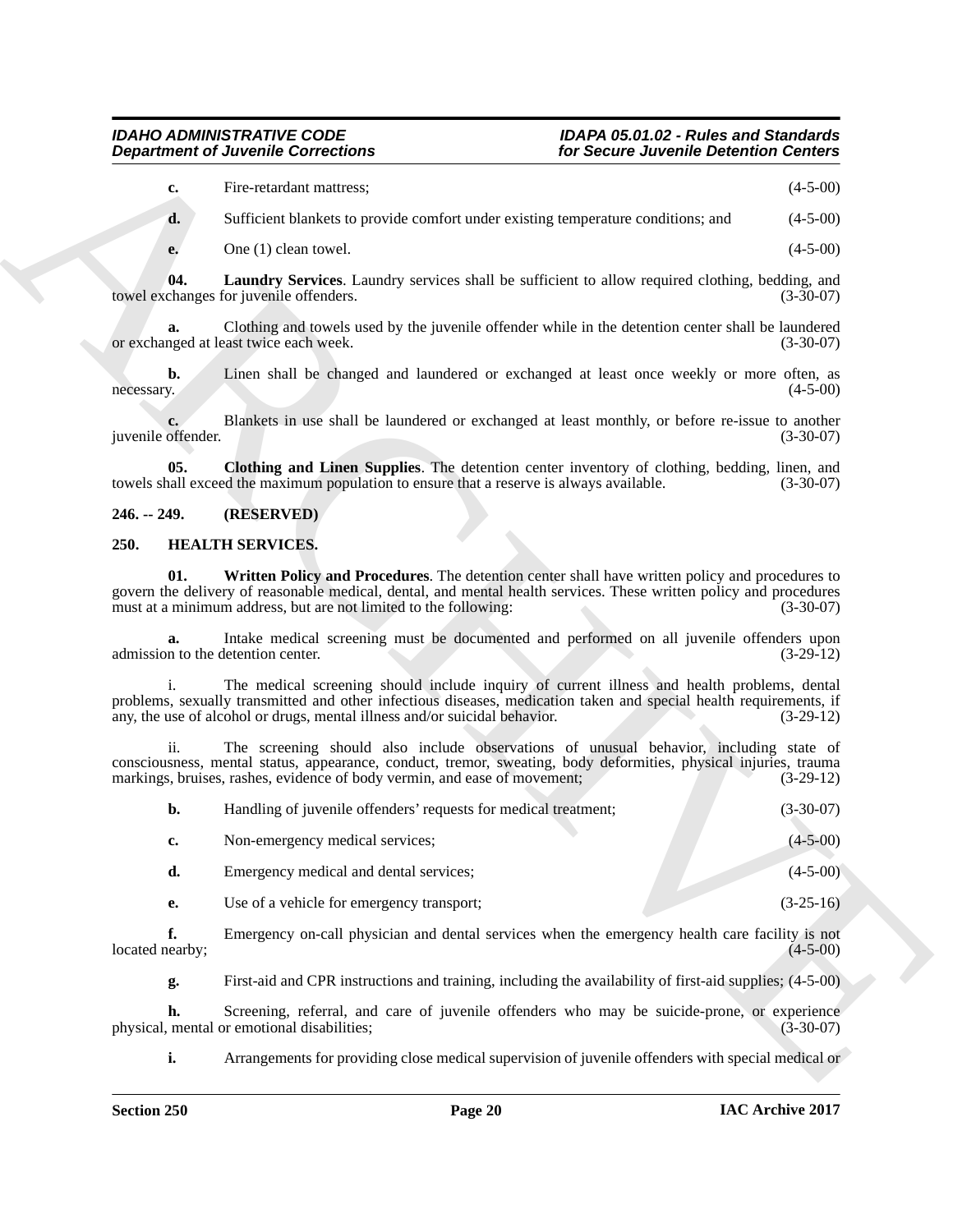| psychiatric problems; |            | $(3-30-07)$ |
|-----------------------|------------|-------------|
|                       | Delousing: | $(3-29-12)$ |

| Infectious disease control and medical isolation: | $(4-5-00)$ |
|---------------------------------------------------|------------|

**l.** Temporary, immediate isolation, and proper examination by the medical employee of juvenile s suspected of having contagious or infectious diseases: (3-30-07) offenders suspected of having contagious or infectious diseases; (3-30-07)

**m.** Management of pharmaceuticals, including storage in a secure location; and  $(3-30-07)$ 

<span id="page-20-4"></span><span id="page-20-3"></span>**n.** Notification of next of kin or appropriate authorities in case of serious illness, injury or death. (3-30-07)

**02. Medical Judgments**. Except for regulations necessary to ensure the safety and order of the detention center, all matters of medical, mental health, and dental judgment shall be the sole province of the health authority, who shall have final responsibility for decisions related to medical judgments. (3-30-07) authority, who shall have final responsibility for decisions related to medical judgments.

**03. Informed Consent**. Permission to perform medical, surgical, dental or other remedial treatment shall be obtained from parents, spouse, guardian, court or other competent person as stated in Title 16, Chapter 16,<br>(3-30-07) (3-30-07) Section 16-1627, Idaho Code.

<span id="page-20-2"></span>**04. Health Appraisal**. A health appraisal for each juvenile offender shall be provided by the health or medical employee within fourteen (14) days of admission. (3-30-07) authority or medical employee within fourteen  $(14)$  days of admission.

#### <span id="page-20-0"></span>**251. -- 254. (RESERVED)**

#### <span id="page-20-1"></span>**255. RULES AND DISCIPLINE.**

<span id="page-20-5"></span>**01. Written Policy and Procedures**. The detention center shall have written policy and procedures for maintaining discipline and regulating juvenile offenders' conduct. The following general principle shall apply:  $(3-30-07)$ 

**a.** The conduct of juvenile offenders shall be regulated in a manner which encourages and supports the behavior, with penalties for negative behavior; appropriate behavior, with penalties for negative behavior;

**b.** The detention center shall have written rules of conduct which specify prohibited acts, the penalties be imposed for various degrees of violation, and the disciplinary procedures to be followed; (3-30-07) that may be imposed for various degrees of violation, and the disciplinary procedures to be followed;

**c.** Disciplinary action shall be of a nature to regulate juvenile offenders' behavior within acceptable d shall be taken at such times and in such degrees as necessary to accomplish this objective: (3-30-07) limits and shall be taken at such times and in such degrees as necessary to accomplish this objective;

**d.** The behavior of juvenile offenders shall be controlled in an impartial and consistent manner;

(3-30-07)

**e.** Disciplinary action shall not be arbitrary, capricious, retaliatory, or vengeful; (4-5-00)

**Department of Juvenile Connections**<br>
y-probation Connections<br>
y-architective connections<br>  $\mu$  Distance connection at metallication<br>  $\mu$  Distance connection at the state of the material engine of  $\mu$  and<br>  $\mu$  Distance **f.** Corporal or unusual punishment is prohibited, and care shall be taken to insure juvenile offenders' freedom from personal abuse, humiliation, mental abuse, personal injury, disease, property damage, harassment, or punitive interference with daily functions of living, such as eating or sleeping; (3-30-07) punitive interference with daily functions of living, such as eating or sleeping;

**g.** Use of restraints or use of physical force as punishment is prohibited; (3-30-07)

**h.** Withholding of meals or variation of diet as punishment is prohibited; and (3-25-16)

Juvenile offenders shall not be subject to any situation in which juvenile offenders impose other. (3-30-07) discipline on each other.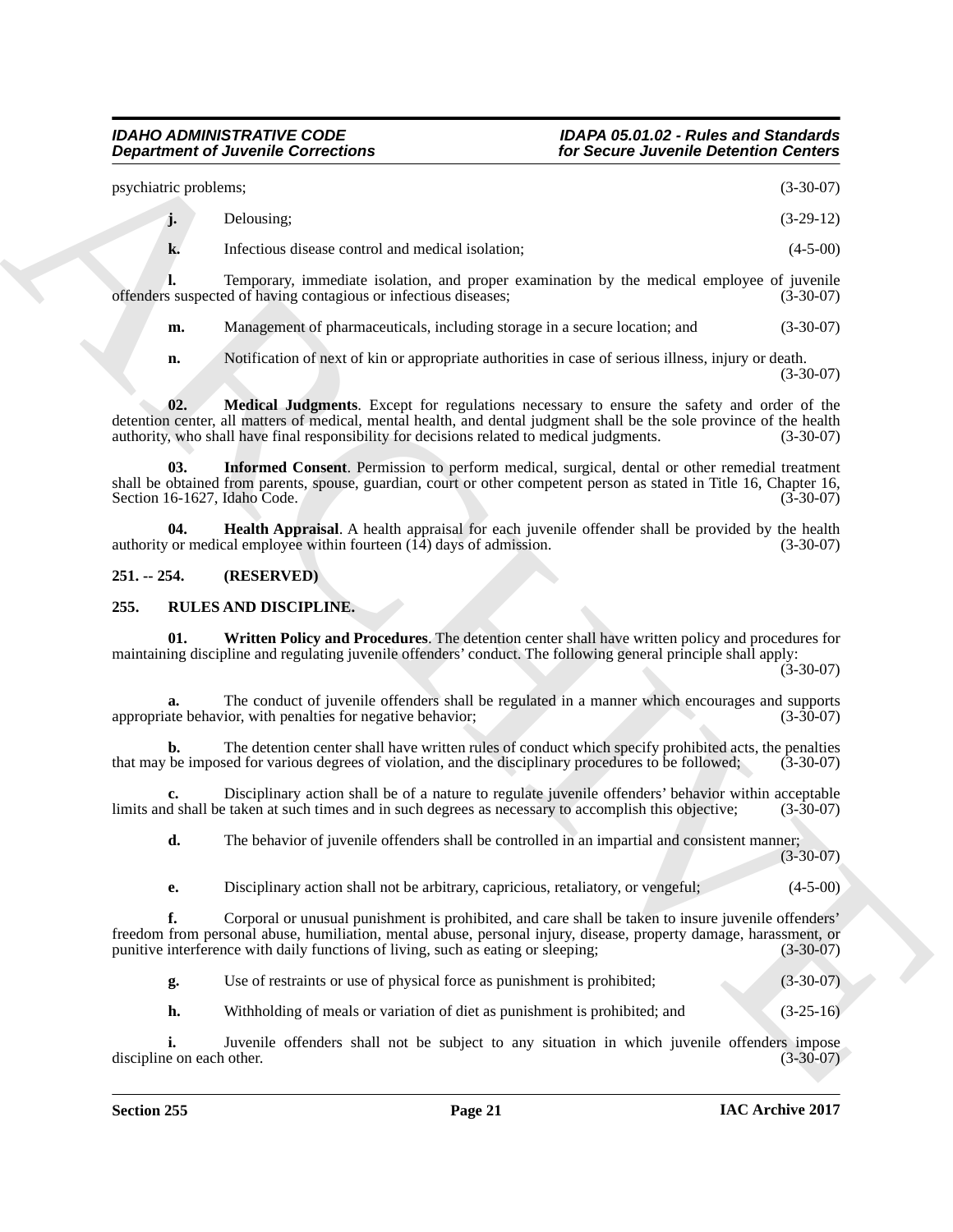<span id="page-21-10"></span>**02. Resolution of Rule Infractions**. The detention center shall have written policy and procedures to dependent policy and procedures to  $(3-30-07)$ define and govern the resolution of rule infractions.

<span id="page-21-9"></span>**03. Grievance Procedures**. The detention center shall have written policy and procedures for juvenile offenders which will identify grievable issues and define the grievance process. (3-30-07)

<span id="page-21-8"></span>**04. Criminal Law Violations**. The detention center shall have written policy and procedures to govern the handling of incidents that involve the violation of federal, state, or local criminal law, including prompt referral to the appropriate authority for possible investigation and prosecution. (3-30-07)

#### <span id="page-21-7"></span><span id="page-21-1"></span><span id="page-21-0"></span>**256. MAIL, VISITING, TELEPHONE.**

**Department of Juvenile Connections**<br> **Conserver and the Inference Connections**<br> **Conserver and the Inference Connections** The density change is the second of the Internal Second Connections<br>
density and procedures. The i **01.** Written Policy and Procedures. The detention center shall have written policy and procedures which shall govern the practices of handling mail, visitation, use of the telephone, and any limitations or restriction on these privileges. Juvenile offenders shall have the opportunity to receive visits and to communicate and correspond with persons, representatives of the media or organizations, subject to the limitations necessary to maintain detention center security and order.

<span id="page-21-3"></span>**02. Resident Access to Outside Support Services**. The facility shall provide residents with access to outside victim advocates for emotional support services related to sexual abuse as outlined by PREA Standard Section 115.353. (3-20-14) Section 115.353.

<span id="page-21-2"></span>**03. Mail Service**. Mail, other than sent to or received from public officials, judges, attorneys, courts, government officials and officials of the confining authority, may be opened and inspected for contraband. (4-5-00)

<span id="page-21-5"></span>**04. Telephone Service**. All juvenile offenders, except those restricted as a result of disciplinary action, shall be provided the opportunity to complete at least two  $(2)$  telephone calls weekly to maintain family and community ties. (3-30-07)

**a.** Telephone calls shall not be monitored, except where legitimate reason exists in order to maintain security and order in the detention center. Notification that the juvenile offender's phone calls may be monitored should be posted in the detention center. (3-30-07) should be posted in the detention center.

**b.** The detention center may require that any costs for telephone calls be borne by the juvenile or the party called. (3-30-07) offender or the party called.

**c.** Written policy and procedures shall grant all juvenile offenders the right to make at least one (1) local or collect long distance telephone call to family members, attorneys, or other approved individuals during the admissions process. (3-30-07) admissions process.

**d.** Juvenile offenders shall be allowed to make a reasonable number of telephone calls to their attorneys. (3-30-07)

|     | Telephone calls to attorneys shall be of reasonable duration. | $(4-5-00)$ |
|-----|---------------------------------------------------------------|------------|
| . . | Telephone calls to attorneys shall not be monitored.          | $(4-5-00)$ |

<span id="page-21-6"></span><span id="page-21-4"></span>iii. Telephone calls to attorneys shall not be revoked as a disciplinary measure. (4-5-00)

**05. Visitation Restrictions**. The parents or legal guardians, probation officer, parole officer, detention center administrator or the court of jurisdiction may impose restrictions on who may visit a juvenile offender.

(3-30-07)

**06. Search of Visitors**. Written policy and procedures shall specify that visitors register upon entry into the detention center and the circumstances under which visitors are searched and supervised during the visit.

(3-30-07)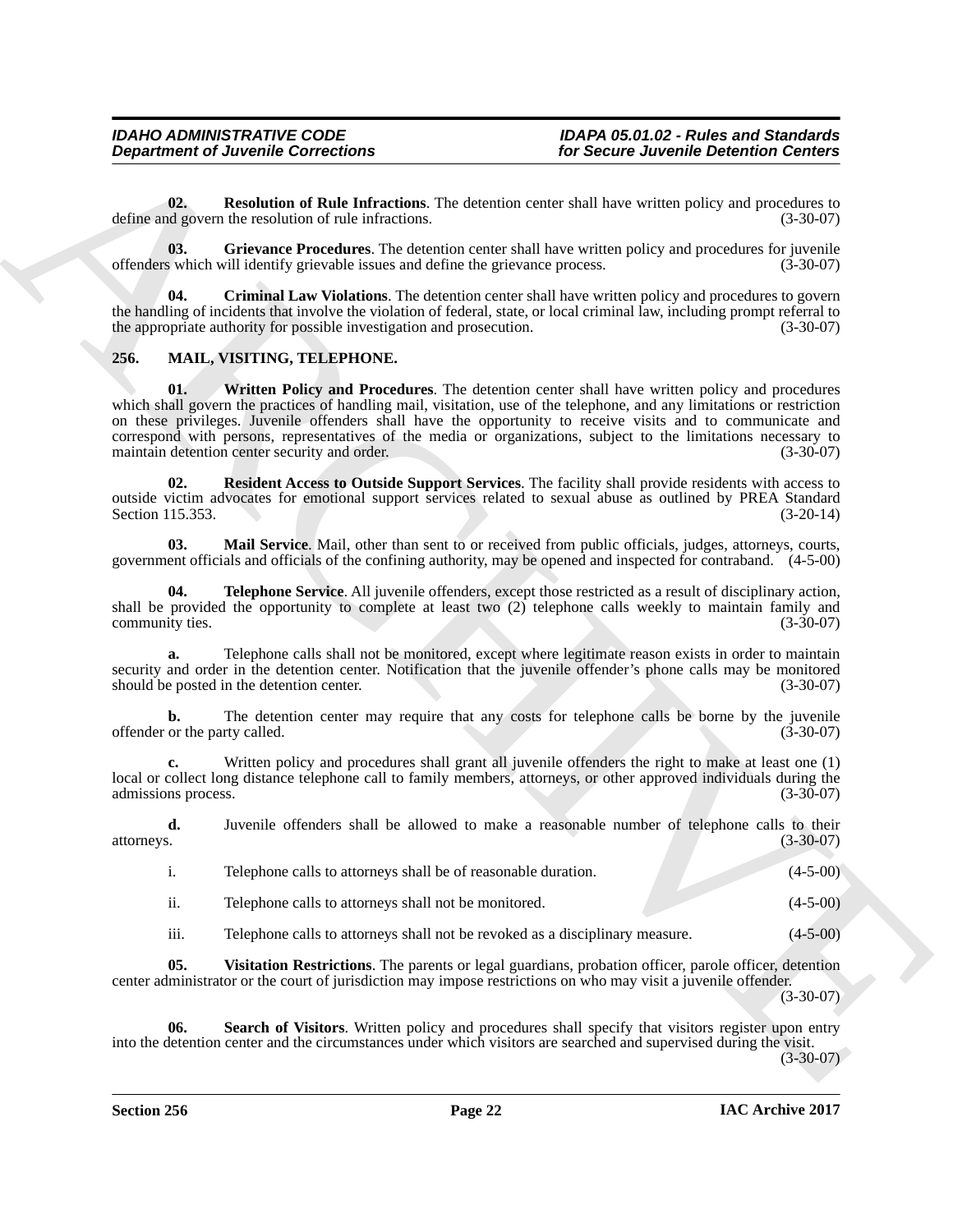#### <span id="page-22-6"></span><span id="page-22-0"></span>**257. -- 260. (RESERVED)**

#### <span id="page-22-4"></span><span id="page-22-3"></span><span id="page-22-2"></span><span id="page-22-1"></span>**261. ADMISSION.**

<span id="page-22-5"></span>

| <b>Department of Juvenile Corrections</b> |                   |                                                                                                                                                                                                                                                                                                                                                                | for Secure Juvenile Detention Centers |  |
|-------------------------------------------|-------------------|----------------------------------------------------------------------------------------------------------------------------------------------------------------------------------------------------------------------------------------------------------------------------------------------------------------------------------------------------------------|---------------------------------------|--|
|                                           | 07.               | <b>Confidential Visits</b> . The detention center shall provide juvenile offenders adequate opportunities<br>for confidential access to courts, attorneys and their authorized representatives, probation and parole officers,<br>counselors, caseworkers and the clergy.                                                                                      | $(3-30-07)$                           |  |
|                                           | 08.               | Visitation. Attorneys, probation and parole officers, counselors, caseworkers and clergy shall be<br>permitted to visit juvenile offenders at reasonable hours other than during regularly scheduled visiting hours.                                                                                                                                           | $(3-30-07)$                           |  |
| a.                                        |                   | Visits with attorneys, probation and parole officers, counselors, caseworkers and clergy shall not be<br>monitored, except that detention center employees may visually observe the visitation as necessary to maintain<br>appropriate levels of security.                                                                                                     | $(3-30-07)$                           |  |
| $\mathbf{b}$ .                            |                   | Visits with attorneys, probation and parole officers, counselors, caseworkers or clergy should be of<br>the contact type unless otherwise indicated by the juvenile offender or visitor, or the detention center administrator<br>determines there is a substantial security justification to restrict the visit to a non-contact type.                        | $(3-29-12)$                           |  |
| $257. - 260.$                             |                   | (RESERVED)                                                                                                                                                                                                                                                                                                                                                     |                                       |  |
| 261.                                      | <b>ADMISSION.</b> |                                                                                                                                                                                                                                                                                                                                                                |                                       |  |
| 01.                                       |                   | <b>Orientation Materials.</b> Written policy and procedures shall provide that new juvenile offenders<br>receive orientation materials, including conduct rules. If, at any time, a literacy or language barrier is recognized, the<br>detention center shall make good faith efforts to assure that the juvenile offender understands the material. (3-30-07) |                                       |  |
|                                           | 02.               | Written Procedures for Admission. The detention center shall have written policy and procedures<br>for admission of juvenile offenders which shall address, but are not limited to, the following:                                                                                                                                                             | $(3-30-07)$                           |  |
| a.                                        |                   | Determination that the juvenile offender is lawfully detained in the detention center;                                                                                                                                                                                                                                                                         | $(3-29-12)$                           |  |
| b.<br>programming;                        |                   | The classification of juvenile offenders in regard to sleeping, housing arrangements, and                                                                                                                                                                                                                                                                      | $(3-30-07)$                           |  |
| c.                                        |                   | If the juvenile offender shows signs of illness, injury, is incoherent, or unconscious, he shall not be<br>admitted to the detention center until the detaining officer has provided written documentation from medical<br>personnel or a physician of examination, treatment, and fitness for confinement;                                                    | $(3-29-12)$                           |  |
| d.                                        |                   | A complete search of the juvenile offender and possessions;                                                                                                                                                                                                                                                                                                    | $(3-30-07)$                           |  |
| е.                                        |                   | The care and disposition of personal property;                                                                                                                                                                                                                                                                                                                 | $(3-25-16)$                           |  |
| f.                                        |                   | Provision of shower and the issuance of detention clothing and personal hygiene articles; (3-30-07)                                                                                                                                                                                                                                                            |                                       |  |
| g.                                        |                   | The provision of medical, dental and mental health screening;                                                                                                                                                                                                                                                                                                  | $(3-30-07)$                           |  |
| h.                                        |                   | Male and female juvenile offenders shall not occupy the same sleeping room;                                                                                                                                                                                                                                                                                    | $(3-30-07)$                           |  |
| i.                                        |                   | The recording of basic personal data and information;                                                                                                                                                                                                                                                                                                          | $(3-30-07)$                           |  |
|                                           |                   | Providing assistance to juvenile offenders in notifying their families of their admission and the<br>discussion of procedures for mailing and visiting;                                                                                                                                                                                                        | $(3-29-12)$                           |  |
|                                           |                   | The fingerprinting and photographing in accordance with Title 20, Chapter 5, Section 20-516(8),                                                                                                                                                                                                                                                                |                                       |  |
| k.<br>Idaho Code; and                     |                   |                                                                                                                                                                                                                                                                                                                                                                | $(3-29-12)$                           |  |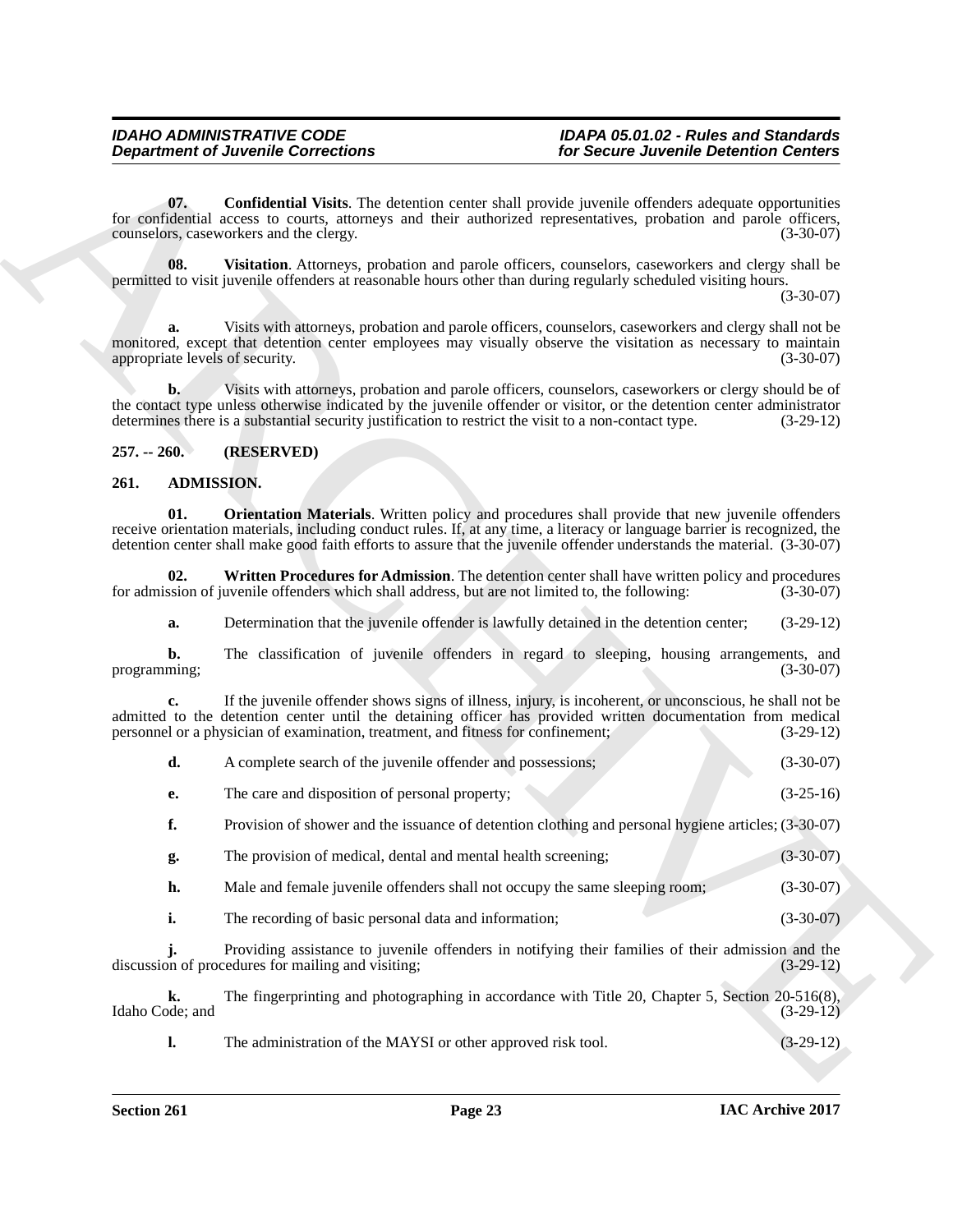## <span id="page-23-3"></span>*IDAHO ADMINISTRATIVE CODE IDAPA 05.01.02 - Rules and Standards*

<span id="page-23-8"></span><span id="page-23-7"></span><span id="page-23-4"></span><span id="page-23-0"></span>

| Verification of juvenile offender's identity; | $(3-20-14)$ |
|-----------------------------------------------|-------------|
|                                               |             |

#### <span id="page-23-10"></span><span id="page-23-9"></span><span id="page-23-1"></span>**263. -- 264. (RESERVED)**

#### <span id="page-23-6"></span><span id="page-23-5"></span><span id="page-23-2"></span>**265. PROGRAMS AND SERVICES AVAILABLE.**

| <b>Department of Juvenile Corrections</b>                                                                                                                                                                                                                                                                      |                                                                                                                      | for Secure Juvenile Detention Centers                                                                                                                                                                                                                                                                                                                                                                                                                                             |             |
|----------------------------------------------------------------------------------------------------------------------------------------------------------------------------------------------------------------------------------------------------------------------------------------------------------------|----------------------------------------------------------------------------------------------------------------------|-----------------------------------------------------------------------------------------------------------------------------------------------------------------------------------------------------------------------------------------------------------------------------------------------------------------------------------------------------------------------------------------------------------------------------------------------------------------------------------|-------------|
| 03.<br>not be placed in any jail or detention center, but instead may be placed in juvenile shelter care facilities.                                                                                                                                                                                           |                                                                                                                      | <b>Court Appearance Within Twenty-Four Hours.</b> According to Title 20, Chapter 5, Section 20-<br>516(4), Idaho Code, written policy and procedures shall ensure that any juvenile offender placed in detention or<br>shelter care be brought to court within twenty-four (24) hours, excluding Saturdays, Sundays and holidays for a<br>detention hearing to determine where the juvenile offender will be placed until the next hearing. Status offenders shall<br>$(3-30-07)$ |             |
| 04.                                                                                                                                                                                                                                                                                                            | accordance with Title 20, Chapter 5, Section 20-516, Idaho Code.                                                     | Limitations of Detention. Written policy and procedures shall limit the use of detention in                                                                                                                                                                                                                                                                                                                                                                                       | $(3-30-07)$ |
| <b>RELEASE.</b><br>262.                                                                                                                                                                                                                                                                                        |                                                                                                                      |                                                                                                                                                                                                                                                                                                                                                                                                                                                                                   |             |
| 01.                                                                                                                                                                                                                                                                                                            | release process including, but not limited to:                                                                       | <b>Release.</b> Written policy and procedures shall govern the release of any juvenile offender and the                                                                                                                                                                                                                                                                                                                                                                           | $(3-20-14)$ |
| a.                                                                                                                                                                                                                                                                                                             | Verification of juvenile offender's identity;                                                                        |                                                                                                                                                                                                                                                                                                                                                                                                                                                                                   | $(3-20-14)$ |
| $\mathbf{b}$ .                                                                                                                                                                                                                                                                                                 | Verification of release papers;                                                                                      |                                                                                                                                                                                                                                                                                                                                                                                                                                                                                   | $(3-20-14)$ |
| c.<br>is being released:                                                                                                                                                                                                                                                                                       |                                                                                                                      | Completion of release arrangements, including the person or agency to whom the juvenile offender                                                                                                                                                                                                                                                                                                                                                                                  | $(3-20-14)$ |
| d.                                                                                                                                                                                                                                                                                                             | Return of personal effects; and                                                                                      |                                                                                                                                                                                                                                                                                                                                                                                                                                                                                   | $(3-20-14)$ |
| е.                                                                                                                                                                                                                                                                                                             | Completion of any pending action.                                                                                    |                                                                                                                                                                                                                                                                                                                                                                                                                                                                                   | $(3-20-14)$ |
| 02.<br>leaves into the community.                                                                                                                                                                                                                                                                              |                                                                                                                      | <b>Community Leaves.</b> Written policy and procedures shall govern escorted and unsecured day                                                                                                                                                                                                                                                                                                                                                                                    | $(3-30-07)$ |
| 03.                                                                                                                                                                                                                                                                                                            | handling complaints about personal property.                                                                         | Personal Property Complaints. Written policy and procedures shall govern a procedure for                                                                                                                                                                                                                                                                                                                                                                                          | $(4-5-00)$  |
| 04.<br>Code.                                                                                                                                                                                                                                                                                                   | discharge may be disposed of by the detention center in accordance with Title 55, Chapter 14, Section 55-1402, Idaho | Disposal of Property. Property not claimed within four (4) months of a juvenile offender's                                                                                                                                                                                                                                                                                                                                                                                        | $(3-29-12)$ |
| $263. - 264.$                                                                                                                                                                                                                                                                                                  | (RESERVED)                                                                                                           |                                                                                                                                                                                                                                                                                                                                                                                                                                                                                   |             |
| 265.                                                                                                                                                                                                                                                                                                           | PROGRAMS AND SERVICES AVAILABLE.                                                                                     |                                                                                                                                                                                                                                                                                                                                                                                                                                                                                   |             |
| Written Policies and Procedures Governing Available Programs and Services. The detention<br>01.<br>center shall have written policy and procedures which govern what programs and services will be available to<br>juvenile offenders. These programs and services shall include, at a minimum, the following: |                                                                                                                      |                                                                                                                                                                                                                                                                                                                                                                                                                                                                                   | $(3-29-12)$ |
| a.                                                                                                                                                                                                                                                                                                             | Access or referral to counseling;                                                                                    |                                                                                                                                                                                                                                                                                                                                                                                                                                                                                   | $(3-29-12)$ |
| b.                                                                                                                                                                                                                                                                                                             | Religious services on a voluntary basis;                                                                             |                                                                                                                                                                                                                                                                                                                                                                                                                                                                                   | $(3-29-12)$ |
| c.                                                                                                                                                                                                                                                                                                             | One $(1)$ hour per day, five $(5)$ days per week of large muscle exercise;                                           |                                                                                                                                                                                                                                                                                                                                                                                                                                                                                   | $(3-29-12)$ |
| d.                                                                                                                                                                                                                                                                                                             | Passive recreational activities:                                                                                     |                                                                                                                                                                                                                                                                                                                                                                                                                                                                                   | $(3-29-12)$ |
| е.                                                                                                                                                                                                                                                                                                             | Regular and systematic access to reading material:                                                                   |                                                                                                                                                                                                                                                                                                                                                                                                                                                                                   | $(3-29-12)$ |
| f.                                                                                                                                                                                                                                                                                                             | Work assignments; and                                                                                                |                                                                                                                                                                                                                                                                                                                                                                                                                                                                                   | $(3-29-12)$ |
|                                                                                                                                                                                                                                                                                                                |                                                                                                                      |                                                                                                                                                                                                                                                                                                                                                                                                                                                                                   |             |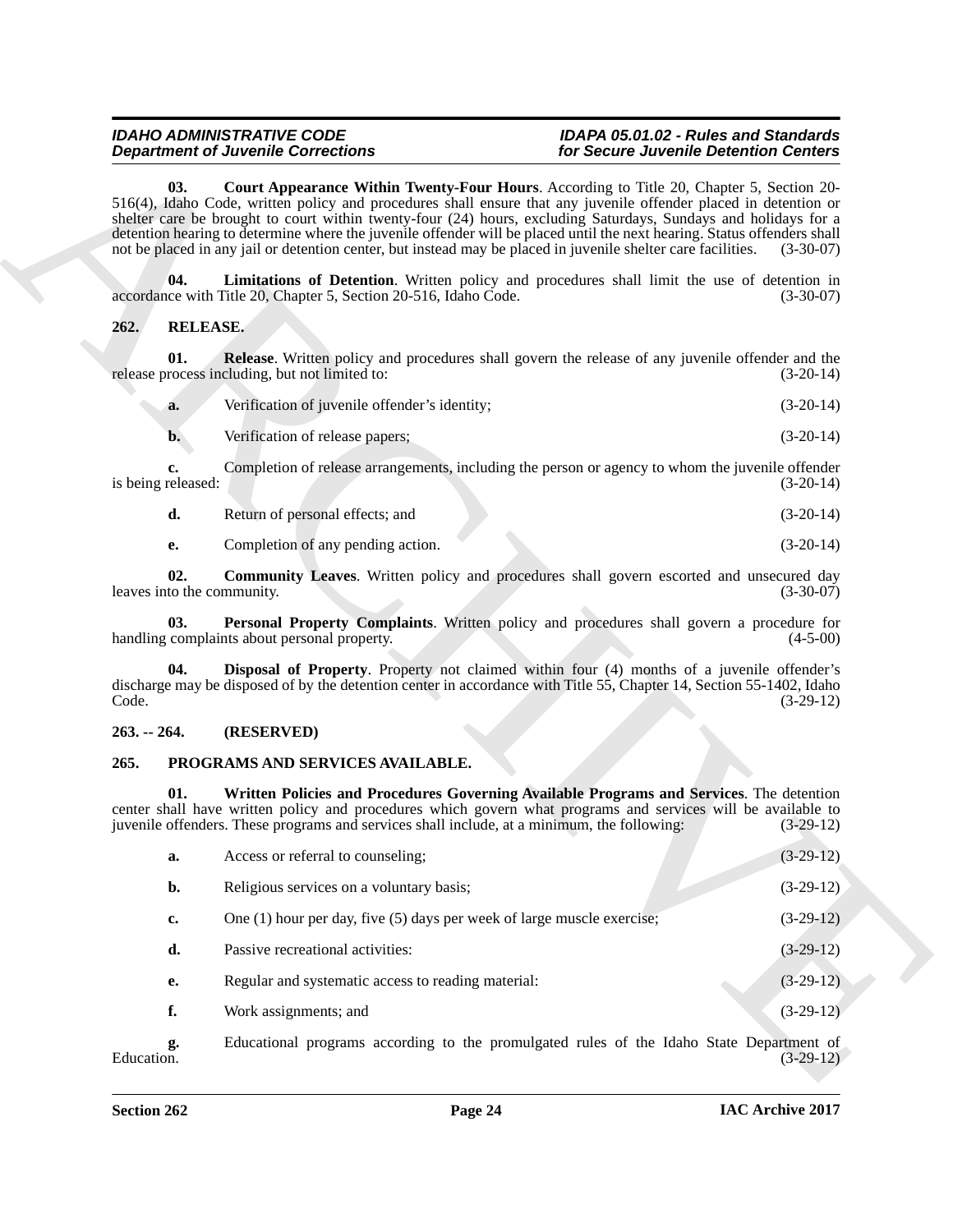<span id="page-24-8"></span>**02. Records of Participation in Programs and Services**. Records of participation in programs and must be recorded in daily shift log or juvenile offender's file or program records. (3-20-14) services must be recorded in daily shift log or juvenile offender's file or program records.

<span id="page-24-7"></span>**03. Limitations and Denial of Services**. Access to services and programs will be afforded to all juvenile offenders, subject to the limitations necessary to maintain detention center security and order. Any denial of services must be documented.

#### <span id="page-24-0"></span>**266. -- 274. (RESERVED)**

#### <span id="page-24-2"></span><span id="page-24-1"></span>**275. DETENTION CENTER DESIGN, RENOVATION, AND CONSTRUCTION.**

<span id="page-24-3"></span>**01. Applicability**. All standards in this section, except where exceptions are stated, shall apply to new juvenile detention centers, renovation of existing juvenile detention centers, and renovation of any existing building for use as a juvenile detention center. In the case of a partial renovation of an existing detention center, it is intended that these rules should apply only to the part of the detention center being added or renovated. ( that these rules should apply only to the part of the detention center being added or renovated.

<span id="page-24-4"></span>**02. Code Compliance**. In addition to these rules, all new construction and renovation shall comply with the applicable ADA, building, safety, and health codes of the local authority and the applicable requirements of the State Fire Marshal, and state law. Standards herein which exceed those of the local authority shall take precedence. (4-5-00) precedence. (4-5-00)

<span id="page-24-6"></span>**03. Site Selection**. Juvenile detention centers should be located to facilitate access to community resources and juvenile justice agencies. If the detention center is located on the grounds or in a building with any other correctional facility, it shall be constructed as a separate, self-contained unit in compliance with Title 20, Chapter 5, Section 20-518, Idaho Code.

<span id="page-24-5"></span>**04.** General Conditions. All newly constructed or renovated juvenile detention centers shall conform lowing general conditions: (3-30-07) to the following general conditions:

**a.** Light levels in all housing areas shall be appropriate for the use and type of activities which occur.<br>hting shall permit adequate illumination for supervision; (3-30-07) Night lighting shall permit adequate illumination for supervision;

**b.** All living areas shall provide visual access to natural light; (3-30-07)

**c.** HVAC systems shall be designed to provide that temperatures in indoor living and work areas are appropriate to the summer and winter comfort zones, and healthful and comfortable living and working conditions exist in the detention center; (3-30-07)

**d.** All locks, detention hardware, fixtures, furnishings, and equipment shall have the proper security value for the areas in which they are used. The use of padlocks in place of security locks on sleeping room or housing<br>(3-30-07) unit doors is prohibited; unit doors is prohibited; (3-30-07)

**e.** Juvenile offenders' rights to privacy from unauthorized or degrading observation shall be protected without compromising the security and control of the detention center. Privacy screening for all toilet and shower areas which still allows adequate supervision of those areas should be incorporated into the design: (3-30areas which still allows adequate supervision of those areas should be incorporated into the design;

**f.** The detention center shall have a perimeter which is secured in such a way that juvenile offenders remain within the perimeter and that access by the general public is denied without proper authorization; (3-30-07)

**Department of Juvenile Corrections**<br>
Gives the result of Particulation in Programs and Services. Recent of version Detection Correction and<br>
services and the result of Particulation and Detection Correction Access to the **g.** The security area of the detention center shall have an audio communication system equipped with monitors in each sleeping room and temporary holding room designed to allow monitoring of activities and to allow juvenile offenders to communicate emergency needs to detention center employees. Closed circuit television should primarily be used to verify the identity of persons where direct vision is not possible. Closed circuit television shall not be used to routinely monitor the interior of sleeping rooms; and (3-30-07) not be used to routinely monitor the interior of sleeping rooms; and

**h.** All newly constructed or renovated detention centers shall provide an emergency source of power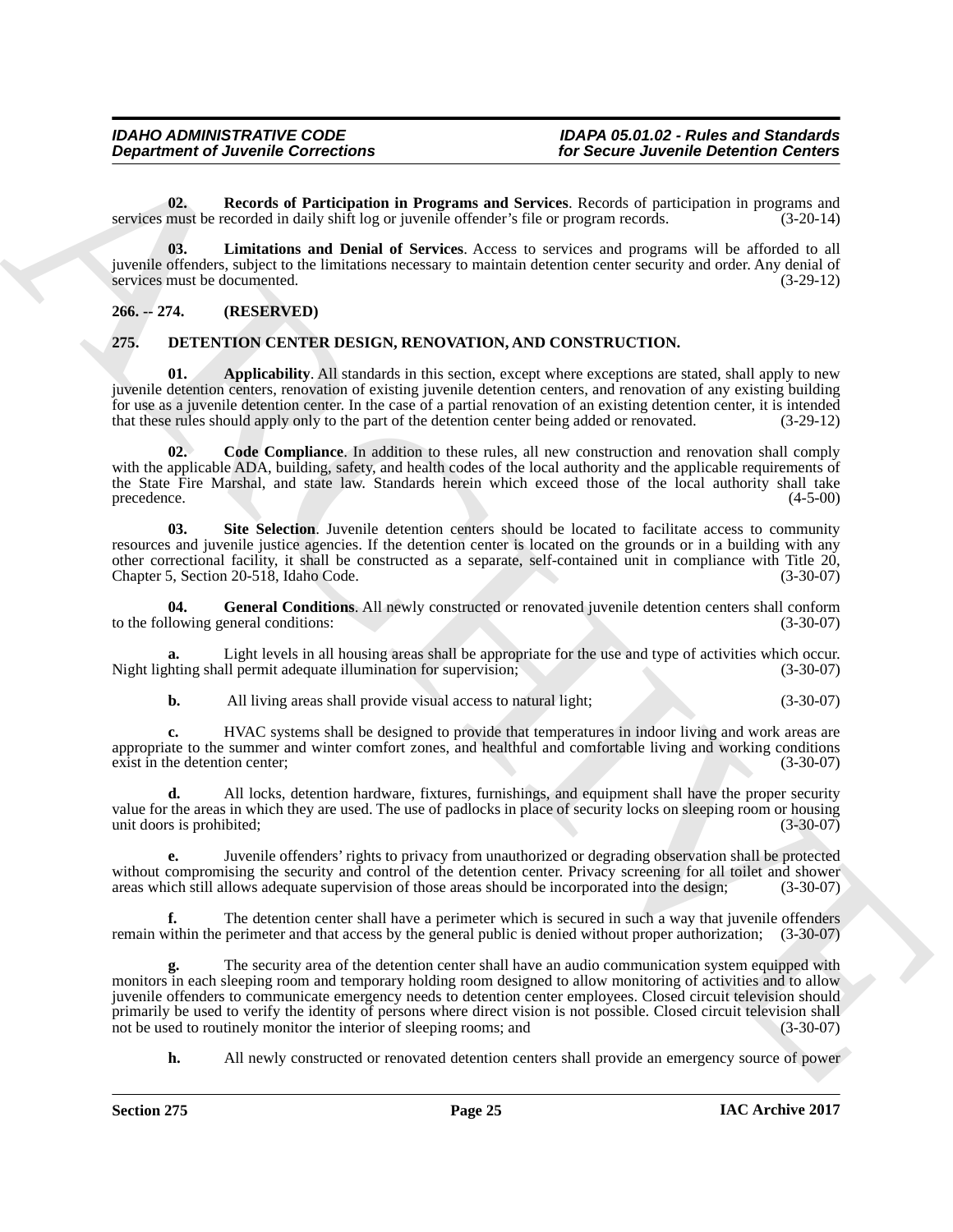<span id="page-25-3"></span><span id="page-25-2"></span><span id="page-25-1"></span><span id="page-25-0"></span>

|                                                                                                                                                                                                                                                                                                                                                                                                                                 | <b>Department of Juvenile Corrections</b>                                                                                                                                                       | for Secure Juvenile Detention Centers                                                                                                      |             |  |
|---------------------------------------------------------------------------------------------------------------------------------------------------------------------------------------------------------------------------------------------------------------------------------------------------------------------------------------------------------------------------------------------------------------------------------|-------------------------------------------------------------------------------------------------------------------------------------------------------------------------------------------------|--------------------------------------------------------------------------------------------------------------------------------------------|-------------|--|
| the heating and ventilation system.                                                                                                                                                                                                                                                                                                                                                                                             |                                                                                                                                                                                                 | to supply electricity for entrance lighting, exit signs, circulation corridors, fire alarm, electrically operated locks and<br>$(3-30-07)$ |             |  |
| When designing or acquiring any new facility and in planning any substantial expansion or<br>modification of existing facilities, the agency shall consider the effect of the design, acquisition, expansion, or<br>modification upon the agency's ability to protect residents from any harm including sexual abuse as outlined by<br>PREA Standard Section 115.318.<br>$(3-20-14)$                                            |                                                                                                                                                                                                 |                                                                                                                                            |             |  |
| 05.                                                                                                                                                                                                                                                                                                                                                                                                                             | should be located within the security perimeter, but apart from other living and activity areas.                                                                                                | Admission and Release Area. The detention center shall have an intake and release area which                                               | $(3-30-07)$ |  |
| a.                                                                                                                                                                                                                                                                                                                                                                                                                              | Adequate space shall be allocated for, at least but not limited to;                                                                                                                             |                                                                                                                                            | $(3-30-07)$ |  |
| $i_{\cdot}$                                                                                                                                                                                                                                                                                                                                                                                                                     | Reception;                                                                                                                                                                                      |                                                                                                                                            | $(3-30-07)$ |  |
| ii.                                                                                                                                                                                                                                                                                                                                                                                                                             | Booking;                                                                                                                                                                                        |                                                                                                                                            | $(3-30-07)$ |  |
| iii.                                                                                                                                                                                                                                                                                                                                                                                                                            | Search;                                                                                                                                                                                         |                                                                                                                                            | $(3-30-07)$ |  |
| iv.                                                                                                                                                                                                                                                                                                                                                                                                                             | Shower and clothing exchange;                                                                                                                                                                   |                                                                                                                                            | $(3-30-07)$ |  |
| V.                                                                                                                                                                                                                                                                                                                                                                                                                              | Medical screening;                                                                                                                                                                              |                                                                                                                                            | $(3-30-07)$ |  |
| vi.                                                                                                                                                                                                                                                                                                                                                                                                                             | Storage of juvenile offender's personal property and detention center clothing;                                                                                                                 |                                                                                                                                            | $(3-30-07)$ |  |
| vii.                                                                                                                                                                                                                                                                                                                                                                                                                            | Telephone calls;                                                                                                                                                                                |                                                                                                                                            | $(3-30-07)$ |  |
| viii.                                                                                                                                                                                                                                                                                                                                                                                                                           | Interviews; and                                                                                                                                                                                 |                                                                                                                                            | $(3-30-07)$ |  |
| ix.                                                                                                                                                                                                                                                                                                                                                                                                                             | Release screening and processing.                                                                                                                                                               |                                                                                                                                            | $(3-30-07)$ |  |
| If a detention center has temporary holding rooms, the rooms may be designed to detain juvenile<br>b.<br>offenders for up to eight (8) hours pending booking, court appearance, housing assignment, transfer, or release.<br>Temporary holding rooms may be designed for multiple occupancy and shall provide thirty-five (35) square feet of<br>unencumbered floor space for each juvenile offender at capacity<br>$(3-30-07)$ |                                                                                                                                                                                                 |                                                                                                                                            |             |  |
| c.                                                                                                                                                                                                                                                                                                                                                                                                                              |                                                                                                                                                                                                 | Temporary holding rooms shall have access to a toilet and wash basin with hot and cold water.                                              | $(3-30-07)$ |  |
| Single Occupancy Rooms. Single occupancy sleeping rooms or cells shall have a minimum of<br>06.<br>thirty-five (35) square feet of unencumbered space and shall be equipped with at least a bed above the floor. (4-5-00)                                                                                                                                                                                                       |                                                                                                                                                                                                 |                                                                                                                                            |             |  |
| 07.                                                                                                                                                                                                                                                                                                                                                                                                                             | five (35) square feet of unencumbered floor space per juvenile offender at the room's rated capacity and shall be<br>equipped with at least a bed off the floor for each juvenile offender.     | Multiple Occupancy Rooms. Multiple occupancy sleeping rooms or cells shall have at least thirty-                                           | $(3-30-07)$ |  |
| 08.                                                                                                                                                                                                                                                                                                                                                                                                                             | or have twenty-four (24) hours per day access without detention center staff assistance to toilets, wash basins with hot<br>and cold running water, and drinking water at the following ratios: | Sanitation and Seating. All single or multiple occupancy sleeping rooms shall be equipped with,                                            | $(3-30-07)$ |  |
| a.                                                                                                                                                                                                                                                                                                                                                                                                                              |                                                                                                                                                                                                 | One $(1)$ shower and one $(1)$ toilet for every eight $(8)$ juvenile offenders or fraction thereof;                                        | $(3-30-07)$ |  |
| b.<br>thereof; and                                                                                                                                                                                                                                                                                                                                                                                                              |                                                                                                                                                                                                 | One (1) wash basin with hot and cold water for every twelve (12) juvenile offenders or a fraction                                          | $(3-30-07)$ |  |
| c.                                                                                                                                                                                                                                                                                                                                                                                                                              |                                                                                                                                                                                                 | Tables and seating sufficient for the maximum number expected to use the room at one (1) time.                                             |             |  |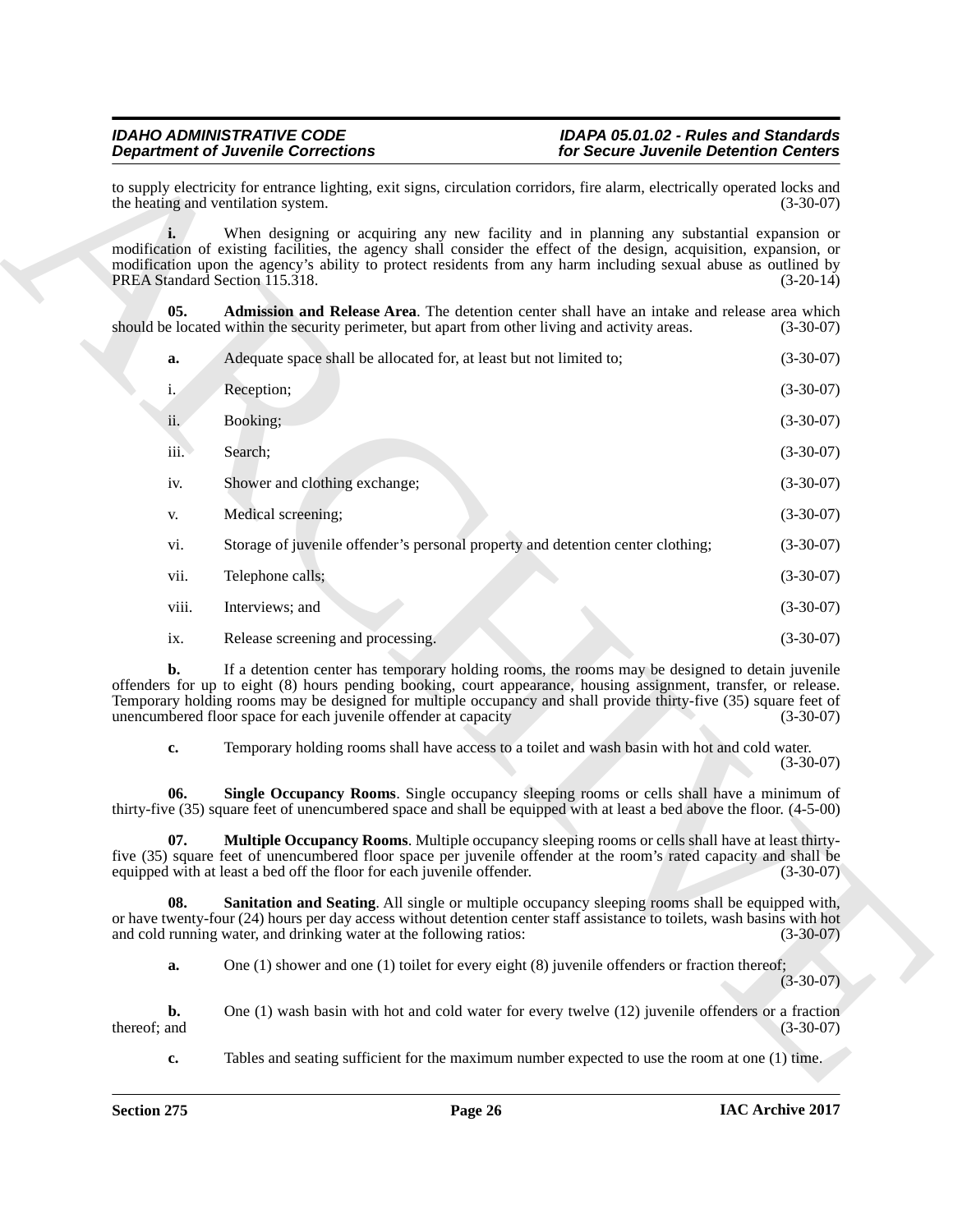### *Department of Juvenile Corrections for Secure Juvenile Detention Centers*

## <span id="page-26-10"></span><span id="page-26-9"></span><span id="page-26-8"></span><span id="page-26-7"></span><span id="page-26-6"></span><span id="page-26-5"></span><span id="page-26-4"></span><span id="page-26-3"></span><span id="page-26-2"></span><span id="page-26-1"></span>*IDAHO ADMINISTRATIVE CODE IDAPA 05.01.02 - Rules and Standards*

#### (3-30-07)

<span id="page-26-0"></span>

| <b>Department of Juvenile Corrections</b>                                                                                                                                                                                                                                                                                                                       | for Secure Juvenile Detention Centers |  |
|-----------------------------------------------------------------------------------------------------------------------------------------------------------------------------------------------------------------------------------------------------------------------------------------------------------------------------------------------------------------|---------------------------------------|--|
|                                                                                                                                                                                                                                                                                                                                                                 | $(3-30-07)$                           |  |
| 09.<br>Day Room and Multi-Purpose Room. The detention center shall have at least one (1) day room<br>and multi-purpose room which provides a minimum of thirty-five (35) square feet of floor space per juvenile offender<br>for the maximum number expected to use the room at one $(1)$ time.                                                                 | $(3-30-07)$                           |  |
| 10.<br>Program Space. Adequate space shall be allocated for, but not limited to:                                                                                                                                                                                                                                                                                | $(3-30-07)$                           |  |
| Educational programs;<br>a.                                                                                                                                                                                                                                                                                                                                     | $(3-30-07)$                           |  |
| Individual and group activities;<br>b.                                                                                                                                                                                                                                                                                                                          | $(3-30-07)$                           |  |
| Exercise and recreation, indoor and outdoor;<br>c.                                                                                                                                                                                                                                                                                                              | $(3-30-07)$                           |  |
| Visitation;<br>d.                                                                                                                                                                                                                                                                                                                                               | $(3-30-07)$                           |  |
| Confidential attorney and clergy interviews; and<br>e.                                                                                                                                                                                                                                                                                                          | $(3-30-07)$                           |  |
| f.<br>Counseling.                                                                                                                                                                                                                                                                                                                                               | $(3-30-07)$                           |  |
| Interview Space. A sufficient number of confidential interview areas to accommodate the<br>11.<br>projected demand of visits by attorneys, counselors, clergy, or other officials shall be provided. At least one (1)<br>confidential interview area is required.                                                                                               | $(4-5-00)$                            |  |
| 12.<br>Medical Service Space. Space shall be provided for routine medical examinations, emergency<br>first-aid, emergency equipment storage, and secure medicine storage.                                                                                                                                                                                       | $(4-5-00)$                            |  |
| Food Service. The kitchen or food service area shall have sufficient space for food preparation,<br>13.<br>serving, disposal, and clean-up to serve the detention center at its projected capacity. The kitchen or food service area<br>shall be properly equipped and have adequate storage space for the quantity of food prepared and served. (3-30-07)      |                                       |  |
| 14.<br><b>Laundry.</b> Where laundry services are provided in-house, there shall be sufficient space available<br>for heavy duty or commercial type washers, dryers, soiled laundry storage, clean laundry storage, and laundry supply<br>storage.                                                                                                              | $(4-5-00)$                            |  |
| <b>Janitor's Closet.</b> At least one (1) secure janitor's closet containing a mop sink and sufficient space<br>15.<br>for storage of cleaning supplies and equipment shall be provided within the security perimeter of the detention center.                                                                                                                  | $(3-30-07)$                           |  |
| Security Equipment Storage. A secure storage area shall be provided for all chemical agents,<br>16.<br>weapons, and security equipment.                                                                                                                                                                                                                         | $(4-5-00)$                            |  |
| Administration Space. Adequate space shall be provided which includes but is not limited to,<br>17.<br>administrative, security, professional and clerical staff, offices, conference rooms, storage rooms, a public lobby, and<br>toilet facilities.                                                                                                           | $(4-5-00)$                            |  |
| 18.<br>Public Lobby. A public lobby or waiting area shall be provided which includes sufficient seating<br>and toilets. Public access to security and administrative work areas shall be restricted. All parts of the detention center<br>that are accessible to the public shall be accessible to, and usable by, persons with disabilities in compliance with |                                       |  |
| ADA standards.                                                                                                                                                                                                                                                                                                                                                  | $(3-30-07)$                           |  |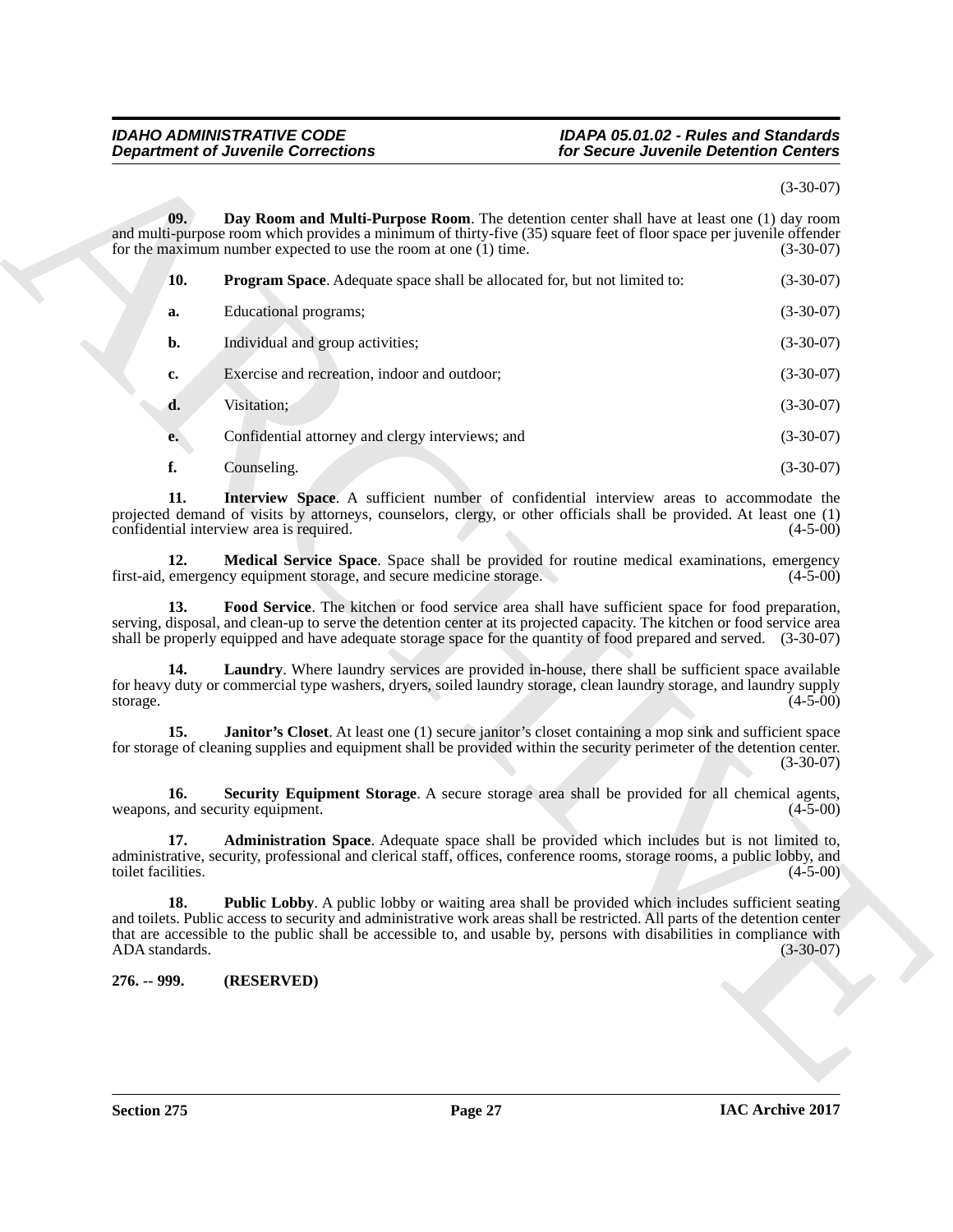# *Subject Index*

### **A**

Admission 23 Court Appearance Within Twenty-Four Hours 24 Limitations of Detention 24 Orientation Materials 23 Written Procedures for Admission 23

#### **C**

Compliance With Standards Enforced Demonstration of Meaningful Progress Toward Achieving Compliance 8 Development of a Plan of Corrective Action 8 Conformity With Applicable Laws & Regulations 8

#### **D**

Definitions, IDAPA 05.01.02, Rules & Standards for Secure Juvenile Detention Centers 4 Adult 4 Body Cavity Search 4 Chemical Agent 4 Classification 4 Commit 4 Community-Based Program 4 Contact Visiting 4 Contraband 4 Corporal Punishment 4 Court 4 Day Room/Multi-Purpose Room 4 Department 4 Detention 4 Detention Center 4 Detention Records 4 Direct Care Staff 5 Director 5 Electroshock Weapons 5 Emergency Care 5 Emergency Plans 5 Health Appraisal 5 Health Authority 5 Health-Trained Employee 5 Housing Unit 5 Incident Report 5 Intake Medical Screening 6 Judge 5 Juvenile 5 Juvenile Detention Records 5 Juvenile Offender 5 Legal Custody 5 Legal Guardian 5 Mechanical Restraints 6 Medical Employee 6

[AR](#page-7-2)[C](#page-6-12)[H](#page-8-5)[I](#page-6-15)[VE](#page-17-10) Medical Records 6 Observation & Assessment Program 6 Pat Search 6 Perimeter Security 6 Perimeter Security Check 6 Petition for Exemption 6 Physical Intervention 6 Policy & Procedures 6 Prison Rape Elimination Act (PREA) 6 Rated Capacity 6 Renovation 6 Rule Infraction 7 Safety Equipment 7 Secure Perimeter 7 Security Devices 7 Staffing Plan 7 Standards 7 Strip Search 7 Volunteer 7 Department Prepared Written Report Or Their Agents 7 Detention Center Administration 9 Detention Center Administrator 9 Governing Body 9 Legal Entity 9 Mission Statement 9 Policy & Procedures 9 Detention Center Design, Renovation, & Construction 25 Administration Space 27 Admission & Release Area 26 Applicability 25 Code Compliance 25 Day Room & Multi-Purpose Room 27 Food Service 27 General Conditions 25 Interview Space 27 Janitor's Closet 27 Laundry 27 Medical Service Space 27 Multiple Occupancy Rooms 26 Program Space 27 Public Lobby 27 Sanitation & Seating 26 Security Equipment Storage 27 Single Occupancy Rooms 26 Site Selection 25 Detention Center Information Systems 11 Access to Record 12 Release of Information 11 Written Policy & Procedures 11 Detention Center Security 14

Camera Surveillance 15 Cross Gender Supervision 15 Head Counts 15 Personal Observation 14 Security & Control Policy 14 Dietary Records Food Service Records 17 Review of Menus 17 Documentation 12 Housing Assignment Roster 12 Juvenile Detention Records 12 Shift Log 12 Visitor's Register 12

### **F**

Fiscal Management 9 Food Service Sanitation 18 Food Service Inspections 18 Written Policy & Procedures 18 Food Services 17

### **H**

Health Services 20 Health Appraisal 21 Informed Consent 21 Medical Judgments 21 Written Policy & Procedures 20

#### **I**

Inspection Provisions 7 Annual Visits 7 Review of Logs, Records, Policy & Procedure Manuals, Memorandums & Reports 7

### **M**

Mail, Visiting, Telephone 22 Confidential Visits 23 Mail Service 22 Resident Access to Outside Support Services 22 Search of Visitors 22 Telephone Service 22 Visitation 23 Visitation Restrictions 22 Written Policy & Procedures 22 Meals 18 Control of Utensils 18 Providing Meals 18 Withholding of Meals as Disciplinary Sanction Prohibited 18 Medical Information Access to Medical Files 13 Medical Files 13

#### **P**

Perimeter Security Checks & Security Inspections